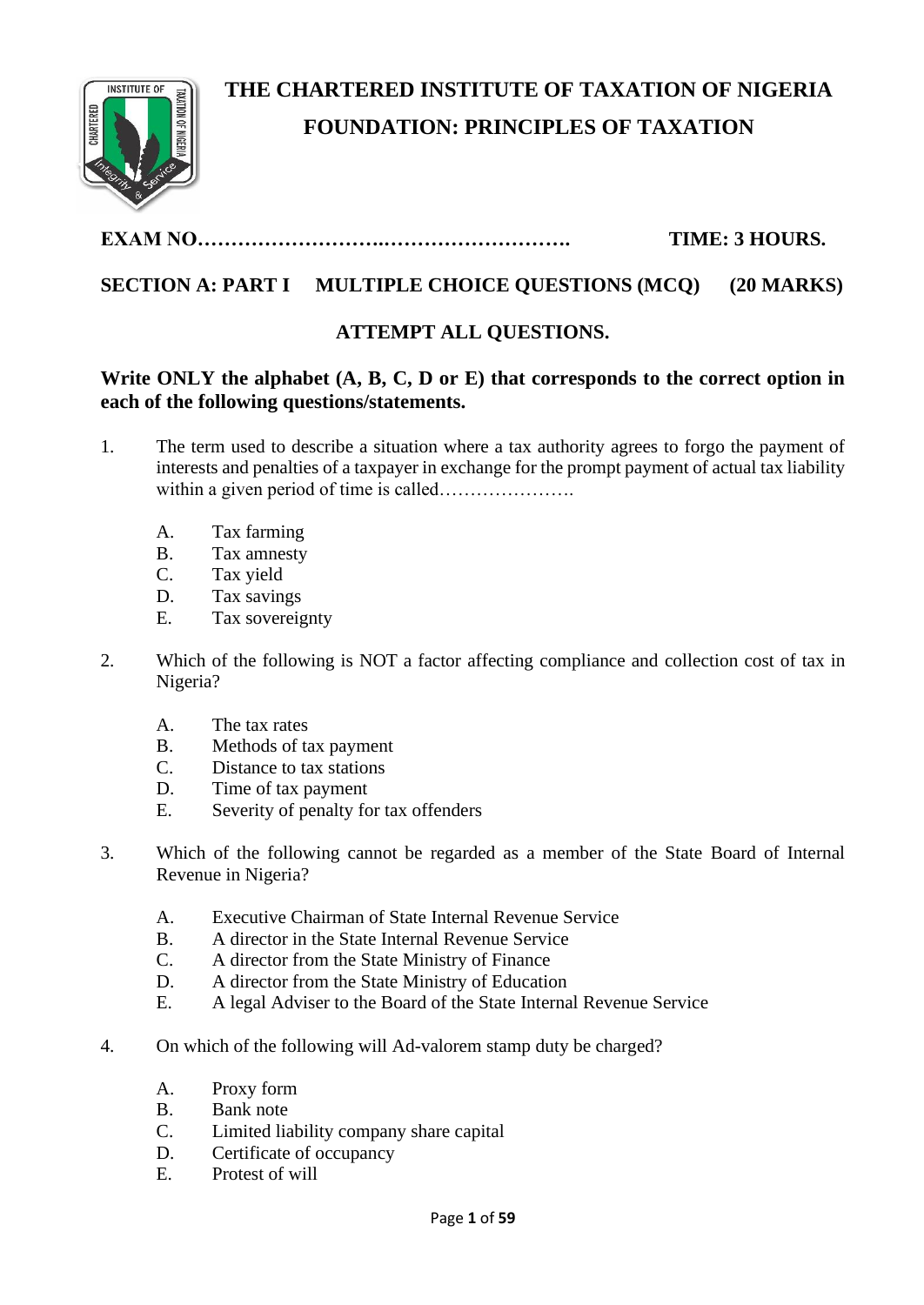- 5. A taxpayer with no fixed address or place of residence in a given year of assessment is known as a/an……………….
	- A. Homeless taxpayer
	- B. Dependent taxpayer
	- C. Itinerant taxpayer
	- D. Foreign taxpayer
	- E. None of the above
- 6. An employer of labour is expected to remit tax deducted from the salaries and allowances of his staff to the relevant tax authority within how many days of deduction?
	- A. 8
	- B. 9
	- C. 10
	- D. 12
	- E. 15
- 7. Which of the following is not an example of instruments assessed at flat or fixed rate of stamp duties?
	- A. Proxy forms
	- B. Certificate of occupancy
	- C. Limited liability company share capital
	- D. Partnership agreement
	- E. Protest of will
- 8. John commenced business as a grocery seller on April 1, 2007. His accounting date is June 30 every year. The first year of assessment is…………………
	- A. 2005
	- B. 2006
	- C. 2007
	- D. 2008
	- E. 2009
- 9. Using the statement in Q8, the basis period for the third year of assessment is………………
	- A.  $01/04/2007 31/12/2007$
	- B.  $01/04/2007 31/12/2008$
	- C.  $01/01/2007 31/12/2007$
	- D.  $01/07/2007 30/06/2008$
	- E.  $01/07/2007 31/12/2007$
- 10. The relevant tax authority for the executor of an Estate of a deceased person is:
	- A. Federal Internal Revenue Service
	- B. State Internal Revenue Service
	- C. Local Government Revenue Committee
	- D. The Joint Tax Board
	- E. State Inland Revenue Service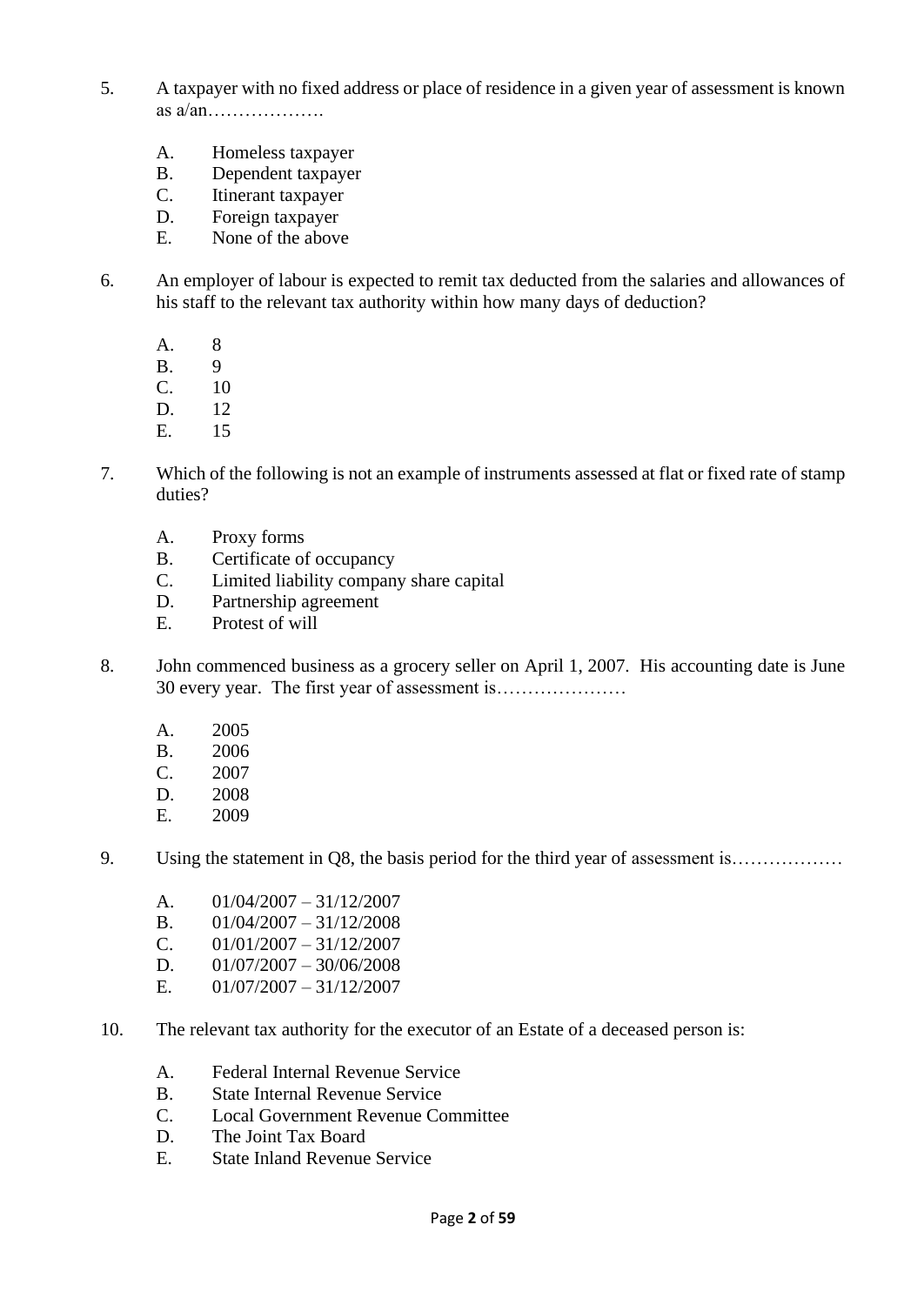- 11. All the following are objectives of taxation, EXCEPT:
	- A. To raise money for States and Federal Inland Revenue Services
	- B. To raise money for the government
	- C. To raise money for projects only
	- D. To discourage consumption of harmful goods
	- E. To redistribute income and wealth of the citizens
- 12. An example of indirect tax on consumption expected to be borne by the final consumer of goods and services is known as……………………..
	- A. Capital Gains Tax
	- B. Companies Income Tax
	- C. Petroleum Profit Tax
	- D. Commission Tax
	- E. Value Added Tax
- 13. The power to assess, collect and administer taxes on limited liability companies is vested in the…………………………..
	- A. Joint Tax Board
	- B. Education Tax Fund
	- C. Stamp Duties Office
	- D. State Internal Revenue Service
	- E. Federal Inland Revenue Service
- 14. One of the following is NOT on the list of approved taxes and levies to be collected by a State Internal Revenue Service
	- A. Road Taxes
	- B. Capital Gains Tax (individual)
	- C. Withholding Taxes (corporate)
	- D. Pools betting and lotteries, gaming and casino taxes
	- E. Stamp Duties on instruments executed by individuals
- 15. A person who is in full time employment with Armed Forces is deemed to be resident for tax purposes in………………………
	- A. Lagos
	- B. Abuja (FCT)
	- C. State Capital
	- D. Ogun State
	- E. Barracks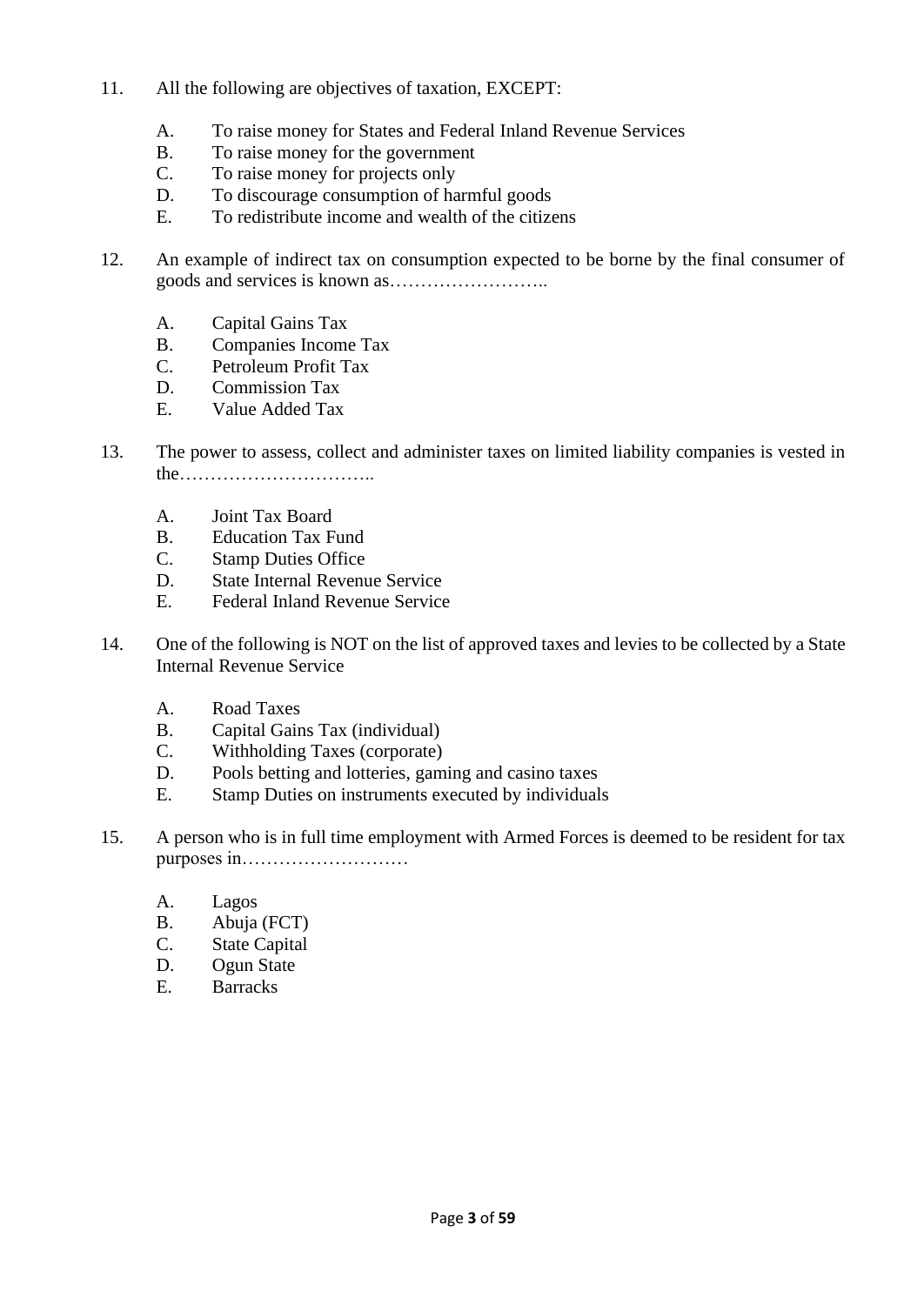- 16. The Personal Income Tax (Amendment) Act 2011, states that Consolidated Relief Allowance shall be…………………………
	- A.  $\frac{N200,000}{9}$  or 1% of the gross Income, whichever is higher
	- B.  $\div$   $\div$   $\div$   $200,000$  or 1% of the gross income, whichever is lower
	- C. N200,000 or 1% of the gross income whichever is higher plus 20% of gross income
	- D. Next<sub>200</sub>,000 or 1% of the gross income whichever is higher plus 10% of the gross income
	- E. N200,000 or 1% of the gross income whichever is higher plus 30% of the gross income.
- 17. All the taxes stated below are examples of direct tax EXCEPT:
	- A. Value added tax
	- B. Companies income tax
	- C. Capital gains tax
	- D. Petroleum profit tax
	- E. Personal income tax
- 18. Tenement rate is being collected by which of these tiers of Government?
	- A. Federal Government
	- B. Local Government
	- C. FCT and Local Government
	- D. State Government
	- E. Federal and State Government
- 19. The relevant tax law that governs taxation of Trusts, Settlements and Estate is………………..
	- A. Pioneer Legislation
	- B. Executor Laws
	- C. Companies Income Tax Act
	- D. Personal Income Tax Act
	- E. Capital Gains Tax Act
- 20. Which one of the following is the method of collecting tax due on employment income including pensions?
	- A. Pioneer tax
	- B. Pay As You Earn
	- C. Petroleum tax
	- D. Value added tax
	- E. Direct assessment

### **SOLUTION TO SECTION A: PART 1 MULTIPLE CHOICE QUESTIONS (MCQ)**

- 1. B
- 2. D
- 3. D
- 4. C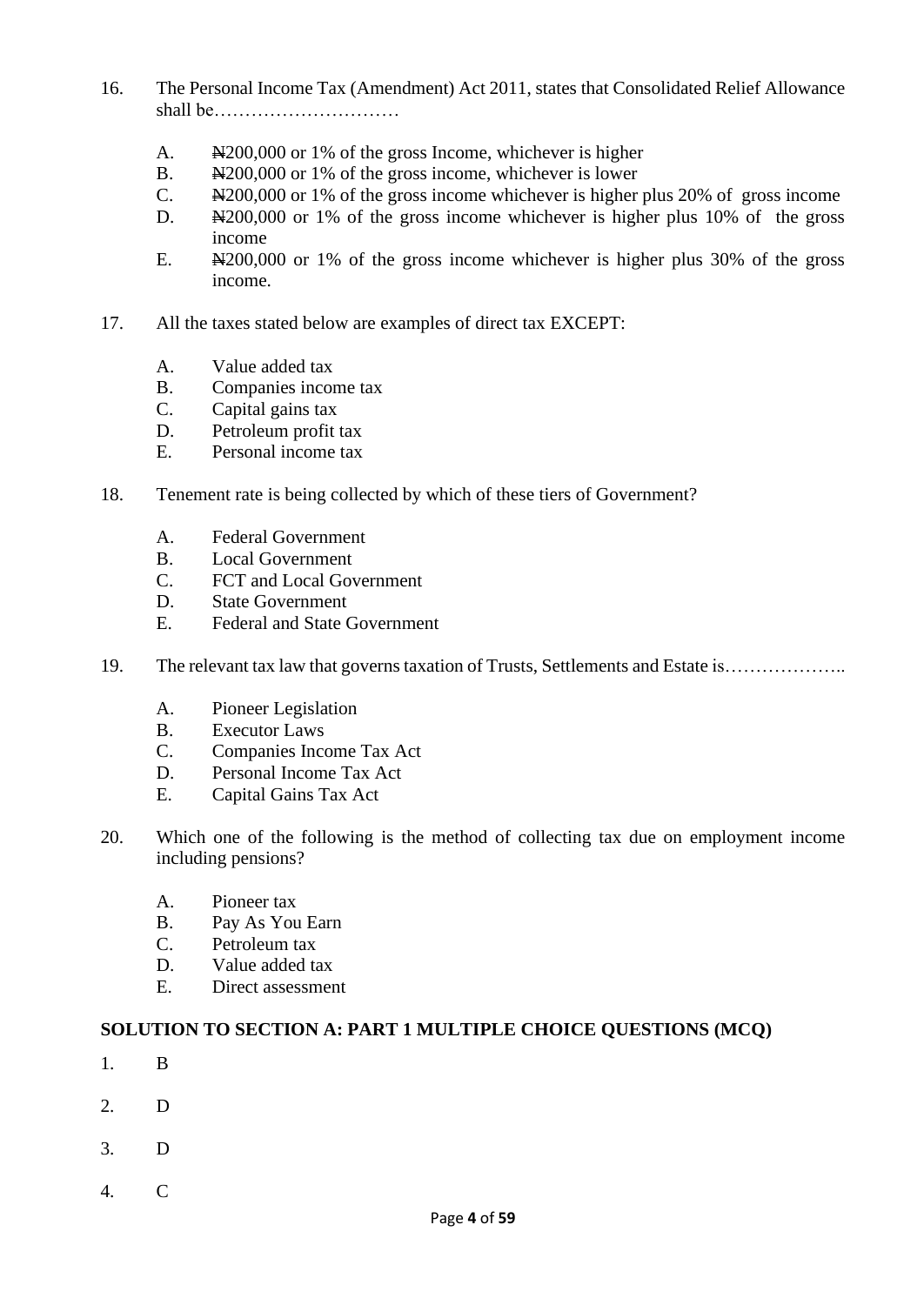| J.    |                |  |
|-------|----------------|--|
| 6.    | $\overline{C}$ |  |
| 7.    | $\mathbf C$    |  |
| 8.    | $\overline{C}$ |  |
| 9.    | D              |  |
| 10.   | $\overline{B}$ |  |
| 11.   | $\mathbf C$    |  |
| 12.   | E              |  |
| 13.   | $\,$ E         |  |
| 14.   | $\overline{C}$ |  |
| 15.   | $\mathbf B$    |  |
| 16.   | $\overline{C}$ |  |
| 17.   | $\overline{A}$ |  |
| 18.   | $\mathbf{B}$   |  |
| 19.   | $\overline{D}$ |  |
| 20. B |                |  |

 $5^{\circ}$   $\Gamma$ 

# **EXAMINER'S REPORT**

The questions cover most of the topics in the syllabus.

All the candidates attempted the question and performance was above average.

Despite the good performance, candidates are expected to cover the entire syllabus for subsequent examinations.

# **SECTION A: PART II SHORT ANSWER QUESTIONS (SAQ) (10 MARKS)**

# **ATTEMPT ALL QUESTIONS**

# **Write the correct answer that best completes each of the following questions/statements.**

- 1. "A payment in return for which no direct and specific quid-pro-quo or benefit is required" is called…………………….
- 2. A voluntary payment, donation or gift is not a ……………… not even when it is made for a public purpose.
- 3. List Two (2) attributes of a good tax system.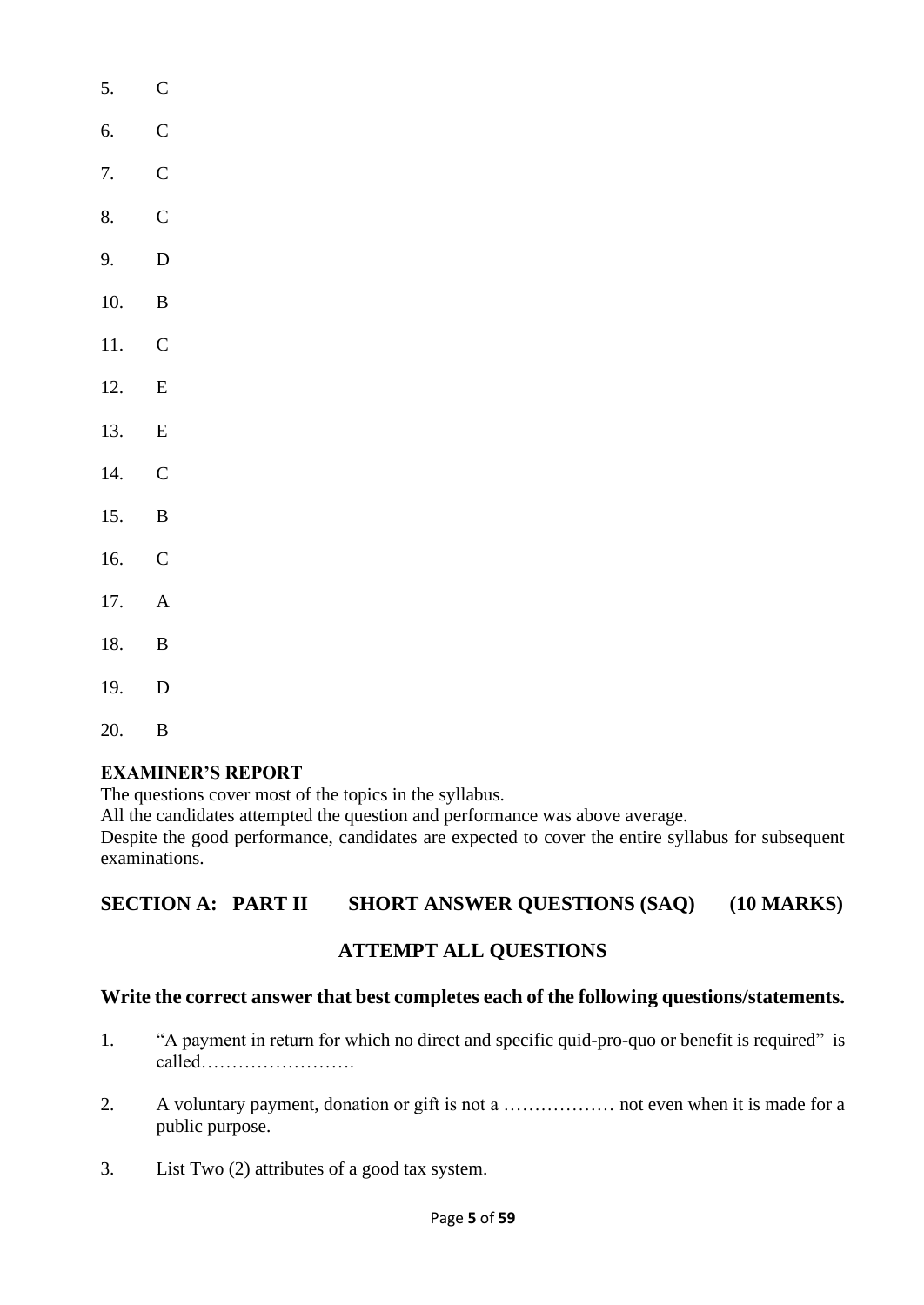- 4. The enabling law for the Federal Inland Revenue Service Board (FIRSB) is called…………………..
- 5. State the relevant tax authority (RTA) that is responsible for registering the following for tax purposes:
	- (i) an incorporated company
	- (ii) an unincorporated company
- 6 All the members of the Federal Inland Revenue Service Board are part-time members except…………
- 7 Rural investment allowance granted to companies established in rural areas without electricity is entitled to……………….. investment tax relief.
- 8 Two (2) major purposes of the voluntary assets income declaration scheme are…………….. and………………..
- 9 Who is responsible for the appointment of the Auditors to the FCT Internal Revenue Service?
- 10 Under the personal income taxation, the taxpayer's revocation order can be filed within how many months after the third tax year of assessments?

#### **SOLUTION TO SECTION A: PART II SHORT ANSWER QUESTIONS (SAQ)** 1. Tax

2. Tax

.

- 3. Attributes of a good tax system are:
	- (i) Equitability
	- (ii) Economy
	- (iii) Certainty
	- (iv) Convenience
	- (v) Flexibility
	- (vi) Impartiality
	- (vii) Productivity
	- (viii) Simplicity
	- (ix) Political acceptability
	- (x) Difficult to evade
- 4. Federal Inland Revenue Service (Establishment) Act,2007
- 5. (i) Federal Inland Revenue Service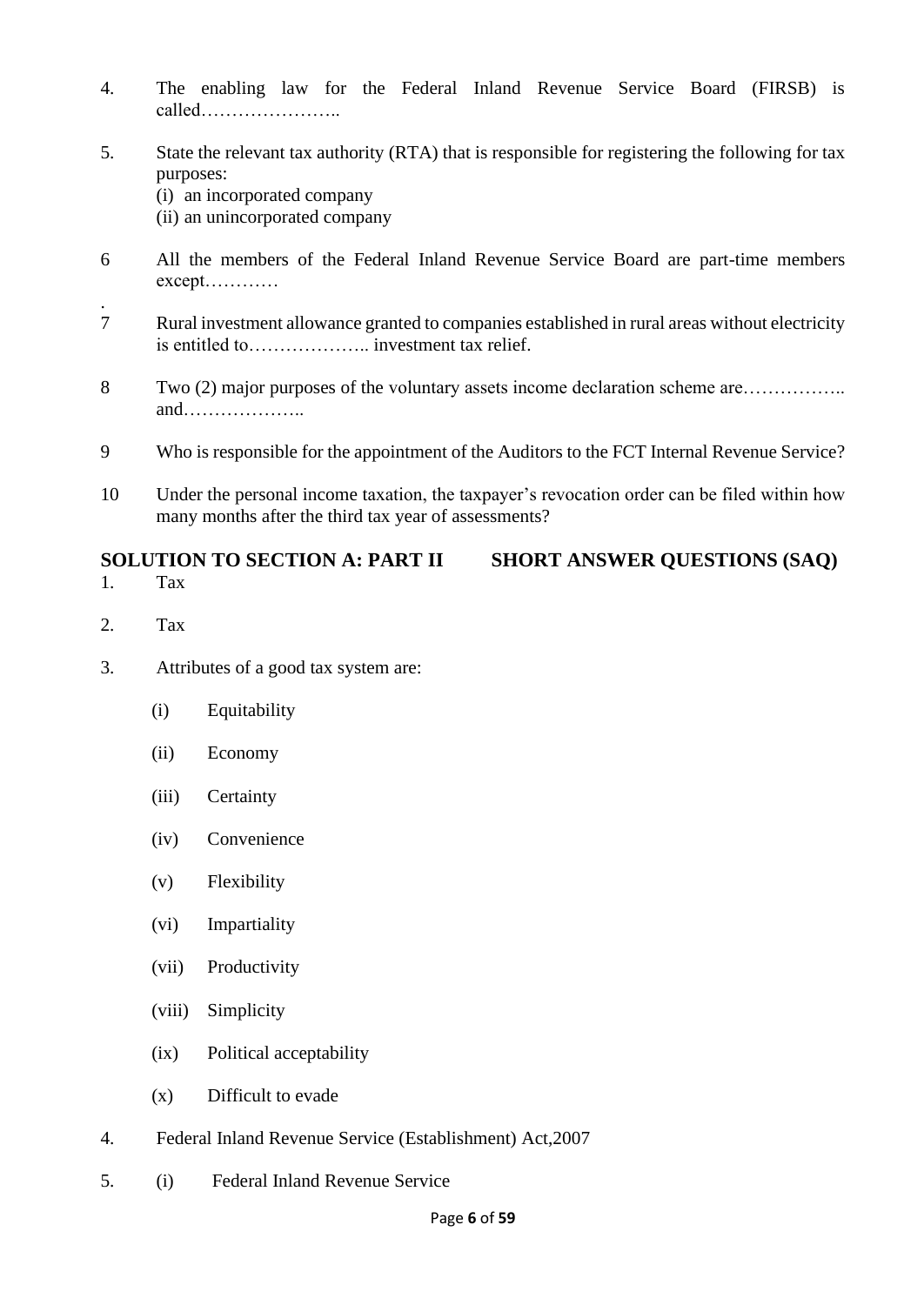- (ii) State Internal Revenue Service
- 6. The Executive Chairman
- 7. 50%
- 8. (i) Expand tax net
	- (ii) Increase revenue collection
- 9. FCT Internal Revenue Board
- 10. 12 Months

## **EXAMINER'S REPORT**

The questions relate to the introduction to taxation and tax administration.

Majority of the candidates attempted the questions and performance was above average. Candidates are advised to read the Institute's study text before sitting for subsequent examinations.

# **SECTION B:**

# **THEORY PART (ANSWER QUESTION 1 AND ANY OTHER 3 QUESTIONS)**

1. Mr Sunday Akinsanyabi worked as a Factory Manager in Kaduna State for seven years. He retired from this pensionable employment in 2014 and decided to relocate to a neighbouring state in January 2015, there he lived till March 2015.

He started a personal trading business in Kebbi State and went through the pains of travelling from Kebbi to Kano State weekly to supply goods to his customers.

He got another employment as Head of Operations of Sadiku International Company in 2017 and was registered under the PAYE (Pay As You Earn) scheme with remittance made accordingly.

In 2018, Mr Sunday Akinsanyabi received Notice of Assessment from Kaduna, Kano, Kebbi and Sokoto tax authorities, each demanding taxes from relevant sources of income.

### **Required:**

(a) Mr Sunday Akinsanyabi has approached you as a tax expert to briefly highlight the theory of the term "Principal Place of Residence" as it relates to sources of income.

(12 Marks)

- (b) Itemise his right as a taxpayer. (10 Marks)
- (c) In case Mr Sunday Akinsanyabi's tax issue escalate to the Tax Appeal Tribunal, you are to let him know how many of the tribunals are available in Nigeria and the number of members in each. (3 Marks)

(Total 25 Marks)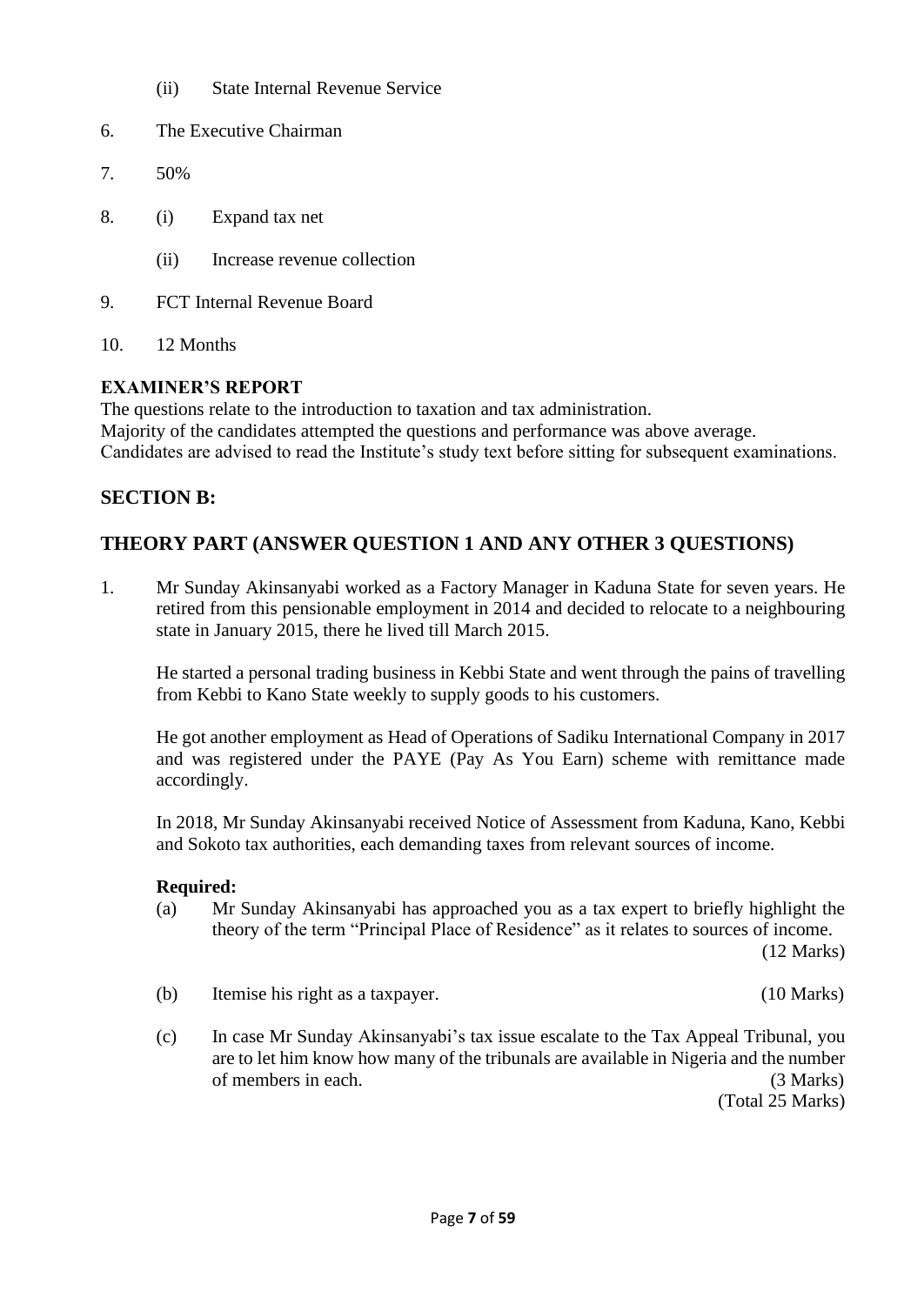### **(a) Meaning of Principal Place of Residence**

- (i) For an individual with Pension as the only source of income, the principal place of residence is that place or those places in which he usually resides.
- (ii) For an individual who has another source of earned income apart from pension, his place of residence is that place or those places which on a relevant day is nearest to his usual place of work.
- (iii) An individual who has one source or more sources of unearned income, his principal place of residence is that place or those places in which he usually resides.
- (iv) For an individual who works in the branch office or operational site of a company or other body corporate, his principal place of residence is the place at which the branch office or operational site is situate provided the operational site shall include oil terminals, oil platforms, flow stations, factories, quarries, construction sites with a minimum of 50 workers, etc.

### **(b) Right of a taxpayer**

- (i) Right to a fair and just system
- (ii) Right to confidentiality
- (iii) Right to know when and how much to pay as tax (not to pay more than tax due)
- (iv) Right to be informed of the tax laws warranting payment
- (v) Right to privacy
- (vi) Right to objection
- (vii) Right to appeal
- (viii) Right to be represented
- (ix) Right to the deadlines for tax payment
- (x) Right to high quality service
- (c) There are 8 tax Appeal Tribunals in Nigeria. (One in each geo-political zone with Lagos and FCT having one each). Each tribunal has 5 members.

# **EXAMINER'S REPORT**

The question tests candidates' knowledge on the tax rule relating to principal place of residence of a pensioner in the determination of the relevant tax authority. Candidates are also required to state the rights of a taxpayer, the composition and number of Tax Appeal Tribunals available in Nigeria.

All the candidates attempted the question and performance was poor. Most of the candidates were not able to explain the tax rule relating to "principal place of residence," the rights of a taxpayer, the composition and number of Tax Appeal Tribunals.

Candidates should be conversant with the principles relating to taxation of employment income and tax appeal procedures in their preparations for subsequent examinations.

2. (a) The Federal Executive Council, the highest executive decision making organ in the country, on February 1, 2017, approved a new National Tax Policy for the country.

### **Required:**

State Five (5) of the key challenges presently facing the Nigeria tax system which the policy is aimed to address. (7 Marks)

- (b) State any Four (4) functions of a Commissioner of Stamp Duties. (6 Marks)
- (c) When can an assessment be said to be final and conclusive. (2 Marks)

(Total 15 Marks)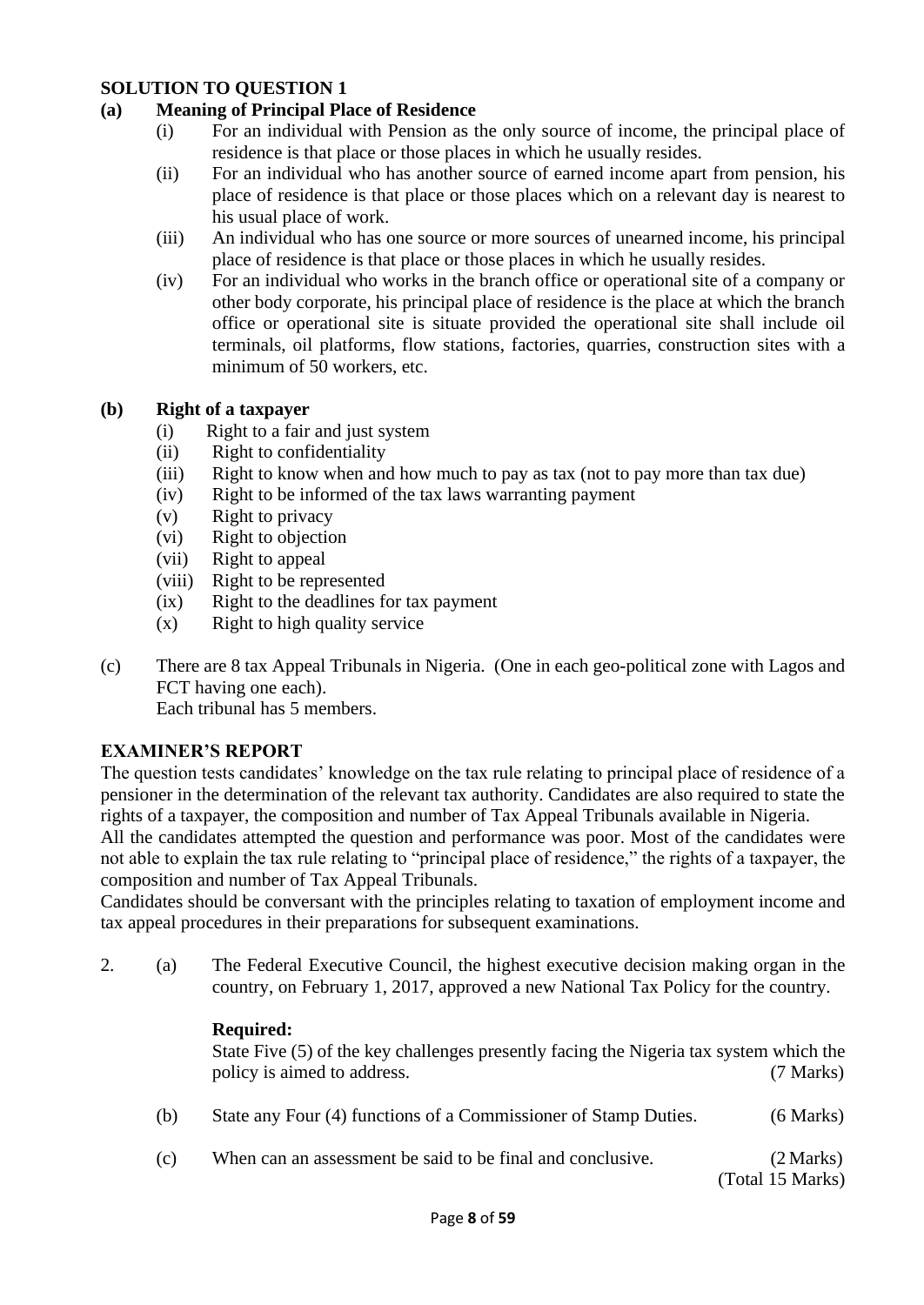- (a) Key challenges presently facing the Nigeria tax system which the National Tax Policy is aimed to address are:
	- (i) Low tax to Gross Domestic Product ratio;
	- (ii) Fragmented database of taxpayer and weak structure for exchange of information;
	- (iii) Multiplicity of taxes and revenue agencies;
	- (iv) Poor accountability for tax revenue;
	- (v) Use of aggressive and unorthodox methods for tax collection;
	- (vi) Failure by tax authorities to honour refund obligation to taxpayers;
	- (vii) The non-regular review of tax laws which has led to obsolete laws that do not reflect current economic realities; and
	- (viii) Poor clarity on the roles and responsibilities of stakeholders in the tax system.

#### **(b) Functions of a Commissioner of Stamp Duties**

- (i) Ensure proper functioning of stamp duties office.
- (ii) Assess documents on appropriate duties.
- (iii) Ensure proper stamping and embossment of documents with dies, affixing stamps, etc.
- (iv) Take custody of dies and stamps.
- (v) Adjudicate on the amount of duty payable on documents when the need arises.

#### **(c) An assessment becomes final and conclusive:**

- (i) When no valid objection has been lodged within the time limit stated in the notice of assessment;
- (ii) Where a taxpayer and the board have agreed as to the amount of tax liability of the taxpayer; and
- (iii) Where no valid appeal (has been lodged against decision of the Tax Appeal Tribunal or Judge.

#### **EXAMINER'S REPORT**

The question tests candidates' knowledge on the objectives of National Tax Policy, 2017, administration and methods of stamping, and when an assessment is said to be final and conclusive. Few of the candidates attempted the question and performance was above average. The commonest pitfall was the inability of the candidates to state the key objectives of the National Tax Policy, 2017. Candidates are advised to read the Institute's study text when preparing for future examinations.

3. The Constitution of Nigeria has specific provisions for tax. What are the provisions of the Constitution in respect of the following:

| (a) | Declaration of income?                                                 | (3 Marks)                     |
|-----|------------------------------------------------------------------------|-------------------------------|
| (b) | Distribution of net proceeds of taxes?                                 | (3 Marks)                     |
| (c) | Expenditure incurred by the Federal Government while collecting taxes? | (3 Marks)                     |
| (d) | Pension and tax?                                                       | (3 Marks)                     |
| (e) | Collection and administration of personal income tax?                  | (3 Marks)<br>(Total 15 Marks) |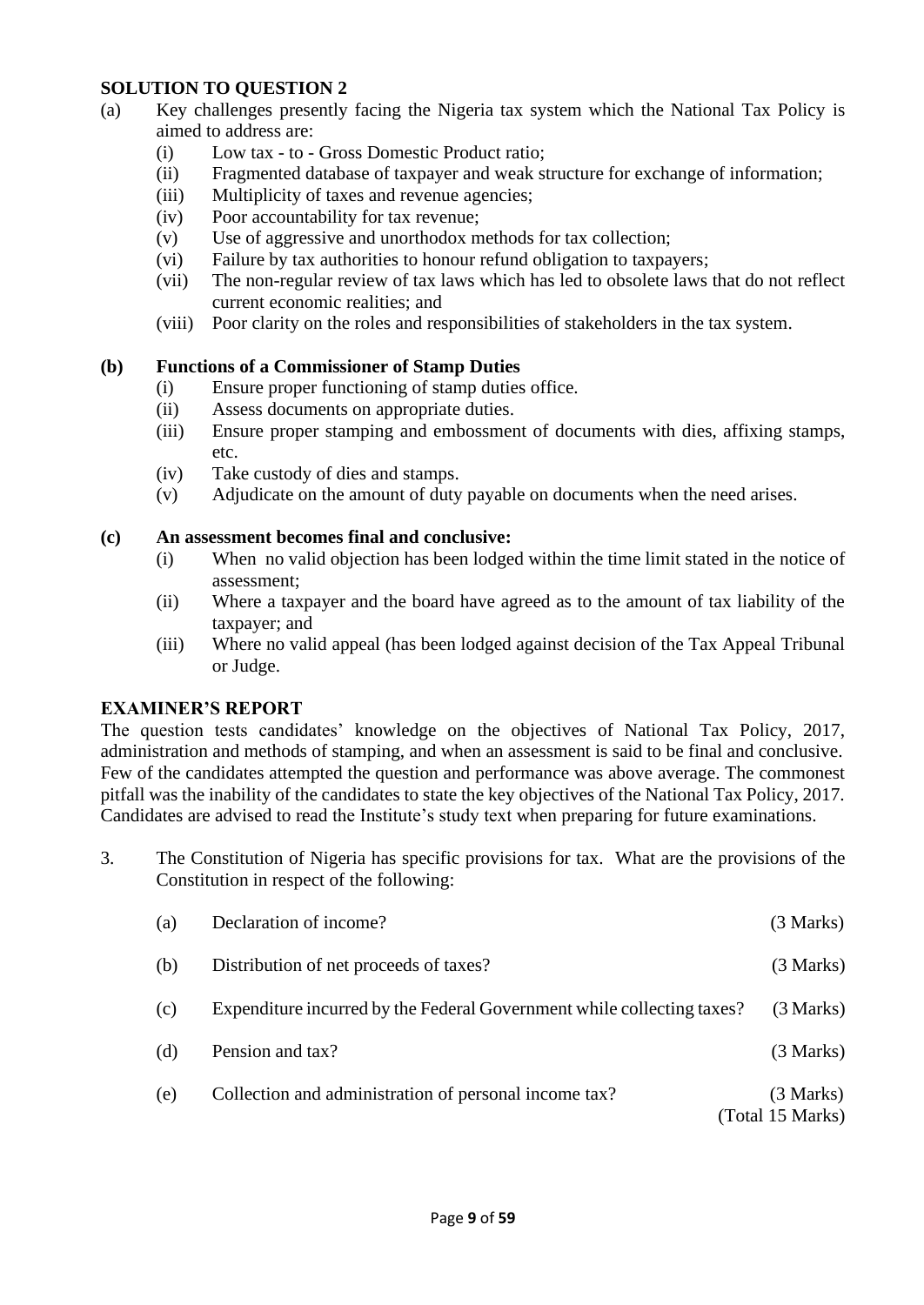#### **(a) Declaration of Income**

Section 24, item (f) of the Constitution provides that "it shall be the duty of every citizen to declare his income honestly to appropriate and lawful agencies and pay his tax promptly". Thus the Constitution makes it a civic duty on the part of every Nigerian citizen to declare his income and to pay tax on it as appropriate.

#### **(b) Distribution of net proceeds of taxes**

Section 163 of the Constitution mandates the Federal Government to distribute the net proceeds of such tax or duty among the States on the basis of derivation.

#### **(c) Expenditure incurred by the Federal Government while collecting taxes**

Section 165 of the Constitution provides that States shall pay the Federal Government the expenditure incurred by it in respect of collecting taxes on behalf of the States.

#### **(d) Pension and tax**

Sections 173(4) and 210(4), stipulate that Pension paid in respect of past services rendered to the Federal and State governments shall not be taxed.

#### **(e) Collection and administration of personal income tax**

Section 4(2) and item 59 of part 1, Schedule II to the 1999 Constitution, stipulates that States can collect and administer personal income tax subject to such condition as the National Assembly may prescribe (item 7, part II, Schedule II to the 1999 Constitution).

#### **EXAMINER'S REPORT**

The question tests the candidates' knowledge of the provisions of the Constitution as they relate to the need for taxpayers to declare their income, collection and distribution of taxes collected by the Federal Government, and the treatment of pension for tax purposes.

Few of the candidates attempted the question and performance was poor. It was obvious that some of the candidates did not understand the relevant provisions of the Constitution, hence wrong solutions were proffered.

Candidates are advised to familiarise themselves with the relevant provisions of the Constitution before sitting for subsequent examinations.

| 4. | (a) | Define appeals in the context of the Nigerian tax system.                       | (3 Marks) |
|----|-----|---------------------------------------------------------------------------------|-----------|
|    | (b) | State any Three (3) information that must be stated on the notice of an appeal. | (3 Marks) |
|    | (c) | State any Three (3) jurisdictions of the Tax Appeal Tribunal (TAT).             | (3 Marks) |

- (d) Discuss the roles of the Secretary to the Tax Appeal Tribunal. (3 Marks)
- (e) Under what conditions can a Tax Appeal Tribunal member lose his/her seat?

(3 Marks)

(Total 15 Marks)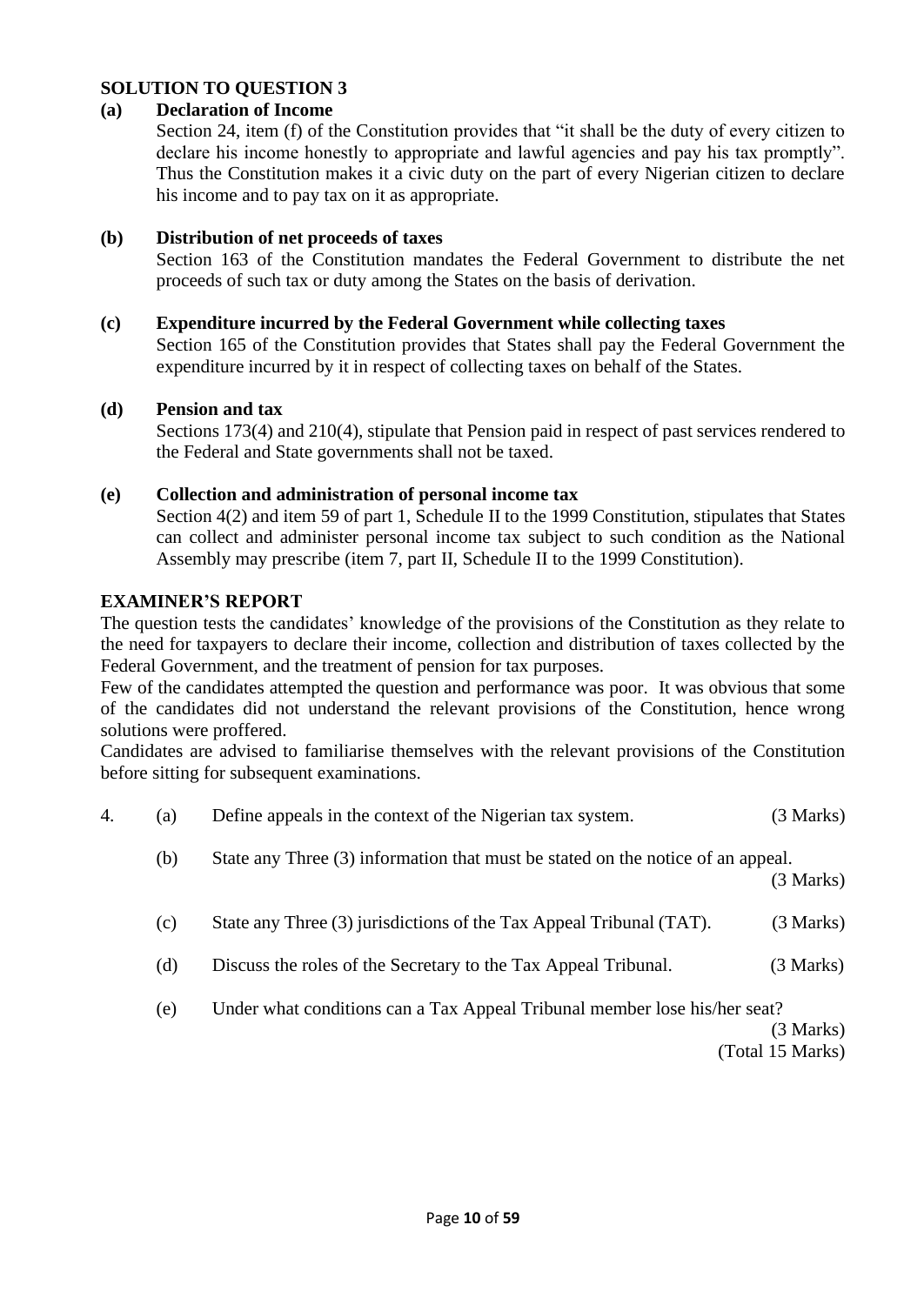(a) Appeals in the context of the Nigerian Tax System relate to established procedures usually followed to resolve disagreements between taxpayers and revenue authorities. The disagreements may relate to items reported in the tax returns submitted to the revenue office.

If any taxpayer disputes a tax assessment raised on it by the tax authority, it may give a notice of objection to the tax authority seeking a review or revision of the assessment.

- (b) Contents of the Notice of an appeal are:
	- (i) The name and address of the appellant.
	- (ii) The official number and the date of the relevant notice of assessment.
	- (iii) The amount of the assessable, total or chargeable income and of the tax charged /payable as shown by that notice and the year of assessment concerned.
	- (iv) The precise grounds of appeal against the assessment.
	- (v) The address for service of any notice or other documents to be given to the appellant.
	- (vi) The date which the appellant was served with notice of refusal by the relevant tax authority to amend the assessment as desired.
- (c) The Tribunal shall have power to adjudicate on disputes and controversies arising from the following tax laws (hereinafter referred to as "The Tax Laws"
	- (i) Companies Income Tax Act CAP. C21 LFN 2004 (as amended)
	- (ii) Personal Income Tax Act CAP. P8 LFN 2004 (as amended)
	- (iii) Petroleum Profits Tax Act CAP, P13 LFN 2004 (as amended)
	- (iv) Value Added Tax Act CAP, VI LFN 2004 (as amended)
	- (v) Capital Gains Tax Act CAP, CI LFN 2004 (as amended)
	- (vi) Any other law contained in or specified in the first schedule to the Act or other laws made or to be made from time to time by the National Assembly.

(d) Roles of Secretary to the Tax Appeal Tribunal

The Minister of Finance shall appoint for each place or Zone, where the tribunal is to exercise jurisdiction a Secretary who shall:

- (i) Subject to the general control of the Tax Appeal Commissioners, be responsible for keeping records of the proceedings of the Tribunal;
- (ii) Be the head of the secretariat and responsible for the day –to- day administration; and
- (iii) Be responsible for the direction and control of all other employees of the Tribunal.

 The official address of the Secretary appointed for each zone shall be published in the Federal Gazette.

- (e) Conditions when a Tax Appeal Tribunal member can lose his/her seat are;
	- (i) Resignation through a letter addressed to the Chairman of the Tribunal;
	- (ii) Where a tribunal member absents himself/herself from two or more consecutive meetings of the Tribunal without any reasonable explanation for doing so;
	- (iii) Where a tribunal member was found to have had meeting or meetings with an appellant whose case is before the tribunal; and
	- (iv) A Tax Appeal Commissioner may be removed from office by the Minister on the grounds of gross misconduct or incapacity after due inquiry has been made and the Tax Appeal Commissioner concerned has been informed of the reasons for his removal and given an opportunity of being heard in respect of the reasons.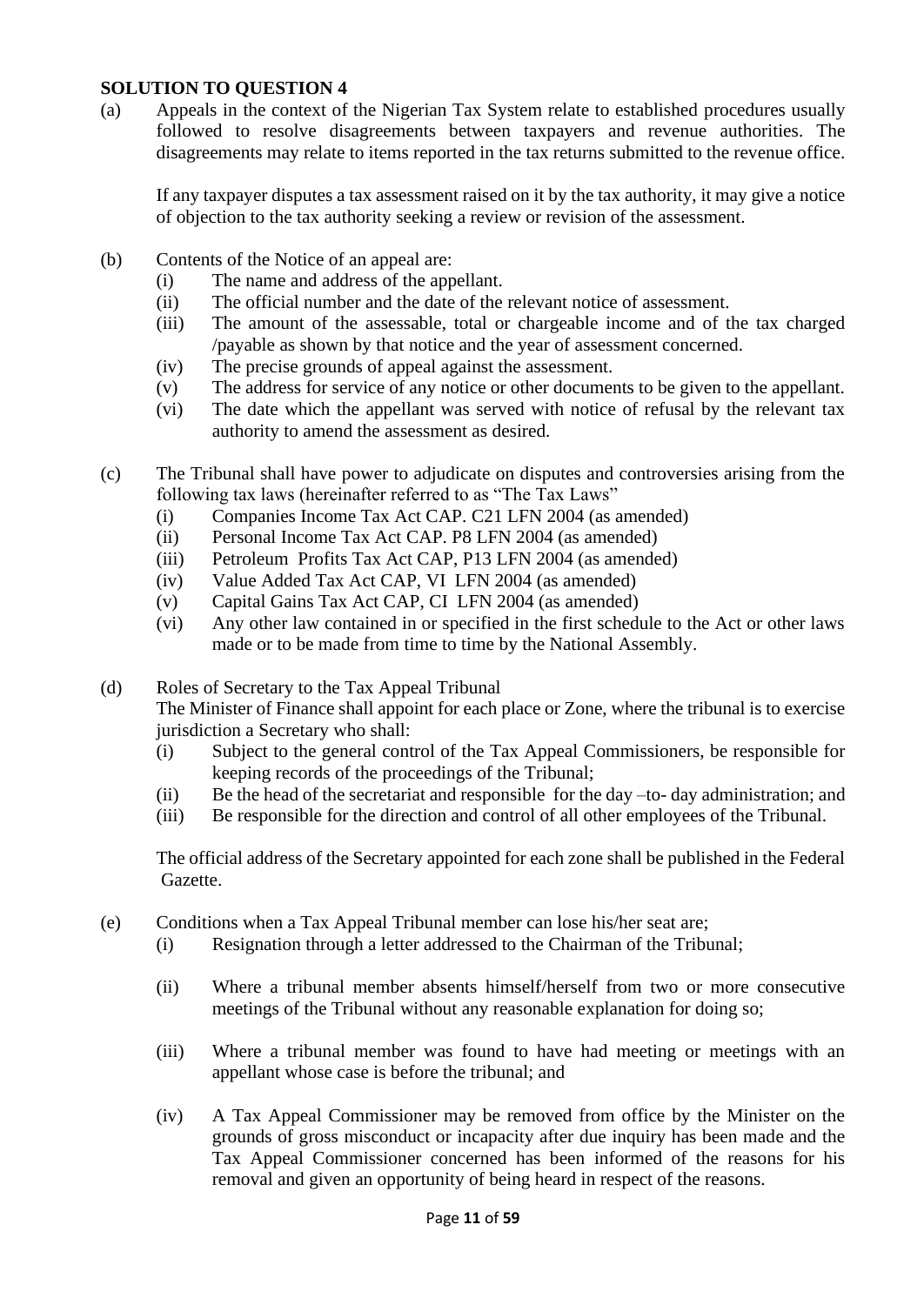#### **EXAMINER'S REPORT**

The question tests candidates' knowledge on the procedure to be followed by taxpayers for objections and appeals to tax assessments.

Majority of the candidates attempted the question and performance was above average. The commonest pitfall of the candidates was their inability to state the jurisdictions of Tax Appeal Tribunals.

Candidates are advised to read the jurisdictions of tax appeal tribunals and the institute's study text.

- 5. (a) Differentiate between employment and contract of employment. (10 Marks)
	- (b) Which profits/income are exempted from tax? Enumerate Five (5) of such profits/income. (5 Marks)

(Total 15 Marks)

#### **SOLUTION TO QUESTION 5**

#### **(a) Difference between employment and contract of employment**

The Labour Act 1994, defines a contract of employment (also referred to as contract of employment) as "any agreement whether written or verbal, expressed or implied, whereby one person agrees to serve the employer as a worker".

A contract for employment is an agreement whereby a person is engaged as an independent contractor, such as a self-employed person or vendor engaged for a fee to carry out an assignment or a project for the company. In a contract for employment, there is no employer –employee relationship in the contract and the self-employed person is not covered by the Labour Act.

An individual under a contract of employment is commonly referred to as an employee, while an individual under a contract for employment is referred to as an independent contractor or self-employed person. The following distinctions can be drawn between a contract of employment and a contract for employment:

- (a) An individual under a contract of employment earns remuneration (that is, salary),while an individual under a contract for employment earns profit;
- (b) An individual under a contract of employment is assessed to tax on actual year basis, while an individual under a contract for employment is assessed to tax on preceding year basis;
- (c) A self –employed person is required to register for value added tax, while an employee is not required to do so; and
- (d) An employee has the right not to be unlawfully dismissed and to receive redundancy payment and other employment rights, while a self-employed person does not have such rights.

#### **(b) Profits /Income exempted from tax**

These include:

- (i) Dividend distributed by a unit trust.
- (ii) Dividends derived by a company from another company incorporated in Nigeria provided the recipient of the dividend:
	- Is the beneficial owner of not less than ten percent of the equity capital of the company paying the dividend; and
	- Wholly paid for its equity participation in the company paying the dividend, in foreign currency or by asset brought into or imported into Nigeria, between January 1,1987 and December 31,1992;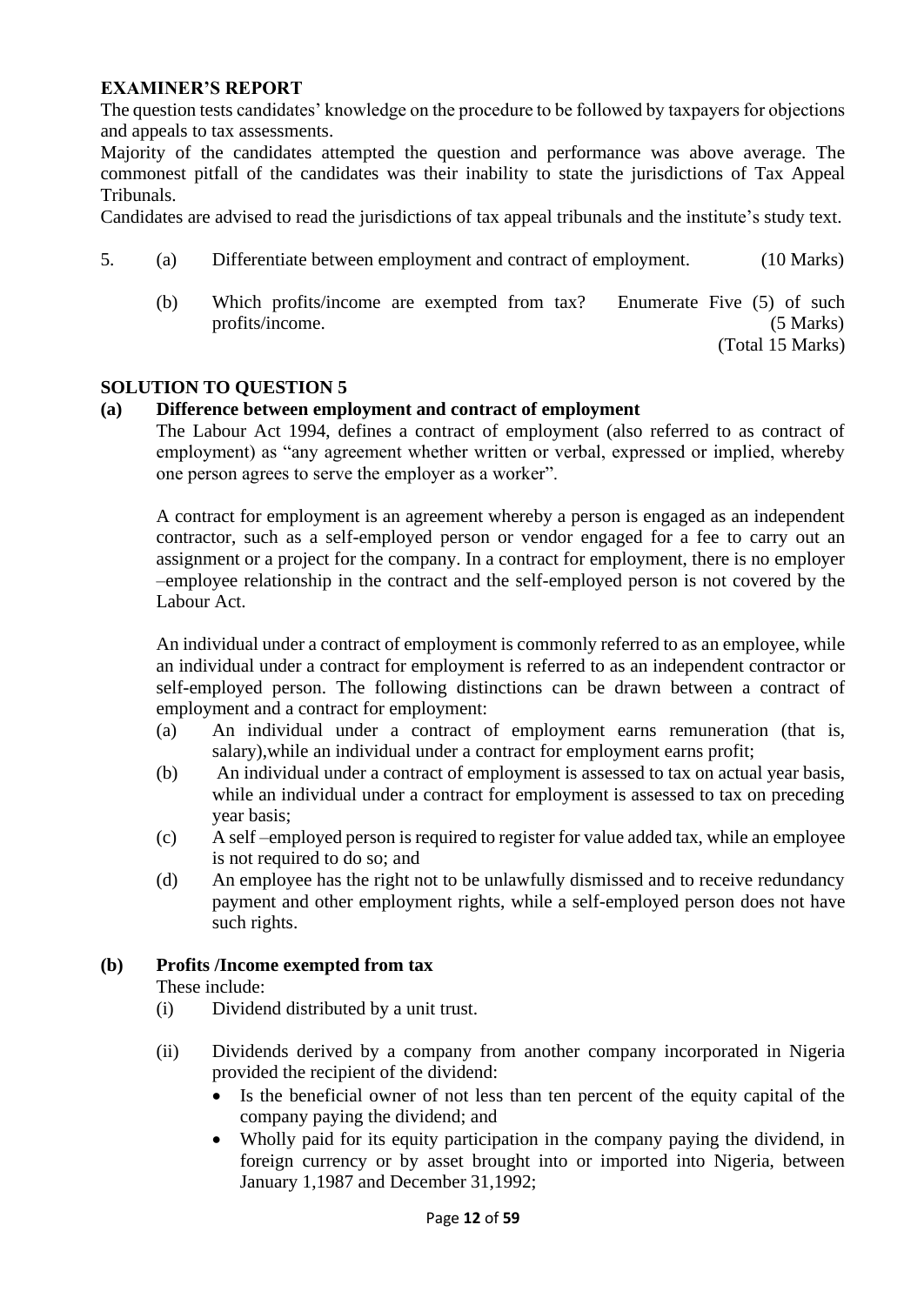- (iii) Dividend, interest, rent, royalty derived by a company from a country outside Nigeria brought into Nigeria through government approved channels. Government approved channel means Central Bank of Nigeria (CBN) or any bank or other body corporate appointed by the Minister as authorised dealer under the Second- Tier Foreign Exchange Market Act;
- (iv) Interests on deposit account of a foreign non- resident company provided the deposits are in respect of foreign currencies transferred into the account on or after January 1, 1990 through government approved channel;
- (v) Dividend received from small companies engaged in manufacturing during the first five (5) years of their operations;
- (vi) Dividend received from investments in wholly export oriented business;
- (vii) Dividend of a Nigerian company in respect of goods exported from Nigeria provided, that proceeds from such export are repatriated to Nigeria and used exclusively for the purchase of raw materials, plant, equipment and spare parts;
- (viii) Dividend received by a Nigerian company from another Nigeria company after deduction of withholding tax shall be regarded as Franked Investment Income in the hands of the recipient company and shall not be subject to further companies income tax as part of the profits of the recipient company. The concept of Franked Investment Income is that the dividend has been paid out of a profit that has been subjected to corporate tax.
- (ix) Interest earned on bonds issued by the federal, state or local government and their agencies with effect from June 14, 2011;
- (x) Interest earned on bond issued by corporate and supra nationals;
- (xi) Interest earned by holders of bonds and short term securities listed in (ix) and (x) above;
- (xii) The profits of any company being a statutory or registered friendly society, in so far as such profits are not derived from a trade or business carried on by such society;
- (xiii) The profit of any company being a co-operative society registered under an enactment or law relating to co-operative societies, not being profits from any trade or business carried on by that company other than co-operative activities solely carried out with its members or from any share or other interest possessed by that company in a trade or business in Nigeria carried on by some other persons or authority;
- (xiv) The profits of any company formed for the purpose of promoting sporting activities where such profits are wholly expendable for such purpose, subject to such conditions;
- (xv) The profits of any company being a trade union registered under the Trade Unions Act in so far as such profits are not derived from a trade or business carried on by such trade union; and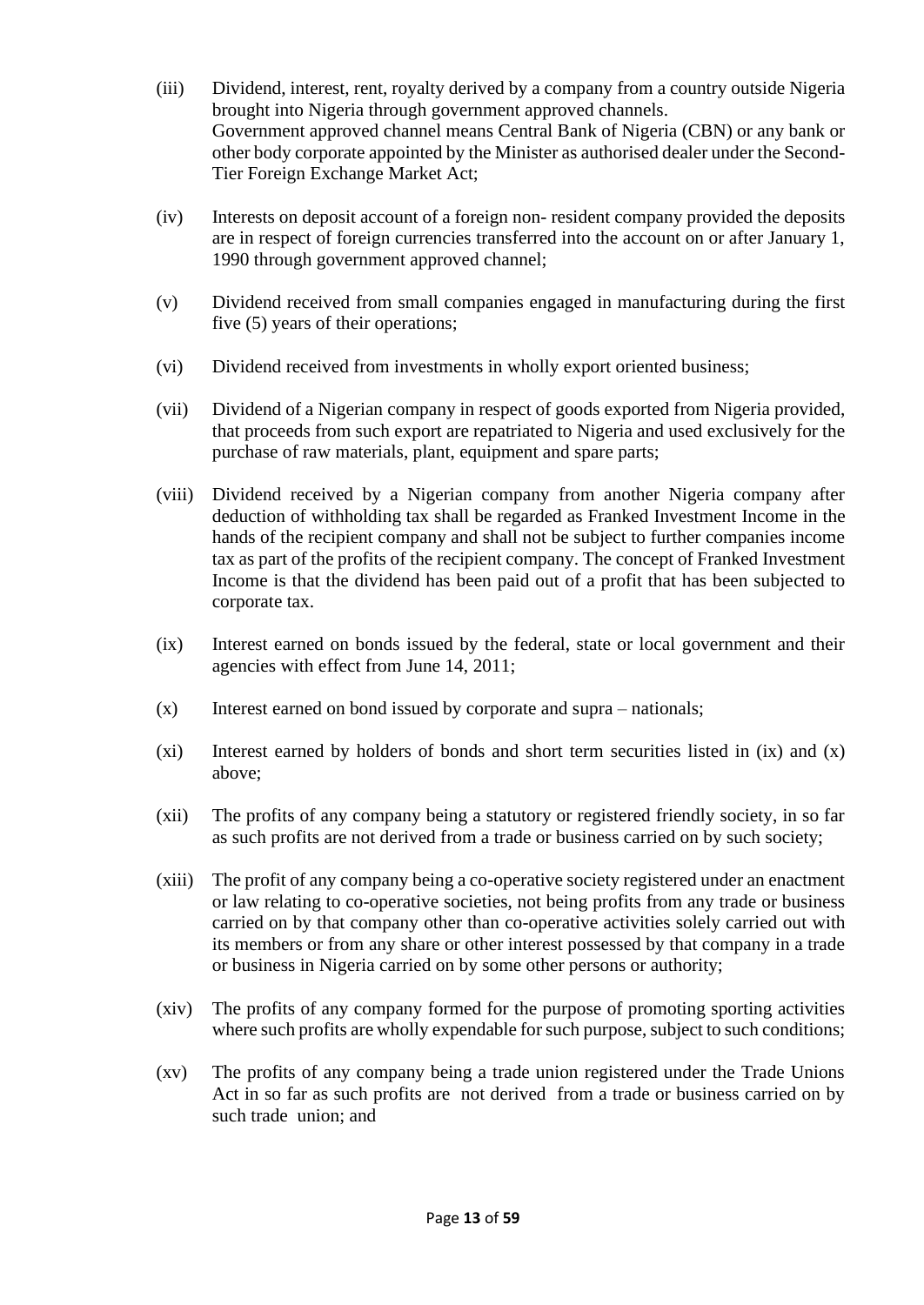(xvi) The profits of any company engaged in ecclesiastical, charitable or educational activities of a public character as far such profits are not derived from a trade or business carried on by such company.

### **EXAMINER'S REPORT**

The question tests candidates' knowledge on the distinction between employment and contract of employment. In addition, candidates are expected to list profits/income exempted from tax. Majority of the candidates attempted the question and performance was above average. Some of the candidates were not able to differentiate between employment and contract for employment. Candidates are advised to prepare adequately for subsequent examinations by reading the institute's study text and other relevant texts.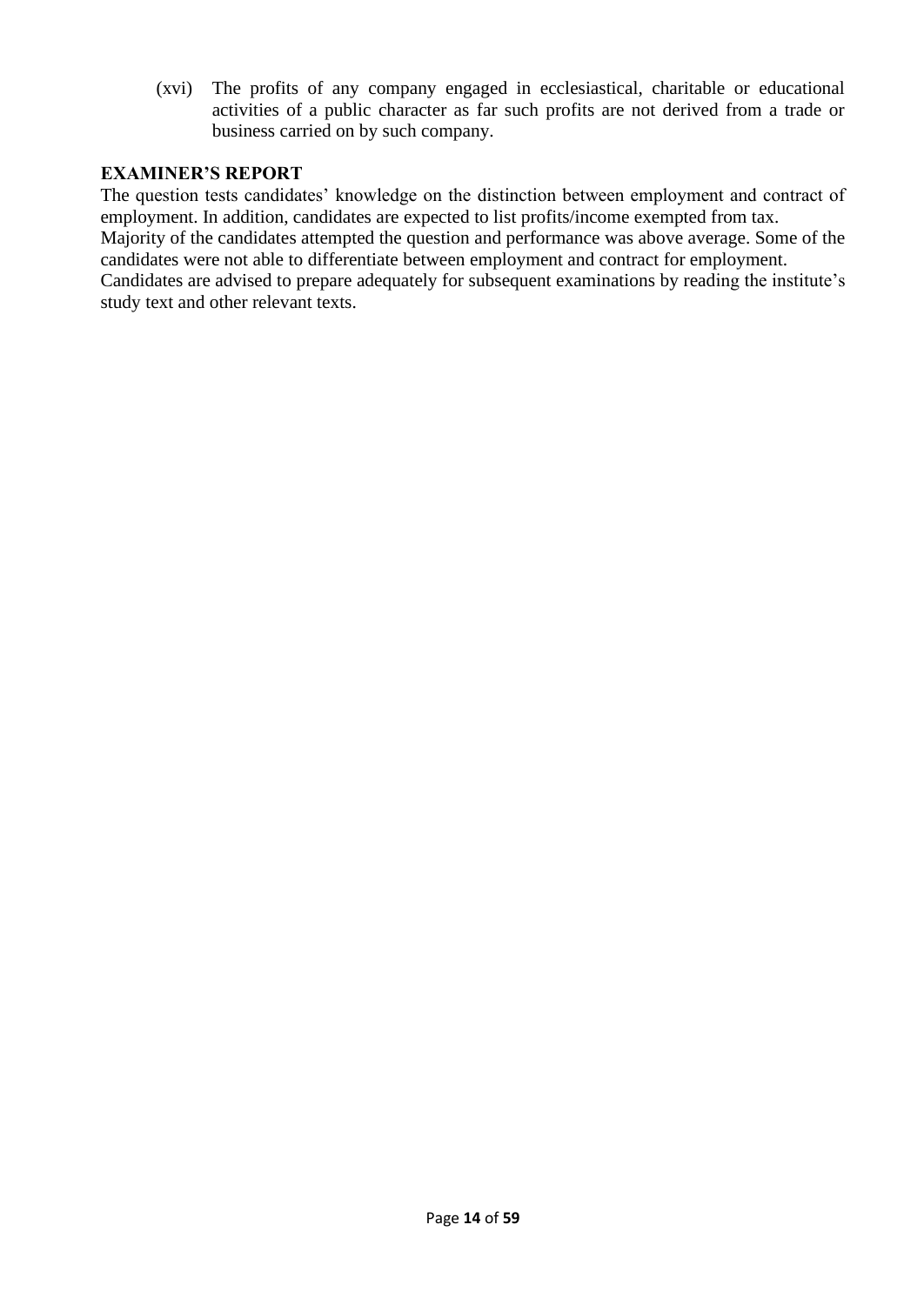

# **THE CHARTERED INSTITUTE OF TAXATION OF NIGERIA FOUNDATION: FINANCIAL ACCOUNTING**

**EXAM NO……………………….……………………….…. TIME: 3 HOURS.**

# **SECTION A: PART I MULTIPLE CHOICE QUESTIONS (MCQ) (20 MARKS)**

## **ATTEMPT ALL QUESTIONS.**

# **Write ONLY the alphabet (A, B, C, D or E) that corresponds to the correct option in each of the following questions/statements.**

1. The N32million disclosed in the motor vehicle account below should be classified in the statement of cash flows as:

76,000 76,000

|                          | <b>Motor Vehicle Account</b> |                              |                   |
|--------------------------|------------------------------|------------------------------|-------------------|
|                          | N'000                        |                              | $\mathbf{N}^2000$ |
| Bal. b/d                 |                              | $40,000$ Depreciation charge | 16,000            |
| Depreciation on disposal |                              | $4,000$ Disposal             | 10,000            |
| Cash/bank                | 32,000                       | Bal. c/d                     | 50,000            |

#### A. Financing activity cash inflow

- B. Operating activity cash inflow
- C. Investing activity cash inflow
- D. Financing activity cash outflow
- E. Investing activity cash out flow

2. In a limited liability company, which of the following is shown in the statement of changes in equity?

- (i) Loan note interest
- (ii) Dividends paid
- (iii) Transfer to reserves
- (iv) Directors' remuneration
- $A.$  (i) and (ii)
- $B.$  (ii) and (iii)
- $C.$  (i) and (iv)
- D. (ii) and (iv)
- $E.$  (i) and (iii)
- 3. The need to create and value goodwill will not arise when……………..
	- A. A new partner is admitted.
	- B. A partner retires.
	- C. There is change in the profit sharing ratio.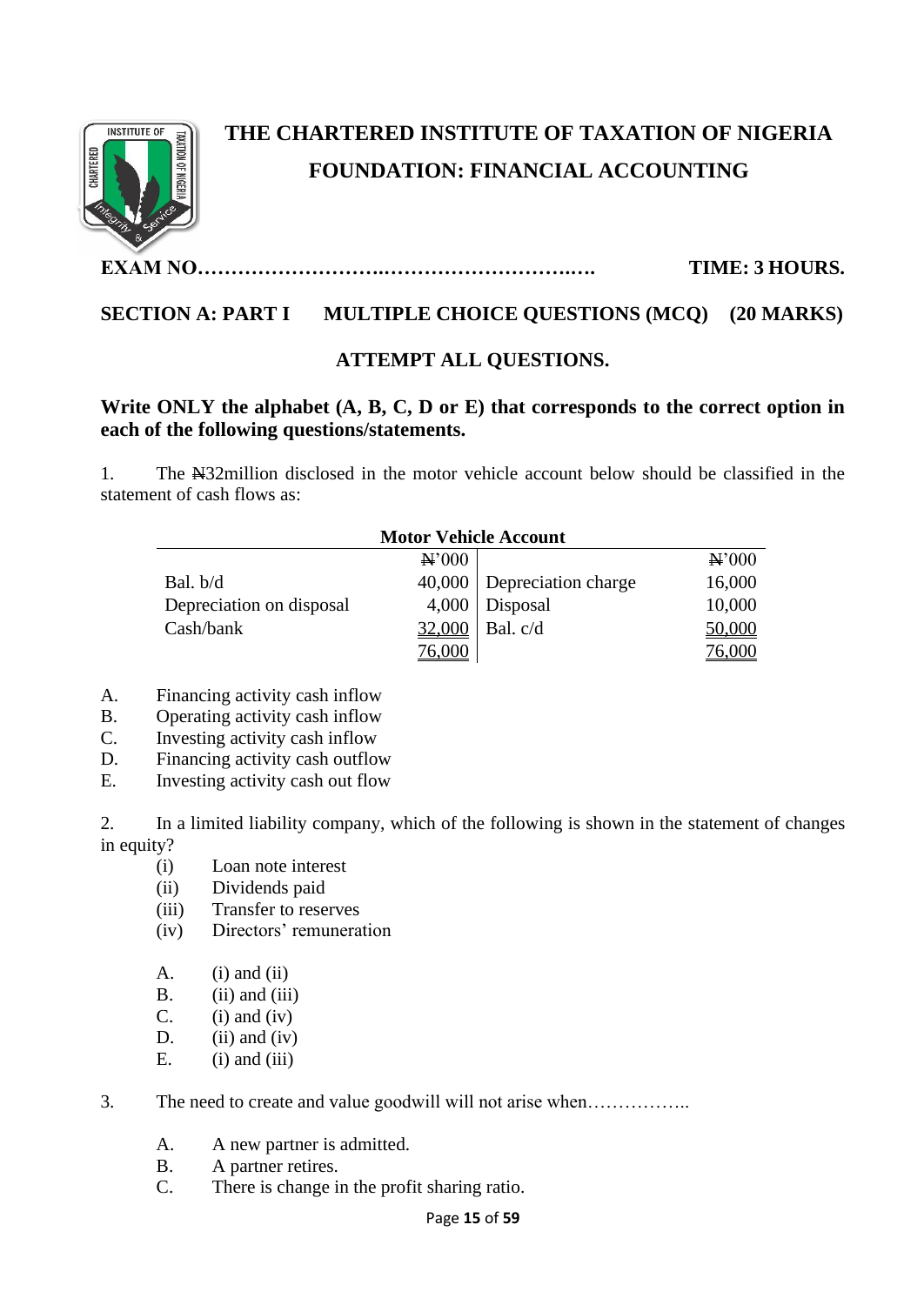- D. A partner dies.
- E. There is change in the name of the partnership.
- 4. Capital expenditure is ………………………….
	- A. The extra capital paid in by the proprietor.
	- B. The cost of running the business on a day to day basis.
	- C. Money spent on buying non-current assets or adding value to them.
	- D. Money spent on selling non-current assets.
	- E. Money received on disposal of non-current asset.
- 5. The record or book where credit sales could be generated is……………………
- A. Cash book
	- B. Sales ledger
	- C. Creditors control ledger
	- D. Debtors control ledger
	- E. Bank statement

#### **Use the data below to answer questions 6 - 8**

#### **Receipts and payments account for year ended December 31, 2018**

|               | N         |                            | $\mathbf N$ |
|---------------|-----------|----------------------------|-------------|
| Bal. b/f      | 320,000   | Equipment                  | 360,000     |
| Subscriptions |           | $2,000,000$ Bar purchases  | 1,200,000   |
|               |           | Bar wages<br>Gen. expenses | 160,000     |
| Bar sales     | 1,440,000 |                            | 312,000     |
|               |           | Furniture                  | 1,080,000   |

Additional information provided:

(i) The club had equipment worth  $\frac{N}{960,000}$  and owed electricity bill of  $\frac{N}{20,000}$  at the beginning of the year; and

(ii) The bar inventory at the beginning of the year was valued at  $\mathbb{N}400,000$  and at the end of the year N520,000.

6. The bar operation surplus/deficit for the year was…………………

- A.  $N360,000$
- B.  $\text{N1,440,000}$
- C. N200,000
- D. N80,000
- E. **N**80,000 loss

7. Calculate the cash balance at the end of the year.

| N <sub>660</sub> ,000<br>A. |
|-----------------------------|
|-----------------------------|

- B.  $\cancel{\text{N}640,000}$
- C. N648,000
- D. N728,000
- E. N900,000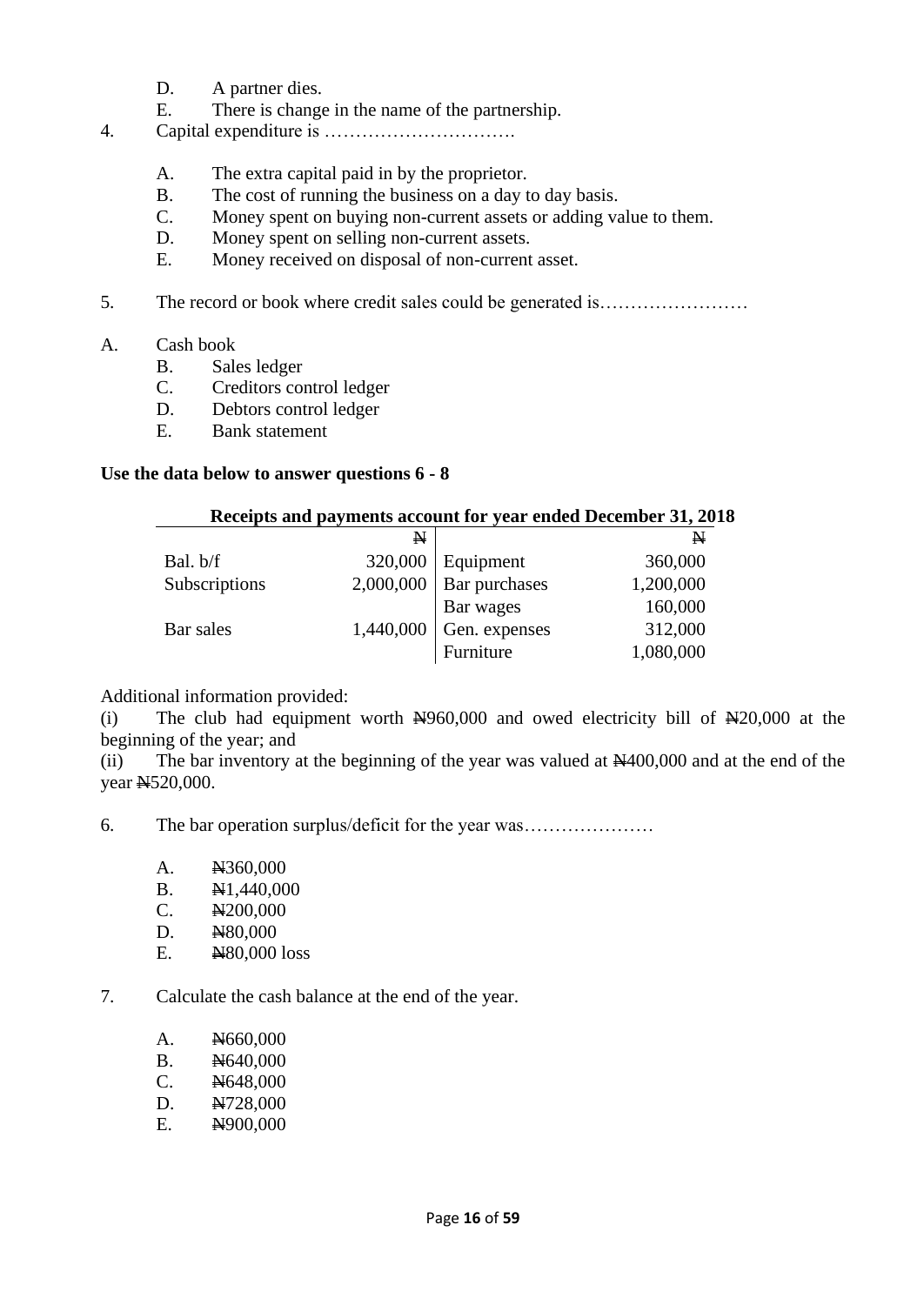- 8. Calculate the cost of bar sales for the year.
- A.  $\text{N1,080,000}$ 
	- B. N2,120,000
	- C.  $N280,000$
	- D.  $\text{N1},240,000$
	- E.  $\cancel{\text{N1,440,000}}$
- 9. A business operation's mark-up ratio is  $33<sup>1</sup>/3\%$ , what is its margin ratio?
	- A. 25%
	- B. 20%
	- C. 15%
	- D. 10%
	- E. 5%
- 10. The excess of share market price over the share nominal price is called……………
	- A. Share discount
	- B. Share bonus
	- C. Share premium
	- D. Share surplus
	- E. Share loss
- 11. How many kinds of company exist?
	- A. 5
	- B. 4
	- $\begin{matrix} C. & 3 \\ D. & 2 \end{matrix}$
	- $D<sub>2</sub>$
	- E. 1
- 12. The document used to issue shares or debentures notes is called…………………
	- A. Register book
	- B. Articles of association
	- C. Prospectus
	- D. Memorandum of association
	- E. CAC form CO1
- 13. The process of sharing available shares among the applicants is called…………….
	- A. Pro-rata basis
	- B. Calls
	- C. Allotment
	- D. Application
	- E. Forfeiture of share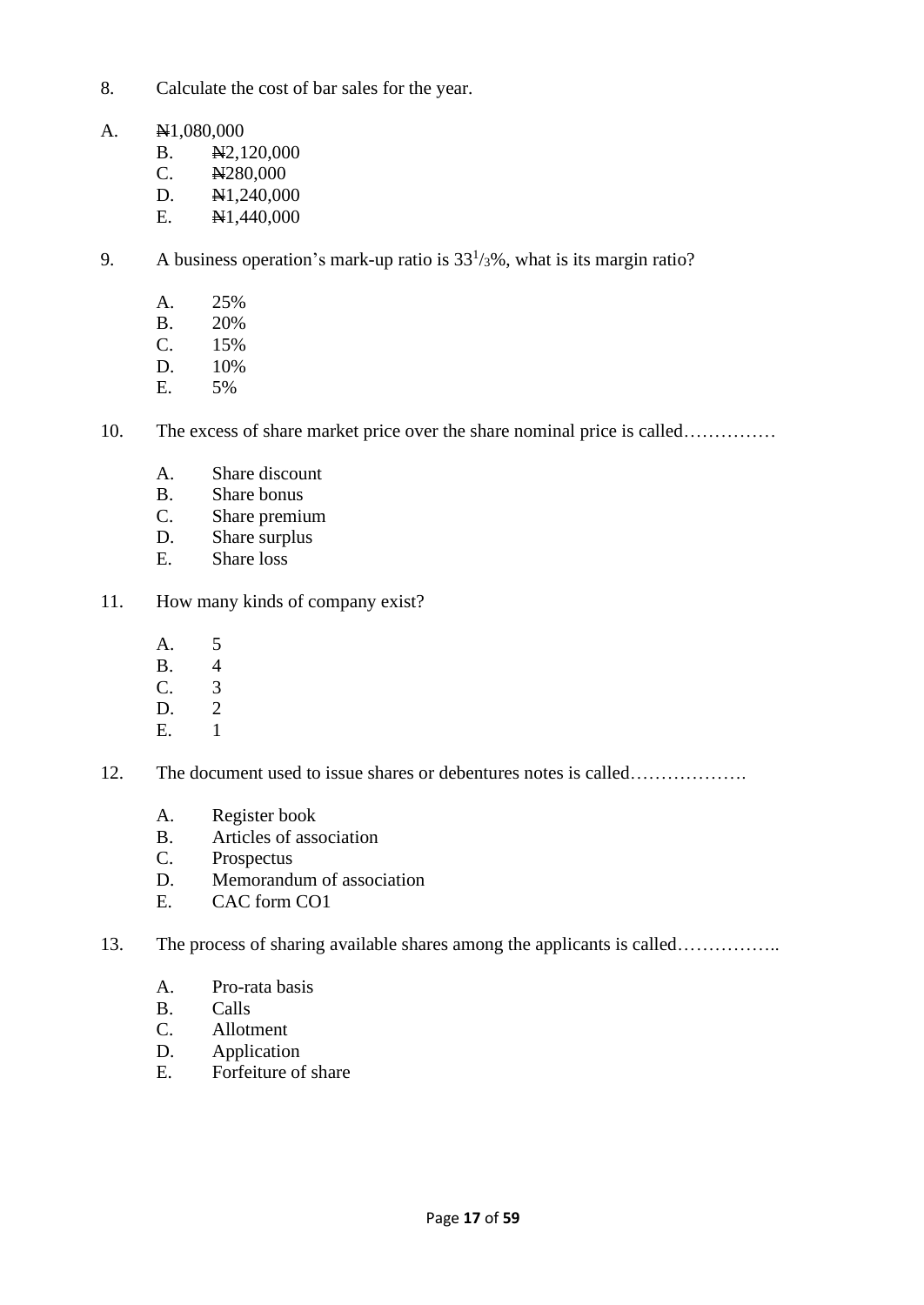14. When calls are made on shares and payments were not received this is described as ..............

- A. Calls
- B. Calls in advance
- C. Calls in arrears
- D. Second calls
- E. Last call

15. Given a desired cash float of N20,000, if N14,600 is spent in the period, how much will be reimbursed at the end of the period?

- A. N20,000
- B. N5,400
- C. N2,540
- D.  $N14,600$
- E.  $\cancel{N4,540}$

16. If a trial balance totals do not agree, the difference must be entered in………………..

- A. The profit or loss account
- B. A nominal account
- C. The capital account
- D. A suspense account
- E. A dummy account

17. Given opening debtors of  $\frac{1115,000}{150,000}$ , sales  $\frac{11480,000}{150,000}$  and receipts from debtors  $\frac{11450,000}{150,000}$ , the closing debtors should be…………………..

- A. N85,000
- B. N145,000
- C. N835,000
- D.  $N185,000$
- E. N190,000

18. In a sales ledger control account, the bad debts written off should be shown in the account……

- A. As a debit
- B. As a credit
- C. Both as a credit and debit
- D. As a balance carried down
- E. As a balance carried forward
- 19. Which of the following should be charged into profit or loss statement?
	- A. Rent prepaid
	- B. Wages
	- C. Carriage inwards
	- D. Salary
	- E. Return inwards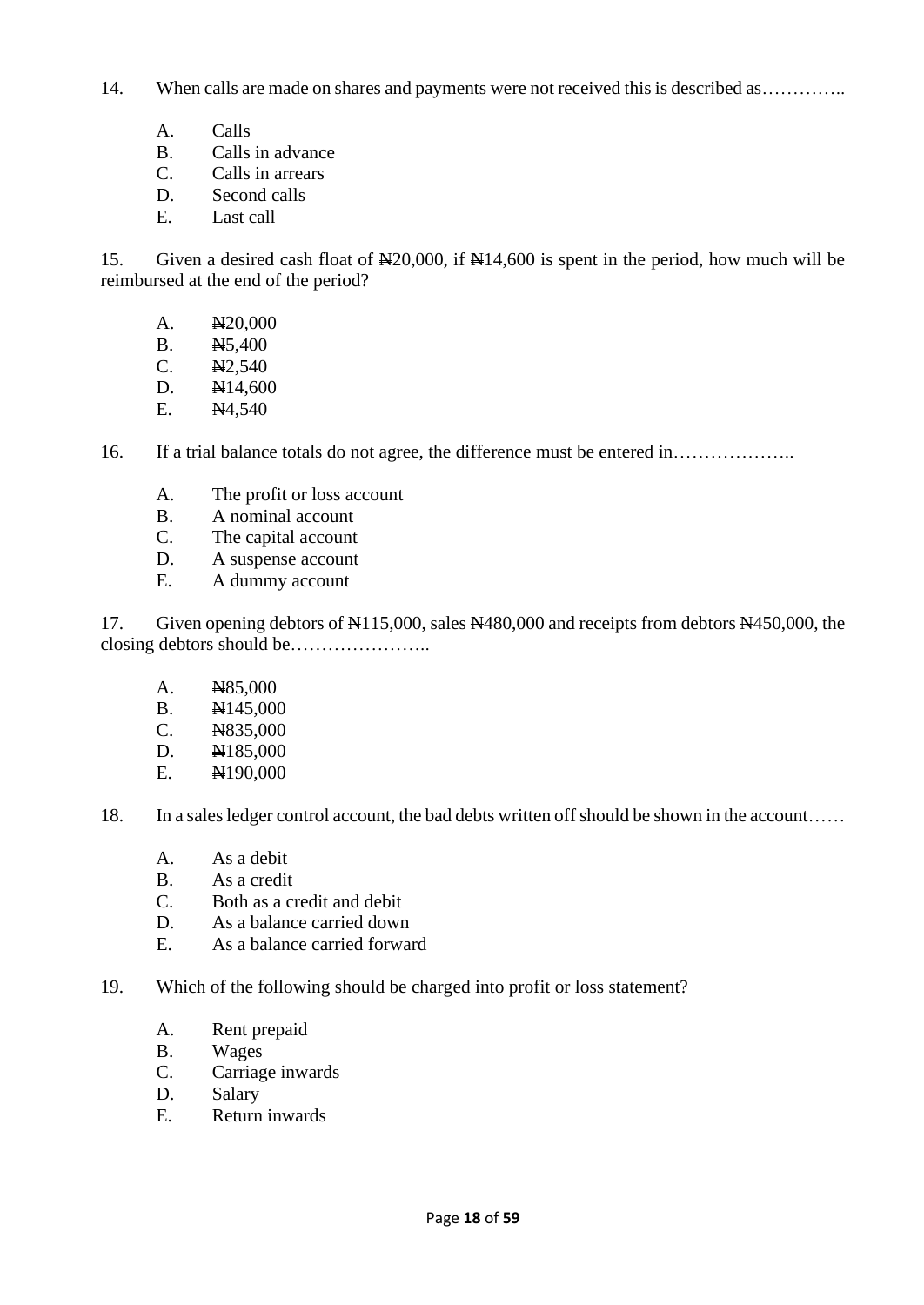20. Given opening capital of  $\text{\textsterling}165,000$ , closing capital  $\text{\textsterling}113,500$  and drawings were  $\text{\textsterling}33,000$ then,

- A. Loss for the year was  $\mathbb{R}18,500$
- B. Profit for the year was  $\angle$  N18,500
- C. Loss for the year was  $N84,500$
- D. Profit for the year was  $N84,500$
- E. Profit for the year was N33,000

# **SOLUTION TO SECTION A: PART I MULTIPLE CHOICE QUESTIONS (MCQ)**

- 1. E
- 2. B
- 3. E
- 4. C
- 5. D
- 6. C
- 7. C
- 8. D
- 9. A
- 10. C
- 11. C
- 12. C
- 13. C
- 14. C
- 15. D
- 16. D
- 17. B
- 18. B
- 19. D
- 20. A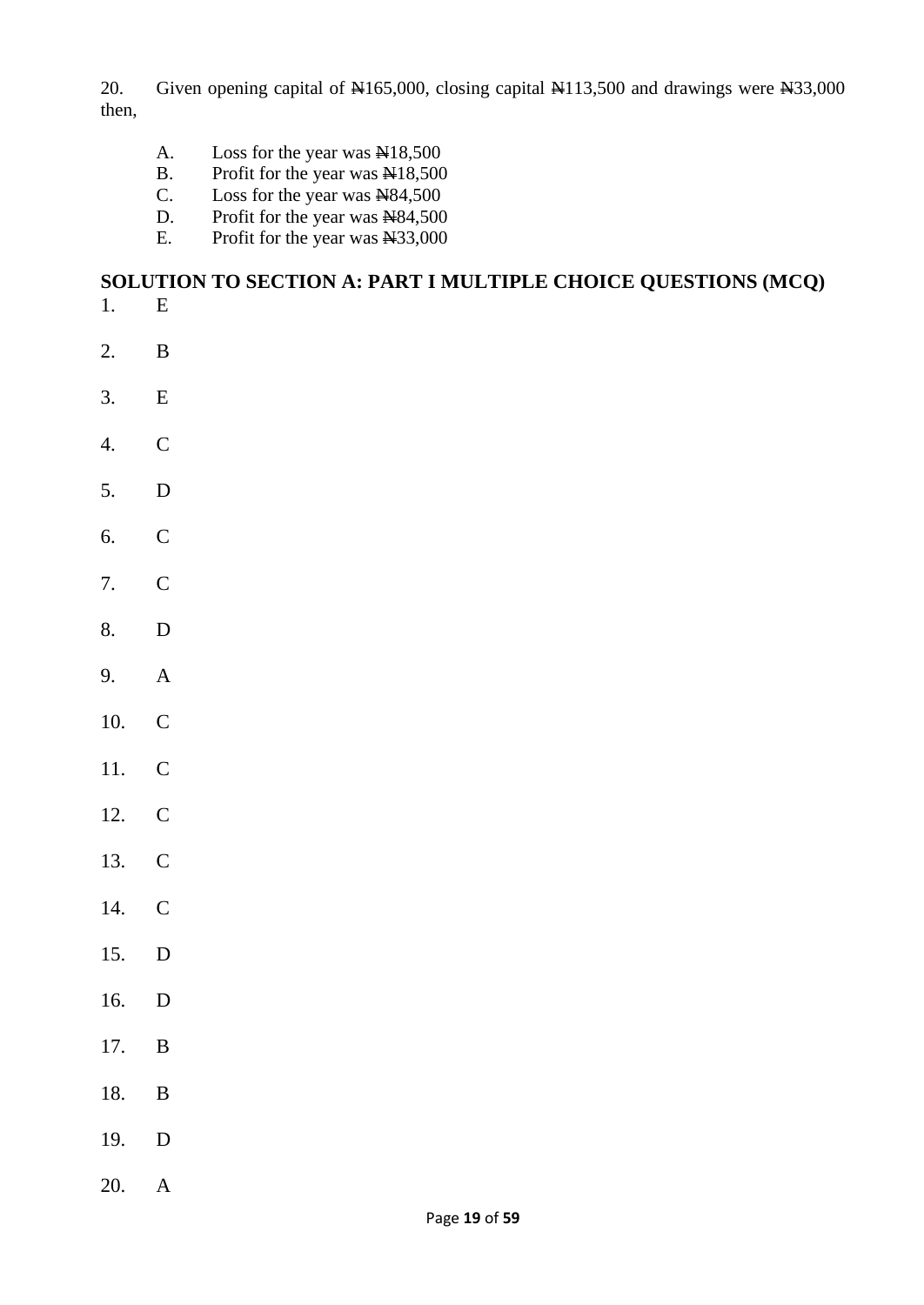# **EXAMINER'S REPORT**

These are 20 marks compulsory questions which covers the entire syllabus. Most of the candidates attempted these questions and their performance was quite high as about 70% of them scored above 60% of total marks obtainable.

# **SECTION A: PART II SHORT ANSWER QUESTIONS (SAQ) (10 MARKS)**

# **ATTEMPT ALL QUESTIONS**

#### **Write the correct answer that best completes each of the following questions/statements.**

1. The commercial document issued by a supplier to supply goods or services required by a buyer at specified price and within a period of time is………………………

#### **Use the following information to answer questions 2 and 3.**

Thimoty Venture has a total revenue of  $\frac{1}{2}$ , 700,000, opening inventory of  $\frac{1}{2}$  144,000 and closing inventory of  $\text{H}384,000$  in its accounting records. The venture's profit mark-up is  $33^{1/3}\%$ .

2. What is the venture's purchases for the period…………………?

3. What is the gross profit for the same period……………………?

4. Financial statements that are not influenced by personal and management belief is said to be ……………………

5. In a limited liability company, the document that governs internal relationship between the company and the directors is called…………………

6. A ledger with total of  $\frac{N70,000}{N}$  on the credit side and  $\frac{N20,000}{N}$  on the debit side has a ……………… balance of …………...….

7. An accounting concept which serves a common denominator for measuring items of assets and liabilities is referred to as………………

8. On January 1, 2018 an entity paid office rent of  $\mathbb{N}100,000$  for the period to May 31, 2019. The amount to be recognised as prepayment in the statement of financial position as at December 31, 2018 is …………

9. The major source of income of associates and clubs is ………….……

10. The book where details, profile and history of entity's non-current assets is being recorded is called…………….

### **SOLUTION TO SECTION A: PART II SHORT ANSWER QUESTIONS (SAQ)**

- 1. Invoice
- 2. **N**1,515,000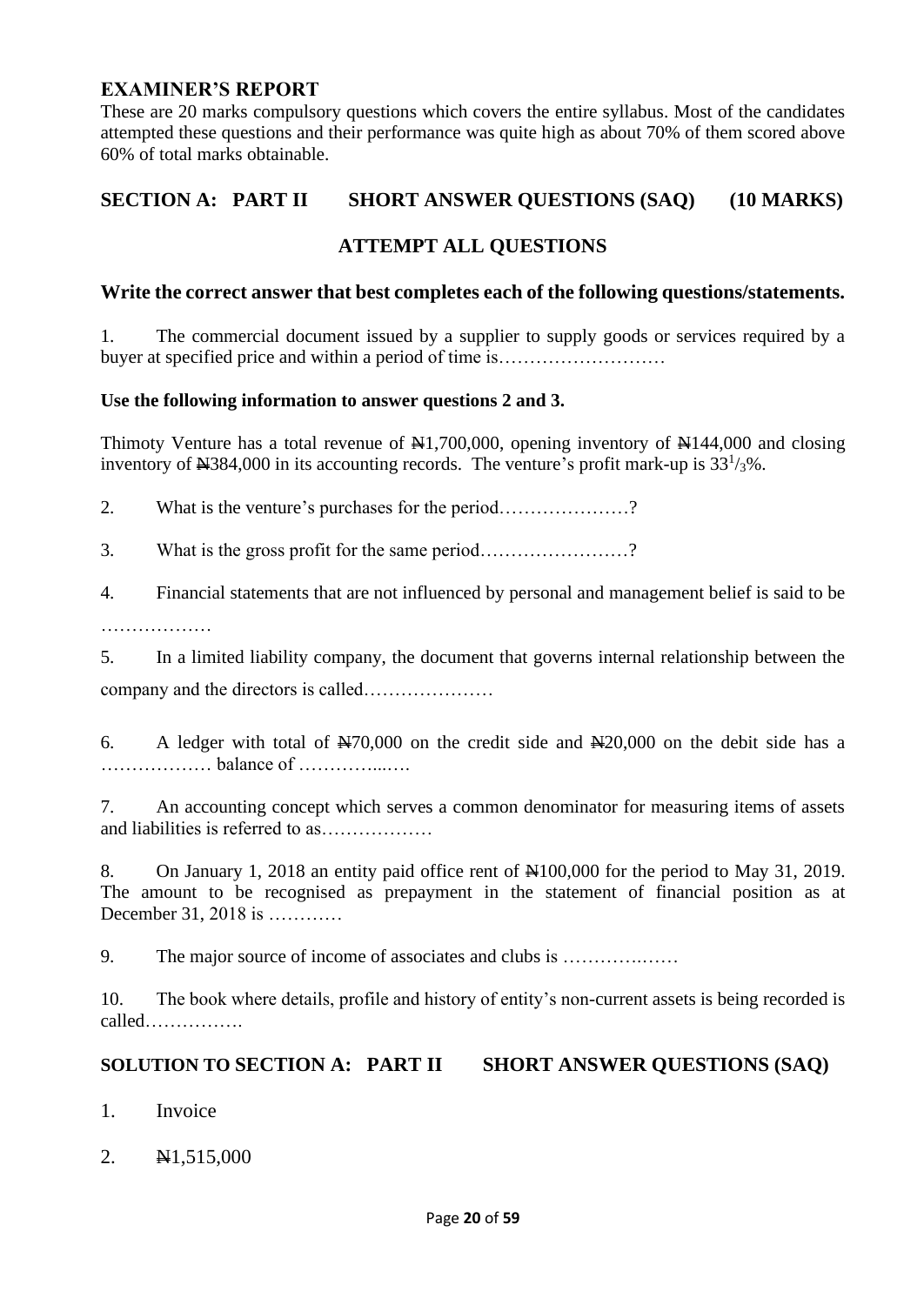- 3. N425,000
- 4. Objective/True and Fair
- 5. Articles of Association
- 6. Credit balance of N50,000
- 7. Monetary measurement
- 8. N29,411.76
- 9. Subscription
- 10. Non-current assets register

# **EXAMINER'S REPORT**

The questions consisted of 10 marks compulsory questions that covers the whole syllabus. Most of the candidates attempted the questions, however, performance was just fair as about 60% scored 50% of total marks obtainable.

# **SECTION B:**

# **THEORY PART (ANSWER QUESTION 1 AND ANY OTHER 3 QUESTIONS)**

1. Mallam Audu has run a small business for many years. He had never kept adequate records. However, the need to obtain a bank loan for the expansion of the business has necessitated the preparation of accounts for the year ended December 31, 2017. As a result, the following information has been obtained after much investigation:

(i) Mallam Audu's business assets and liabilities are as follows;

|                         | 1/1/2017 | 31/12/2017 |
|-------------------------|----------|------------|
| Inventory               | 860,000  | 1,680,000  |
| Trade receivables       | 390,000  | 430,000    |
| Creditors for purchases | 740,000  | 890,000    |
| Rent prepaid            | 30,000   | 42,000     |
| Electricity accrued     | 21,000   | 16,000     |
| <b>Balance at bank</b>  | 230,000  | 165,000    |
| Cash in hand            | 36,000   | 33,000     |

(ii) All takings have been banked after deducting the following payments: Cash drawings – Audu has not kept a record of cash drawings, but drawings have been estimated to be N800,000.

Wages paid to casual workers was  $\mathbb{N}120,000$ .

Purchases of goods for resale  $\text{N}180,000$ **Note:** Takings have been the source of all amounts banked.

(iii) Bank payments during the year ended December 31, 2017 are summarised as follows: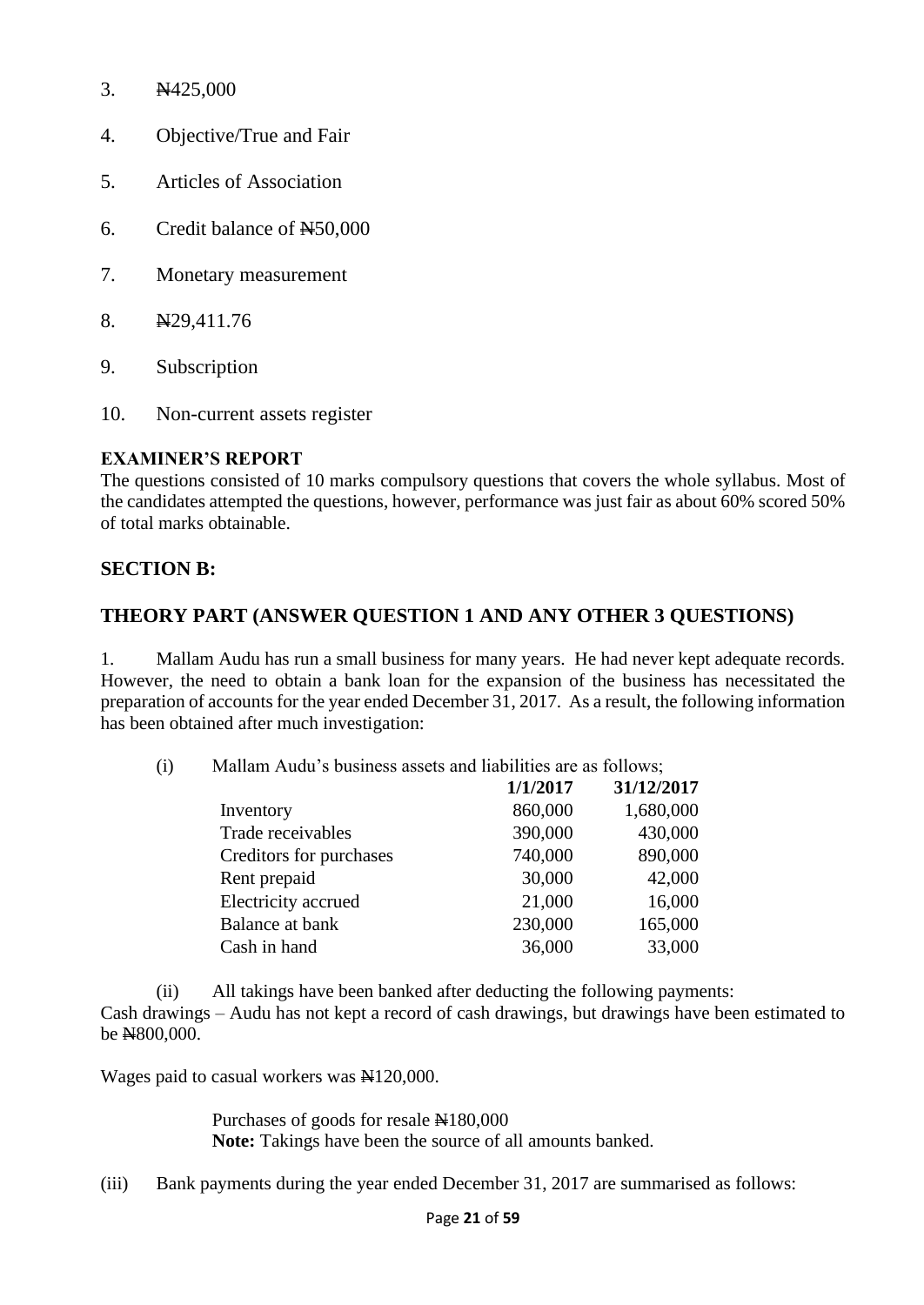| N          |
|------------|
| 10,150,000 |
| 504,000    |
| 139,000    |
| 300,000    |
| 662,000    |
|            |

(iv) It has been established that a gross profit of  $33<sup>1</sup>/3%$  on cost has been obtained on all goods sold.

(v) Despite his apparent lack of precise accounting records, Audu is able to confirm that he has taken out of the business during the year under review goods for his own use costing N60,000.

You are required to;

 $(a)$ 

| (3 Marks)   |
|-------------|
| $(1$ Marks) |
| (3 Marks)   |
| $(1$ Marks) |
|             |

(b) Prepare a profit or loss statement for the period ended December 31, 2017.

(8 Marks)

(c) Prepare statement of financial position as at December 31, 2017.

(9 Marks) (Total 25 Marks)

### **SOLUTION TO QUESTION 1**

| (a)<br>(i) |                | <b>Cash Account</b> |                         |             |  |
|------------|----------------|---------------------|-------------------------|-------------|--|
|            |                | $\mathbf{N}$        |                         | $\mathbf N$ |  |
|            | Bal. B/d       | 36,000              | Labour                  | 120,000     |  |
|            |                |                     | Purchases               | 180,000     |  |
|            | Sales received | 12,760,000          | <b>Banked</b> (Takings) | 11,690,000  |  |
|            |                |                     | Drawing (Diff)          | 773,000     |  |
|            |                |                     | Bal. C/d                | 33,000      |  |
|            |                | 12,796,000          |                         | 12,796,000  |  |

#### **(ii) Bank Account**

|             | $\mathbf{N}$          |                      | N          |
|-------------|-----------------------|----------------------|------------|
| Bal. B/d    |                       | $230,000$   Payments | 11,755,000 |
| Cash banked | 11,690,000   Bal. C/d |                      | 165,000    |
|             | 11,920,000            |                      | 11,920,000 |

#### **(iii) Creditors Control Account**

|          | $\mathbf{N}$            |                              | N          |
|----------|-------------------------|------------------------------|------------|
| Bank     | $10,150,000$   Bal. B/d |                              | 740,000    |
| Cash     |                         | 180,000   Drawings (Goods)   | 60,000     |
| Bal. C/d |                         | $890,000$   Purchases (Diff) | 10,420,000 |
|          | 11,220,000              |                              | 11,220,000 |

#### **(iv) Debtors Control Account**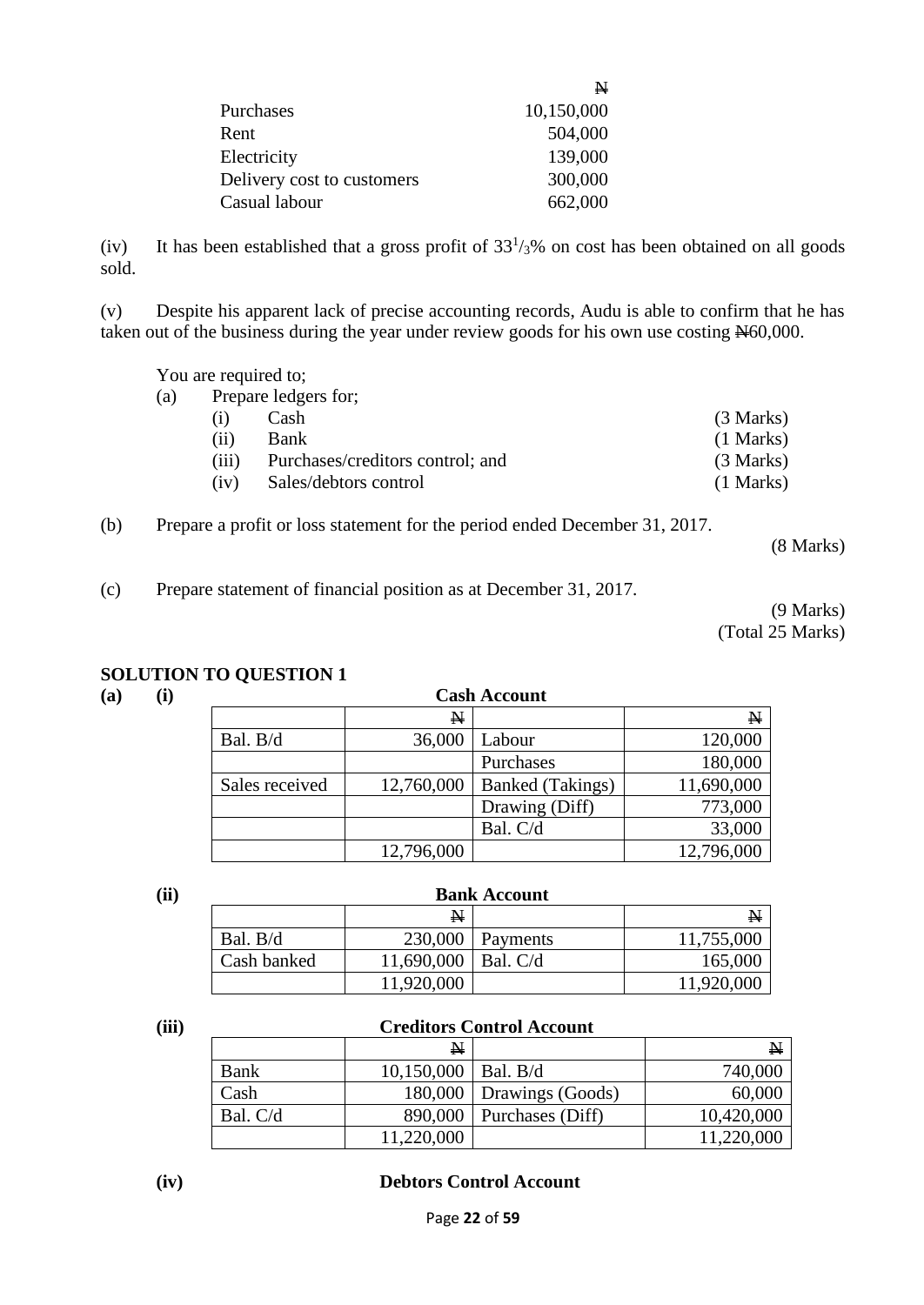|          | N                     |      | N          |
|----------|-----------------------|------|------------|
| Bal. B/d | 390,000               | Cash | 12,760,000 |
| Sales    | 12,800,000   Bal. C/d |      | 430,000    |
|          | 13,190,000            |      | 13,190,000 |

- (b) Opening capital =  $\cancel{R}860 + 390 + 30 + 230$  $36 = \text{H1}, 546 - (740 + 21) = \text{H785}$ Opening capital = Total assets - Liabilities
- (c) Mallam Audu

Profit or Loss Statement for the year ended December 31, 2017

|                               | N      | N      |
|-------------------------------|--------|--------|
| Sales $(w)$                   |        | 12,800 |
| Less: Cost of sales           |        |        |
| Opening inventory             | 860    |        |
| Purchases                     | 10,420 |        |
|                               | 11,280 |        |
| Closing inventory             | 1,680  |        |
| Cost of sales                 |        | 9,600  |
| Gross profit                  |        | 3,200  |
| Less Expenses:                |        |        |
| Casual labour $(120 + 662)$   | 782    |        |
| Rent $(504 + 30 - 42)$        | 492    |        |
| Delivery costs                | 300    |        |
| Electricity $(139 + 16 - 21)$ | 134    |        |
|                               |        | 1,708  |
| Net profit                    |        | 1,492  |

Mallam Audu statement of financial position as at December 31 2018.

|                             | N'000 | $\mathbf{H}$ '000 |
|-----------------------------|-------|-------------------|
| Current assets:             |       |                   |
| Inventory                   | 1,680 |                   |
| Trade receivables           | 430   |                   |
| Prepayments                 | 42    |                   |
| <b>Bank</b>                 | 165   |                   |
| Cash                        | 33    | 2,350             |
| <b>Current liabilities:</b> |       |                   |
| Trade payables              | 890   |                   |
| Expenses owing              | 16    | (906)             |
|                             |       | 1,444             |
|                             |       |                   |
| Financed by:                |       |                   |
| Capital                     |       | 785               |
| Add: Profit                 |       | 1,492             |
|                             |       | 2,277             |
| Less: Drawings              |       | 833               |
|                             |       | 1,444             |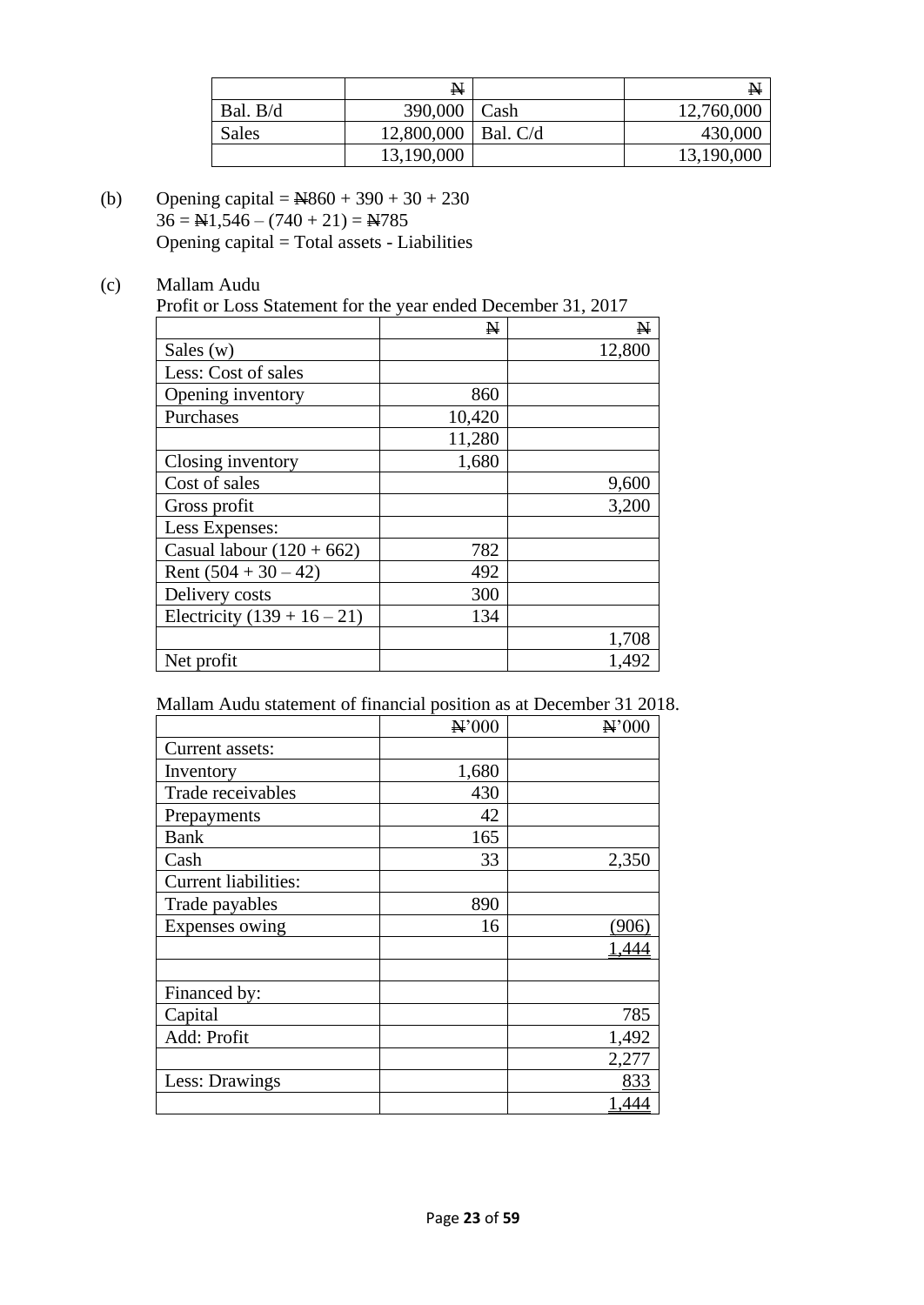#### **EXAMINER'S REPORT**

This is a compulsory question that tests candidates' understanding of incomplete records. The candidates were required to prepare ledgers for cash, Bank, Purchases/Creditors control, Sales/Debtors control. They were also expected to prepare a statement of profit or loss as well as statement of financial position for the period. Most of the candidates attempted the question while about 60% scored above 50% of the marks obtainable.

The major pitfall could be attributed to poor preparation for the examination.

Candidates are advised to prepare more adequately for future examinations.

| z. |  | Explain the term contra entry.                                        | (2 Marks) |
|----|--|-----------------------------------------------------------------------|-----------|
|    |  | List Four (4) benefits of control accounts for proper accountability. |           |

(4 Marks)

(b) Bet Naija Venture maintains self balancing ledgers. From the details given below, you are required to prepare the control accounts for purchases and sales ledgers for the period ended December 31, 2018. **NT** 

|                                                     | $\mathbf{N}$     |
|-----------------------------------------------------|------------------|
| Purchases                                           | 153,270          |
| Bad debts written-off                               | 2,200            |
| Bills payable accepted                              | 21,700           |
| Interest charged to customers                       | 70               |
| Purchases returns                                   | 890              |
| Payment to creditors                                | 125,380          |
| Receipts from debtors                               | 143,080          |
| Bills receivable dishonoured                        | 5,750            |
| Discount allowed                                    | 5,280            |
| Discount received                                   | 3,270            |
| Sales return                                        | 3,010            |
| Cash refunded to debtors                            | 750              |
| Cheque from debtors returned unpaid                 | 250              |
| Sales and purchases ledger contra                   | 10,170           |
| Bills receivable discounted                         | 47,350           |
| Sales                                               | 200,510          |
| Bad debts recovered (included in cash from debtors) | 80               |
| Creditors ledger balance at December 31, 2018       | 50,860           |
| Debtors ledger balance at December 31, 2018         | 68,180           |
| Purchases ledger control balance 1/1/2018           | 57,500           |
| Sales ledger control balance at 1/1/2018            | 74,710           |
| Bills received drawn                                | 50,200           |
| Bills payable returned for non-payment              | 1,500            |
|                                                     | (9 Marks)        |
|                                                     | (Total 15 Marks) |

#### **SOLUTION TO QUESTION 2**

(a) (i) Contra entry is any accounting entries in which both its credit and debit entries are recorded in a single ledger account.

(ii) Benefits of control accounts;

- They can be used to locate errors.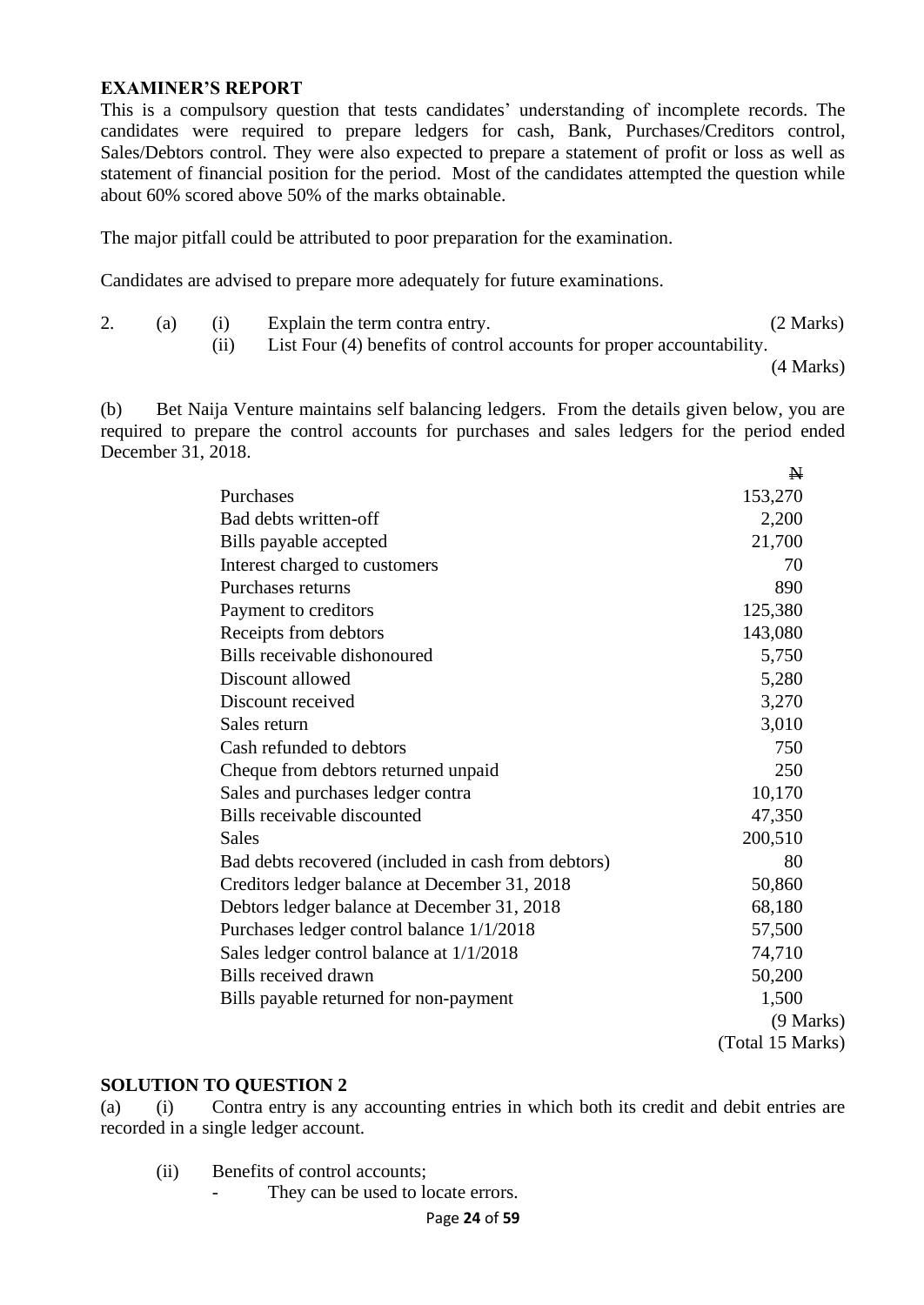They serve as internal checks and therefore prevents fraud and errors.

They serve as a sources of information about some risky ledgers such as debtors and creditors accounts.

They also facilitate balancing of ledger or accounts particularly a firm with large volumes of accounts.

- Control account can also be used for reconciliation of itself and the respective ledger e.g. debtors control accounts against debtors ledger.

They serve as a management account that can be used by business managers to take some tactical accounting and finance decisions.

| $\mathbf{(b)}$ | Sales Ledger Control Account Bet Naija Ventures |  |
|----------------|-------------------------------------------------|--|
|                |                                                 |  |

| ິ                      | $\mathbb{N}$ |                         | $\mathbb N$ |
|------------------------|--------------|-------------------------|-------------|
| Bal. B/d               | 74,710       | <b>Bad debts</b>        | 2,200       |
| Dishonoured bills      | 5,750        | <b>Bills</b> receivable | 50,200      |
| Returned cheques       | 250          | Receipts from debtors   | 143,080     |
| <b>Sales</b>           | 200,510      | Discount allowed        | 5,280       |
| Bad debts recovered    | 80           | Sales returns           | 3,010       |
| Interest charge        | 70           | Purchases ledger        | 10,170      |
| Cash refund to debtors | 750          | Bal. C/d                | 68,180      |
|                        | 282,120      |                         | 282,120     |
| Bal. B/d               | 68,180       |                         |             |

#### **Purchases Ledger Control Account**

|                      | $\mathbf{N}$ |                        | N       |
|----------------------|--------------|------------------------|---------|
| Bills payable        | 21,700       |                        |         |
| Purchases return     | 890          | Bal. b/d               | 57,500  |
| Payment to creditors | 125,380      | Purchases              | 153,270 |
| Discount received    | 3,270        | Bills payable returned | 1,500   |
| Sales ledger         | 10,170       |                        |         |
| Bal. c/d             | 50,860       |                        |         |
|                      | 212,270      |                        | 212,270 |
|                      |              | Bal. b/d               | 50,860  |

#### **EXAMINER'S REPORT**

The question was divided into two parts, (a) and (b). The part (a) requires candidates to explain the term ''contra entry'' and benefits of control accounts while part (b) requires the candidates to prepare control accounts for purchases and sales ledgers from records available. Most of the candidates attempted the question, and performance was above average.

The pitfalls noticed was inability of most candidates to differentiate what to be posted into each of the control accounts.

Candidates are advised to practice more practical questions when preparing for future examinations.

3. (a) (i) Distinguish between revenue and capital expenditures. (3 Marks)

(ii) State Three (3) differences between the revenue and capital expenditures.

(6 Marks)

(b) For the business of a sole-trader (James Park), classify the following as revenue or capital expenditures.

- (i) New tyre for motor van.
- (ii) Roof repairs
- (iii) New cash register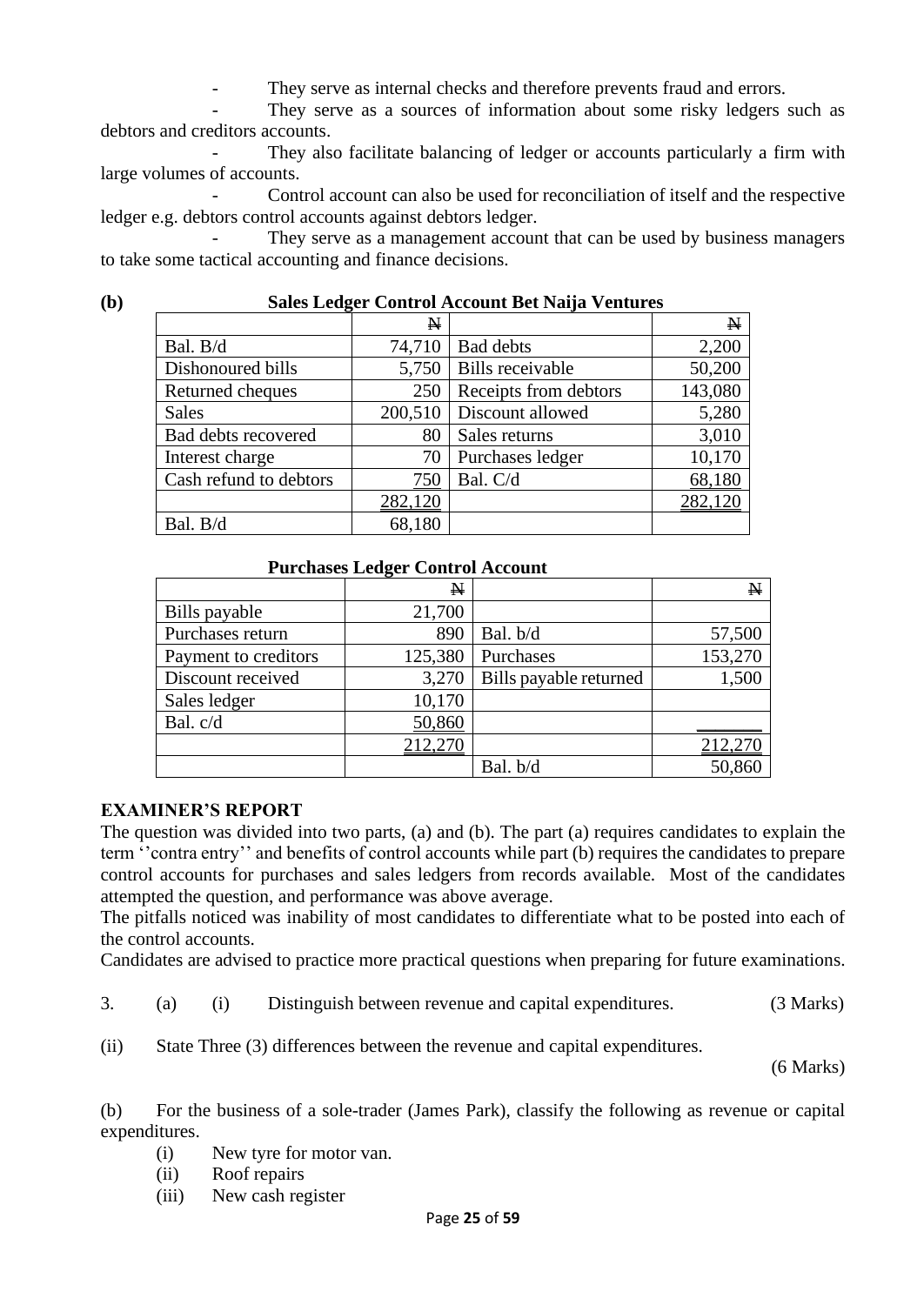- (iv) Construction of new toilet
- (v) Building repairs
- (vi) Wages of office assistants
- (vii) Additional furniture
- (viii) Purchase of sales van
- (ix) Putting headlight on motor van
- (x) Construction of borehole
- (xi) Carriage on return outward
- (xii) Owner's drawings in form of goods

(6 Marks) (Total 15 Marks)

#### **SOLUTION TO QUESTION 3**

(a) (i) Revenue expenditure is all operational expenses or costs incurred for the running of a business and for which benefits is for one year. Examples are, electricity bills, wages, salaries.

Capital expenditure is all expenses or costs on acquiring, extending or improving assets of a permanent nature and for which benefits is for more than a year. Examples of capital expenditure are motor vehicles, plant, machinery, etc.

(ii) Differences between capital and revenue expenditures.

- Amount involved in capital expenditure is larger than that of revenue expenditure.

Benefits from revenue expenditure is for one year, while that of capital expenditure is for more than a year.

Revenue expenditures are charged to profit or loss while capital expenditures are charged to statements of financial position.

- Capital expenditure is subject to depreciation while revenue expenditure is not.

Examples of capital expenditures are plant, building, machine, etc. while that of revenue expenditures are wages, salaries water rate, etc.

| (b) |         | <b>Transactions</b>               | <b>Expenditure</b> |
|-----|---------|-----------------------------------|--------------------|
|     | (i)     | New tyre for motor van            | Revenue            |
|     | (ii)    | Roof repairs                      | Revenue            |
|     | (iii)   | New cash Register                 | Revenue            |
|     | (iv)    | Construction of new toilet        | Capital            |
|     | (v)     | Building repairs                  | Revenue            |
|     | (vi)    | Wages of office assistants        | Revenue            |
|     | (vii)   | <b>Additional furniture</b>       | Capital            |
|     | (viii)  | Purchase of sales van             | Capital            |
|     | (ix)    | Putting headlight on motor van    | Revenue            |
|     | (x)     | Construction of borehole          | Capital            |
|     | $(x_i)$ | Carriage on return outward        | Revenue            |
|     | (xii)   | Owner's drawings in form of goods | Revenue            |
|     |         |                                   |                    |

#### **EXAMINER'S REPORT**

The question tests the candidates' understanding of the differences between revenue and capital expenditures and also requires them to classify some items into either revenue or capital expenditures. Most of the candidates attempted the question while about 40% of them scored above 50% of the marks obtainable.

The commonest pitfall was the candidates' inability to identify the differences between revenue and capital expenditures.

Candidates are advised to make use of the Institute's study pack when preparing for future examinations.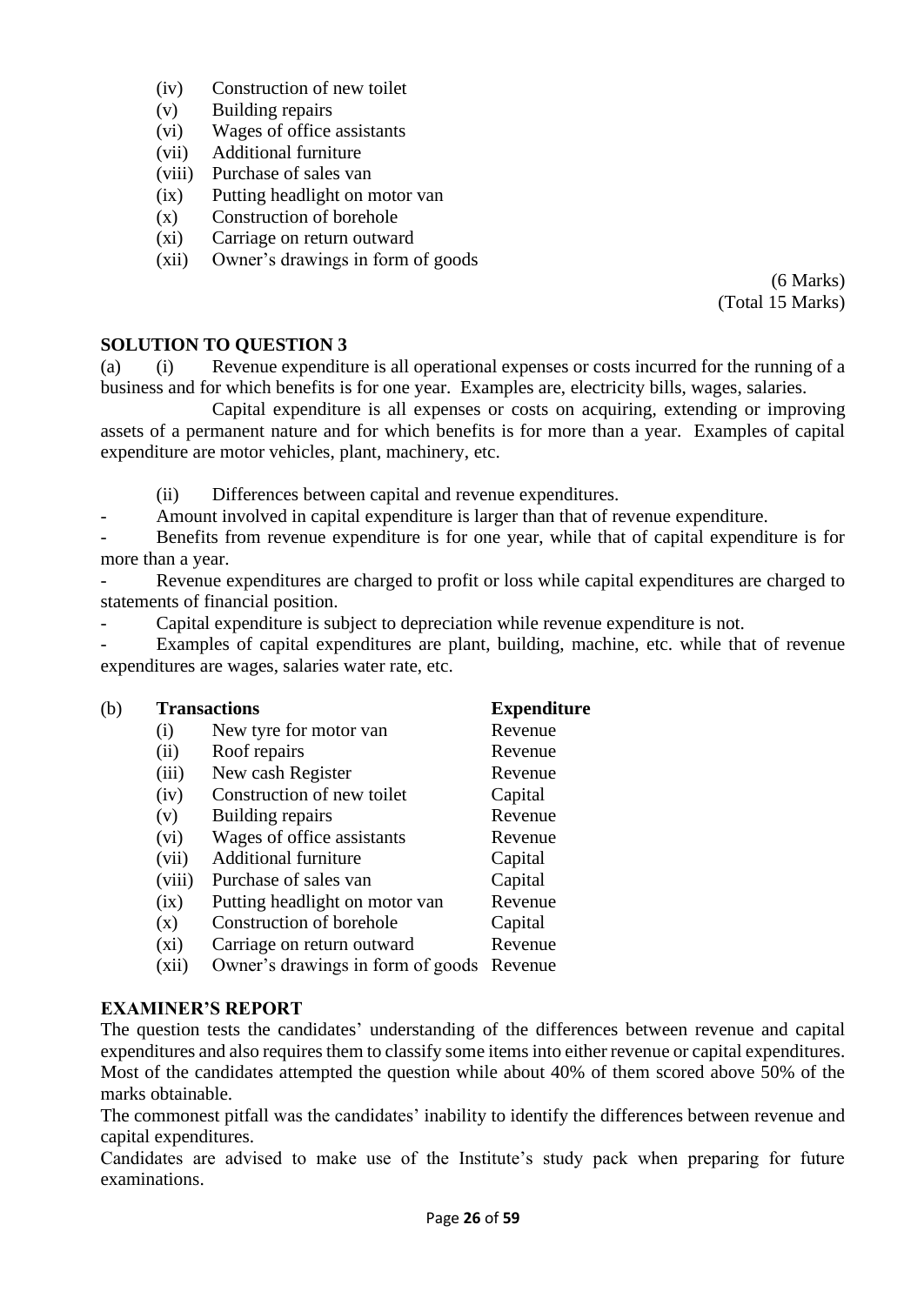4. Delta Stephen is a sole trader who prepares his accounts annually to April 30. The summarised statement of financial position for the two recent years are shown below:

|                             | 2017        |             | 2018        |             |
|-----------------------------|-------------|-------------|-------------|-------------|
|                             | $\mathbf N$ | $\mathbf N$ | $\mathbf N$ | $\mathbf N$ |
| <b>Assets:</b>              |             |             |             |             |
| Non-current at cost         | 1,550,000   |             | 1,850,000   |             |
| Less depreciation           | (150,000)   |             | (170,000)   |             |
|                             |             | 1,400,000   |             | 1,680,000   |
| <b>Current assets:</b>      |             |             |             |             |
| Inventory                   | 310,000     |             | 590,000     |             |
| Receivables                 | 390,000     |             | 340,000     |             |
| Cash at bank                | 150,000     |             |             |             |
|                             |             | 850,000     |             | 930,000     |
|                             |             | 2,250,000   |             | 2,610,000   |
| <b>Financed By:</b>         |             |             |             |             |
| Capital at 1/1              |             | 2,000,000   |             | 2,050,000   |
| Profit for the year         |             | 700,000     |             | 850,000     |
| Additional capital          |             |             |             | 200,000     |
|                             |             | 2,700,000   |             | 3,100,000   |
| Less: Drawings              |             | (650,000)   |             | (800,000)   |
|                             |             | 2,050,000   |             | 2,300,000   |
| <b>Current Liabilities:</b> |             |             |             |             |
| Trade payables              | 200,000     |             | 220,000     |             |
| <b>Bank</b> overdraft       |             |             | 90,000      |             |
|                             |             | 200,000     |             | 310,000     |
|                             |             | 2,250,000   |             | 2,610,000   |

Delta Stephen is surprised to see that he now has an overdraft inspite of making profit and introducing more capital to the business during the year.

You are required to prepare statement of cash flow for the period ended April 30, 2018.

(15 Marks)

# **SOLUTION TO QUESTION 4**

#### **Delta Stephen Statement of Cash Flow for the Period Ended April 30, 2018**

| <b>Operating Activities</b>               | N         | $\mathbf N$ |
|-------------------------------------------|-----------|-------------|
| Net profit                                | 850,000   |             |
| Add items not involving movement of cash: |           |             |
| Depreciation                              | 20,000    | 870,000     |
| Add changes in working capital:           |           |             |
| Decrease in receivables                   | 50,000    |             |
| Increase in inventory                     | (280,000) |             |
| Increase in payables                      | 20,000    |             |
|                                           |           | (210,000)   |
|                                           |           | 660,000     |
|                                           |           |             |
| <b>Financing Activities</b>               |           |             |
| Capital Introduced                        | 200,000   |             |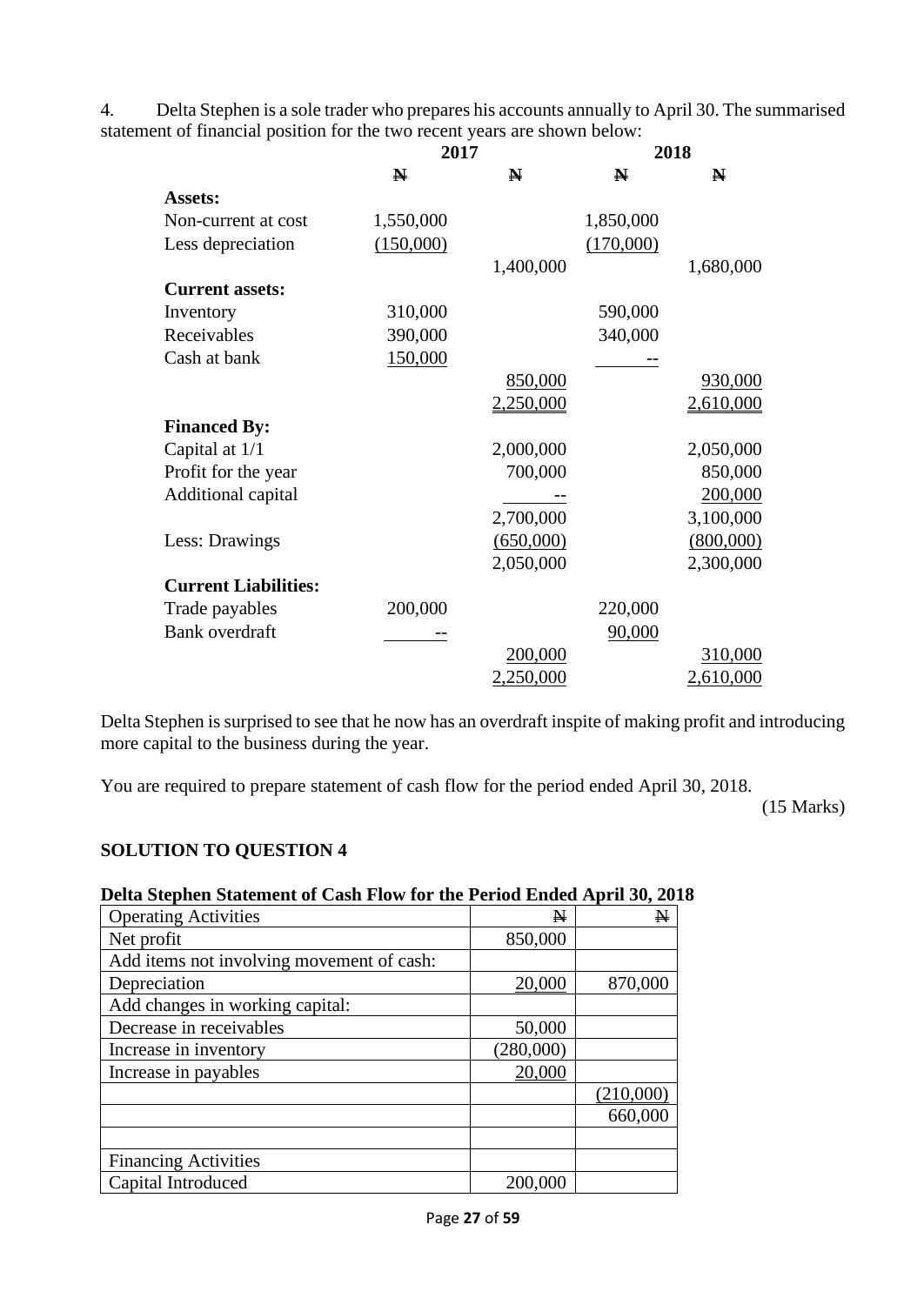| Drawings                                  |           |
|-------------------------------------------|-----------|
|                                           |           |
|                                           | 60,000    |
| <b>Investment Activities:</b>             |           |
| Non-current assets acquisition            | (300,000) |
|                                           | (240,000) |
| Cash and cash equivalent as at $1/1/2018$ | 150,000   |
| Cash and cash equivalent as at 31/12/2018 |           |

# **EXAMINER'S REPORT**

The question tests candidates' understanding of the preparation of statement of cash flow. Few of the candidates attempted the question, while less than 40% of them scored above 50% of the marks obtainable.

The commonest pitfall was lack of adequate knowledge of how to prepare statement of cash flows in accordance with the disclose requirements of IAS 7.

Candidates are advised to work more practical questions when preparing for future examinations.

5. Acada Ventures book-keeper extracted a trial balance on June 30, 2018. He discovered the total of debit side is more than the credit side by  $\frac{N}{5,625}$  and transferred the figure to a suspense account.

However, the causes of this disagreement of the two sides were discovered to be the following:

(i) A credit note sent to J. James for  $\frac{120,625}{1}$  had been entered in the return inward book as  $\overline{N}$ 19,500 and posted to his account as  $\overline{N}$ 19,500;

(ii) Commission received account amounting to N113,686 had been omitted from trial balance though it was duly recorded in the cashbook and posted into the ledger;

(iii) Equipment sold for  $\frac{125,000}{1}$  had been credited to the sales account;

(iv) The purchases day book had been overcast by  $\text{N25,000}$ ;

(v) Goods worth  $\frac{N}{25,000}$  sold to James had been credited to his account; and

(vi) Goods with the value of  $\frac{1413,063}{12}$  returned by Dawodu had been duly credited in his personal account but no entry was made in the returns inward account.

#### **You are required to;**

| (a) | Prepare journal entries necessary to correct these errors. | $(9$ Marks)                     |
|-----|------------------------------------------------------------|---------------------------------|
| (b) | Prepare the suspense account.                              | $(6$ Marks)<br>(Total 15 Marks) |

### **SOLUTION TO QUESTION 5**

### **(a) ACADA VENTURES JOURNAL ENTRIES**

|          |                                                     | DR      | CR           |
|----------|-----------------------------------------------------|---------|--------------|
|          |                                                     | N       | $\mathbf{N}$ |
| $\rm(i)$ | Returns Inward                                      | 1,125   |              |
|          | J. James                                            |         | 1,125        |
|          | Being correction of compensating error              |         |              |
| (ii)     | Suspense A/c                                        | 113,688 |              |
|          | Commission received                                 |         | 113,688      |
|          | Being correction of error of extraction from ledger |         |              |
| (iii)    | Sales account                                       | 125,000 |              |
|          | Equipment A/c                                       |         | 125,000      |
|          | Being correction of error of principle              |         |              |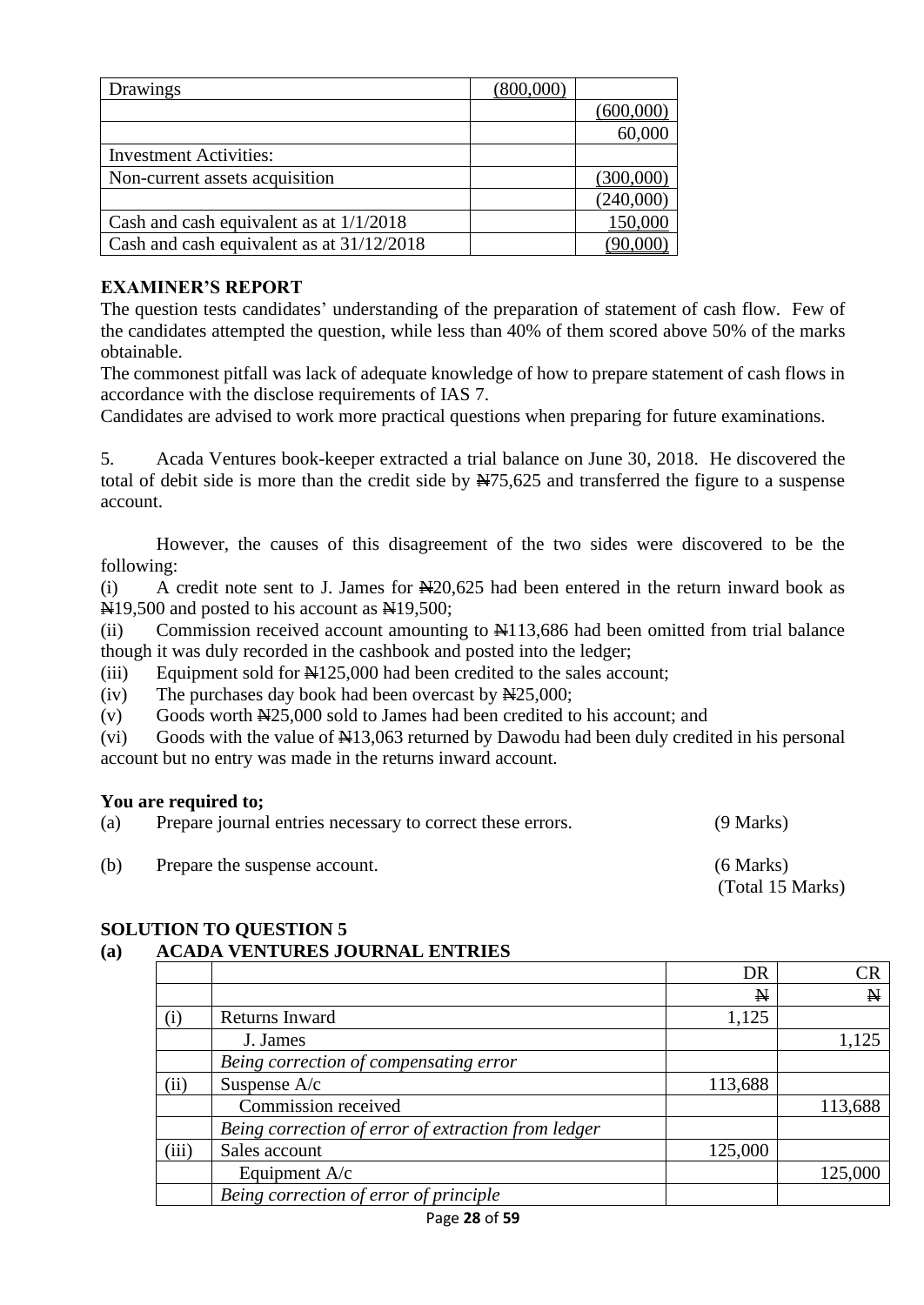| (iv) | Suspense $a/c$                                             | 25,000 |        |
|------|------------------------------------------------------------|--------|--------|
|      | Purchases a/c                                              |        | 25,000 |
|      | Being correction of the over cast in the purchase daybook  |        |        |
| (v)  | James $a/c$                                                | 50,000 |        |
|      | Suspense $a/c$                                             |        | 50,000 |
|      | Being correction of error of posting of items to the wrong |        |        |
|      | side                                                       |        |        |
| (vi) | Return Inward a/c                                          | 13,063 |        |
|      | Suspense $a/c$                                             |        | 13,063 |
|      | Being correction of partial error on the posting of return |        |        |
|      | inward item                                                |        |        |

#### (b) Suspense Account

|                     | $\mathbf{N}$ |                | N      |
|---------------------|--------------|----------------|--------|
| Commission received | 113,680      | Bal. b/f       | 75,625 |
| Purchases           | 25,000       | <b>James</b>   | 50,000 |
|                     |              | Returns Inward |        |
|                     | υo           |                |        |

#### **EXAMINER'S REPORT**

The question tests the candidates' knowledge of errors in the trail balance, Journal entries and suspense account. Few of the candidates attempted the question, while about 60% of them scored above 50% of marks obtainable.

The commonest pitfall was that some of the candidates did not know the types of errors available in the question.

Candidates are advised to make use of the Institute's study pack when preparing for future examinations.

|  | 6. (a) (i) Explain the term petty cash imprest system. | (2 Marks) |
|--|--------------------------------------------------------|-----------|
|  |                                                        |           |

(b) The following is a summary of petty cash transactions of Garki Ventures for the month of June 2019. The ventures maintains a petty cash float of  $\text{H}150,000$ .

(ii) List Three (3) advantages of an imprest system. (3 Marks)

 $\overline{a}$ 

|                                                  | N      |
|--------------------------------------------------|--------|
| June 1 Main cashier reimbursed the petty cashier |        |
| June 2 Postages                                  | 6,000  |
| June 5 Transport fare                            | 15,000 |
| June 6 Cleaning materials                        | 12,000 |
| June 9 Stationery                                | 8,000  |
| June 14 Petrol for delivery van                  | 26,400 |
| June 16 Taxi fare                                | 10,800 |
| June 20 Postages                                 | 5,400  |
| June 21 Disinfectant for cleaning toilet         | 8,400  |
| June 23 Petrol for manager's car                 | 19,800 |
| June 24 Service of delivery van                  | 12,000 |
| June 28 Writing materials                        | 9,000  |
| June 30 Transport fare                           | 4,800  |

You are required to prepare analytical petty cash book under the following heads: postage; transport & travelling; cleaning; stationery; and motor expenses and post the months transactions, entering the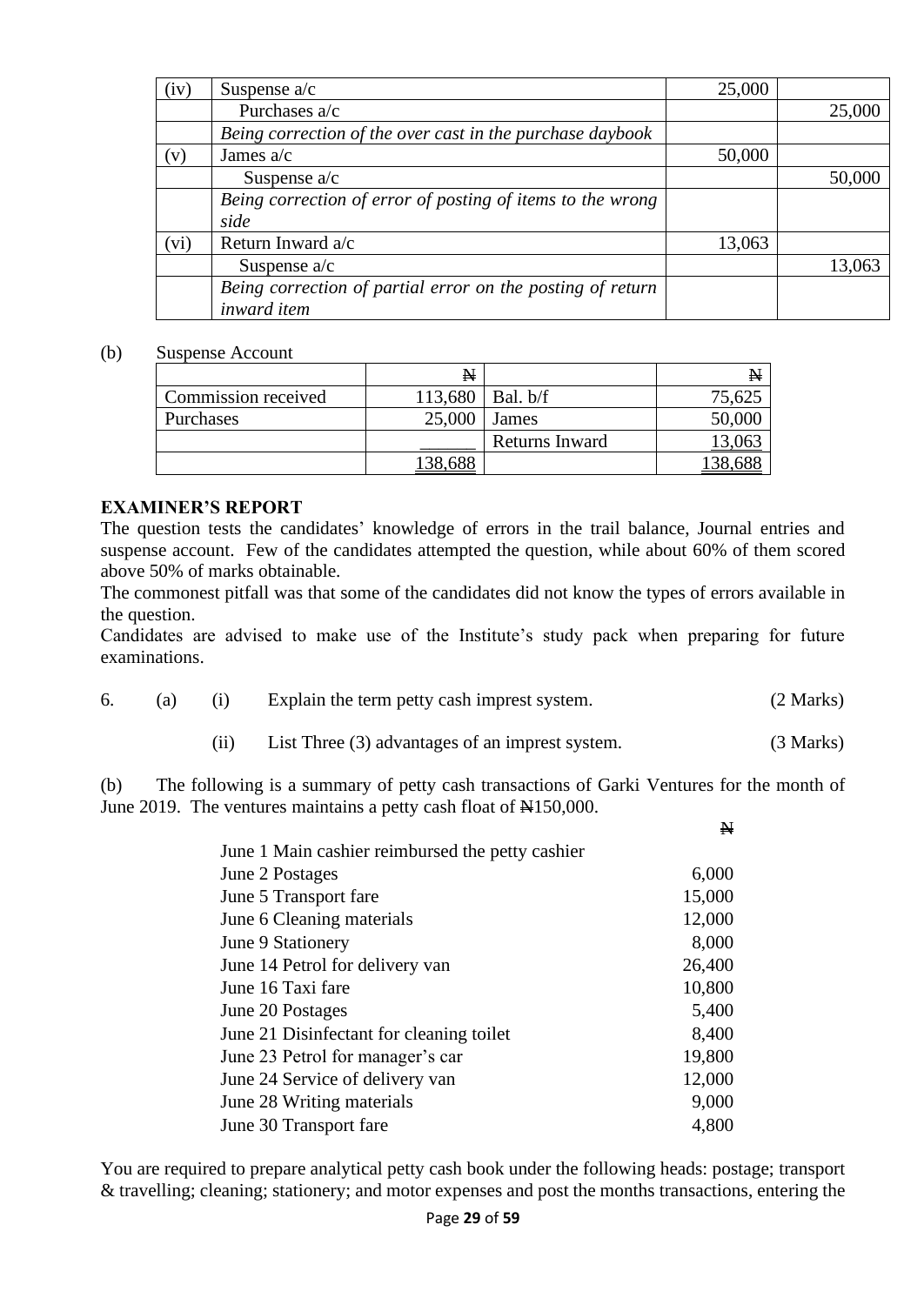re-imbursement on June 30, 2019 to restore the imprest. (10 Marks)

#### **SOLUTION TO QUESTION 6**

(a) (i) Petty cash imprest system is a type of petty cash system whereby a cash float is maintained and periodically reimbursed with the amount spent at the end of a specific period by the main cashier.

- (ii) Advantages of imprest system are;
	- It serves as a training ground for new staff and encourages them to be more responsible;
	- It saves time for the main cashier who will have more time to attend to huge payments and withdrawals;
	- The main cash book will not be overloaded with payment of small items;
	- It makes expenses analysis and monitoring easy; and
	- It eliminates proliferation of accounts for unnecessary items.

| Date   | Particulars       | Amount<br>$\mathbb N$ | Date   | Particulars           | Amount  | Postage<br>$\mathbf{N}$ | Travelling<br>&<br>Transport | Cleaning | Stationery | Motor<br>exp. |
|--------|-------------------|-----------------------|--------|-----------------------|---------|-------------------------|------------------------------|----------|------------|---------------|
| 1/6/19 | Main cash<br>book | 150,000               | 2/6/19 | Postage               | 6,000   | 6,000                   |                              |          |            |               |
|        |                   |                       | 5/6    | Transport             | 15,000  |                         | 15,000                       |          |            |               |
|        |                   |                       | 6/6    | Cleaning<br>materials | 12,000  |                         |                              | 12,000   |            |               |
|        |                   |                       | 6/6    | Stationery            | 8,000   |                         |                              |          | 8,000      |               |
|        |                   |                       | 14/6   | Petrol                | 26,400  |                         |                              |          |            | 26,400        |
|        |                   |                       | 16/6   | Taxi fare             | 10,800  |                         | 10,800                       |          |            |               |
|        |                   |                       | 20/6   | Postage               | 5,400   | 5,400                   |                              |          |            |               |
|        |                   |                       | 21/6   | Cleaning<br>materials | 8,400   |                         |                              | 8,400    |            |               |
|        |                   |                       | 23/6   | Petrol                | 19,800  |                         |                              |          |            | 19,800        |
|        |                   |                       | 24/6   | Services of<br>van    | 12,000  |                         |                              |          |            | 12,000        |
|        |                   |                       | 26/6   | Writing<br>materials  | 9,000   |                         |                              |          | 9,000      |               |
|        |                   |                       | 30/6   | Transport<br>fare     | 4,800   |                         | 4,800                        |          |            |               |
|        |                   |                       |        |                       | 137,600 | 11,400                  | 30,600                       | 20,400   | 17,000     | 58,200        |
|        |                   |                       | 30/6   | Bal. c/f              | 12,400  |                         |                              |          |            |               |
|        |                   | 150,000               |        |                       | 150,000 |                         |                              |          |            |               |
| 1/7/19 | Bal. B/f          | 12,400                |        |                       |         |                         |                              |          |            |               |
|        | Main cash<br>book | 137,600               |        |                       |         |                         |                              |          |            |               |

**(b) Analytical Petty Cash Book**

#### **EXAMINER'S REPORT**

The question tests the candidates' knowledge of analytical petty cash book preparation. Majority the candidates attempted the question, and about 70% of them scored 50% of the total marks obtainable. The pitfall noticed was some candidates lack of understanding of the differences between analytical petty cashbook, ledger and narrations.

Candidates are advised to make use of the Institute's study pack when preparing for future examinations.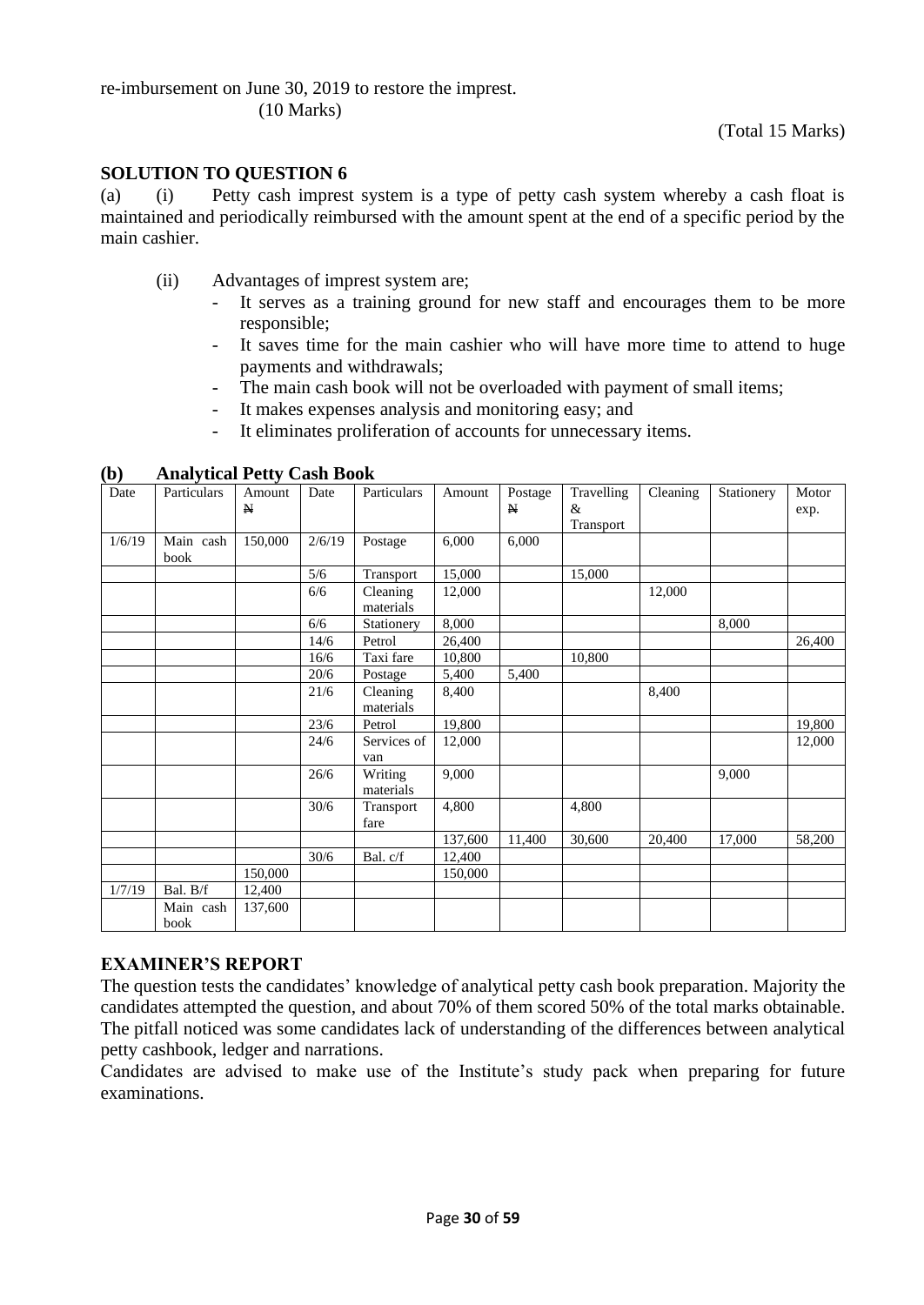

# **THE CHARTERED INSTITUTE OF TAXATION OF NIGERIA PROFESSIONAL EXAMINATION FOUNDATION: BUSINESS LAW**

**EXAM NO……………………….……………………….…. TIME: 3 HOURS.**

# **SECTION A: PART I MULTIPLE CHOICE QUESTIONS (MCQ) (20 MARKS)**

# **ATTEMPT ALL QUESTIONS.**

**Write ONLY the alphabet (A, B, C, D or E) that corresponds to the correct option in each of the following questions/statements.**

- 1. Customary courts are created by:
	- A. The Federal Government
	- B. The Constitution
	- C. A State Government
	- D. A Local Government
	- E. The National Assembly

2. In order to avoid making an Act clumsy, unwieldy, uninteresting and incoherent, ……………………. are inserted as the last part of it.

- A. Explanatory memorandum
- B. Schedules
- C. Definition and interpretation sections
- D. Consequential provisions
- E. Transitional provisions

3. An agreement which one of the parties is entitled to rescind, and which until that happens, has full legal effect is a……………….

- A. Void contract
- B. Valid contract
- C. Unilateral contract
- D. Voidable contract
- E. Quasi contract

4. To sell his car to Peace, Love asked for  $\frac{15}{15}$  million and to which Peace responded and said she could only pay  $\frac{M}{M}$ lmillion. Peace's response is termed:

- A. Acceptance
- B. Acceptance subject to contract
- C. Counter offer
- D. Cross offer
- E. Irrevocable offer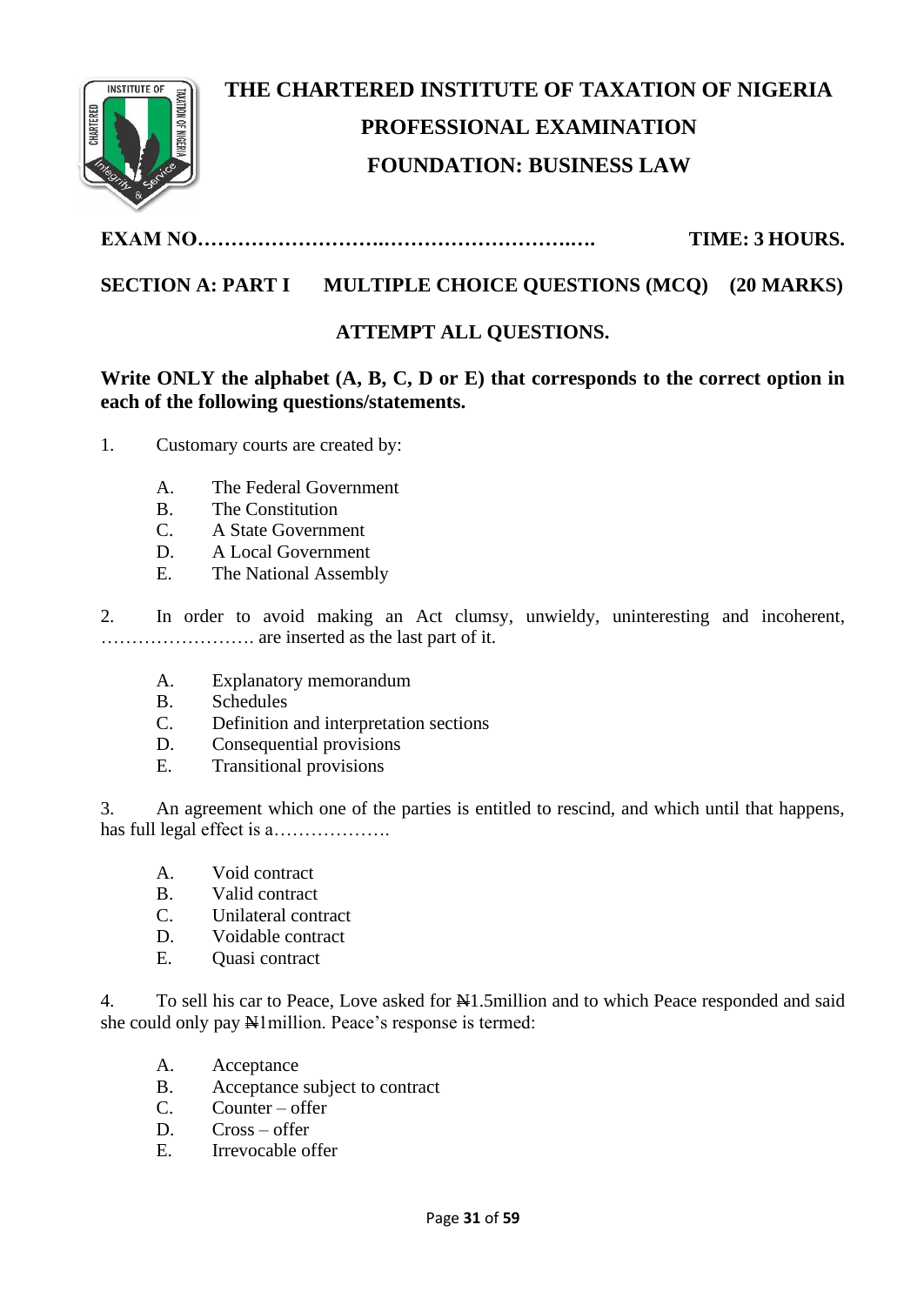5. A promise to save another harmless from loss caused as a result of a transaction entered into at the instance of the promisor is……………….

- A. A contract of indemnity
- B. A contract of guarantee
- C. A contract of insurance
- D. A contract of bailment
- E. A contract of uberrimae fidei

6. In a contract for the sale of goods, there is an implied warranty under the Sale of Goods Act (SOGA) that:

- A. The goods are free from any charge or encumbrance not known to the buyer
- B. The seller has the right to sell the goods
- C. In goods sold by description, the goods correspond with the description
- D. In goods sold by sample, the goods correspond with the sample

E. In goods sold by sample as well as by description, the goods correspond with the sample as well as description.

7. Which of the following is a prerequisite for the successful operation of a reservation of title clause in a contract of sale of goods:

- A. The buyer must be insolvent when the clause is enforced
- B. The goods must be identifiable
- C. The rights of third parties must not be prejudiced
- D. The buyer must be solvent when the contract is made
- E. The goods must be fungible commodities
- 8. Vicarious liability will render an employer liable for:
	- A. Torts which he/she commits in the course of his/her business
	- B. Torts which his/her employees commit in the course of his/her business
	- C. Torts which anyone commits in the course of his/her business
- D. Torts which his/her independent contractors commit in the course of his/her business
	- E. Torts which his/her suppliers commit in the course of his/her business
- 9. Malice is relevant to the following torts, except one
	- A. Conspiracy
	- B. Defamation
	- C. Malicious falsehood
	- D. Trespass
	- E. Malicious prosecution

10. An agent whose authority to act for his principal is unrestricted and who transacts series of transactions for his principal is a …………………………………..

- A. General agent
- B. Special agent
- C. Commissioned agent
- D. Universal agent
- E. "del credere" agent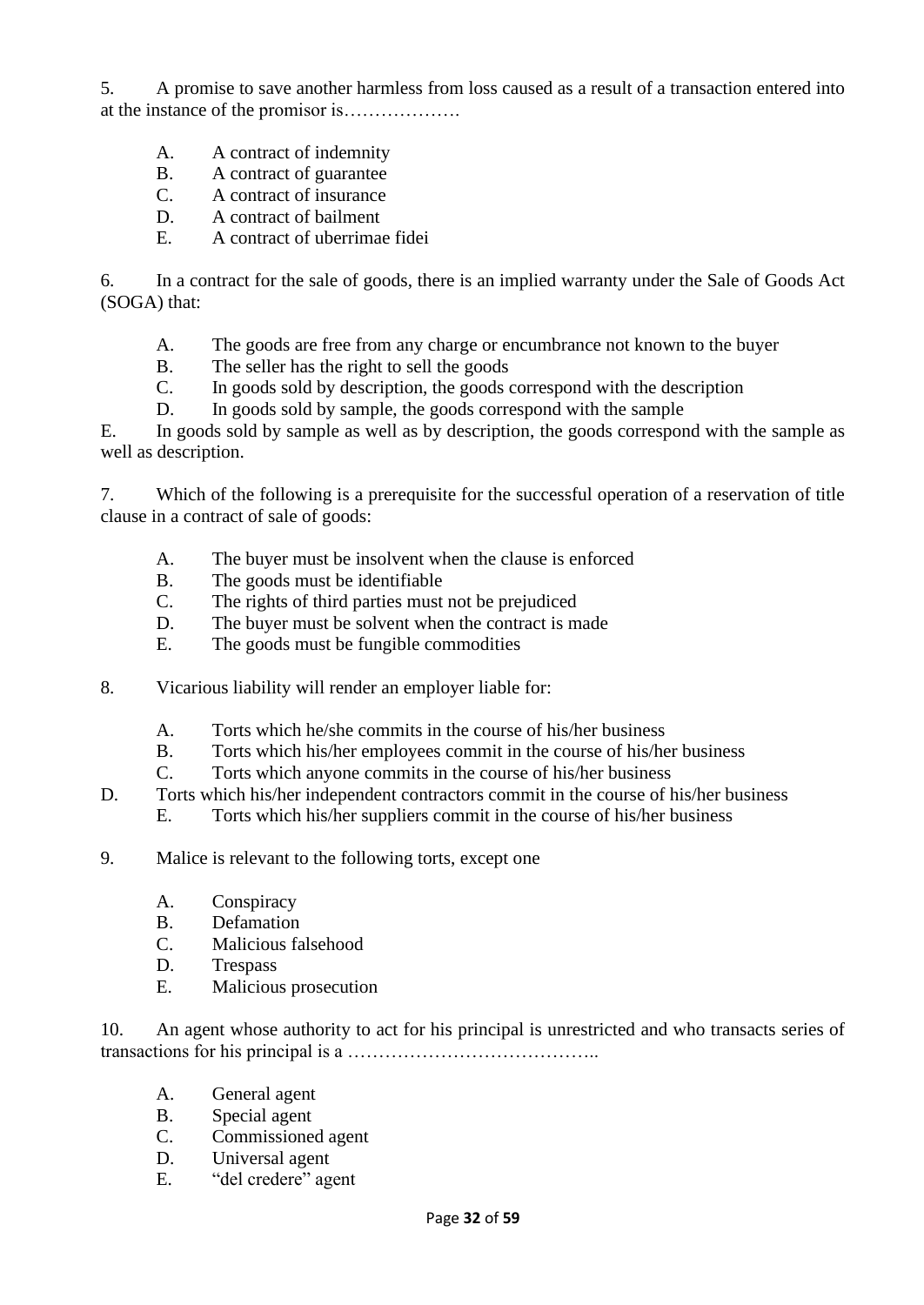- 11. Which of the following will terminate an agency relationship?
	- A. Bankruptcy of agent
	- B. Bankruptcy of principal
	- C. Bankruptcy of agent's business partners
	- D. Bankruptcy of principal's business partners
	- E. Bankruptcy of third party
- 12. A contract of Hire Purchase can be described as a
	- A. Contract of hire with option to purchase
	- B. Contract of guarantee
	- C. Credit sale agreement
	- D. Contract of lease
	- E. Financial derivative agreement
- 13. A contract of Hire Purchase is determined in the following ways, except one. Which one?
	- A. By performance
	- B. By constructive notice
	- C. By subsequent agreement
	- D. By repudiation
	- E. By frustration

14. In the absence of any usage or custom of trade to the contrary, the implied authority of a partner does not empower him to:

- A. Pledge movable property of the firm
- B. Engage servants for the partnership business
- C. Submit a dispute relating to the business of the firm to arbitration
- D. Sue on behalf of the firm and defend suits in the name of the firm

E. Purchase goods on behalf of the firm, in which the firm deals or which are employed in the firm's business

15. Gamma (Nig.) Plc was incorporated on March 1, 2019. What is the latest date on which it must hold its statutory meeting?

- A. 31 March 2019
- B. 31 March 2020
- C. 31 August 2020
- D. 31 August 2019
- E. 29 February 2020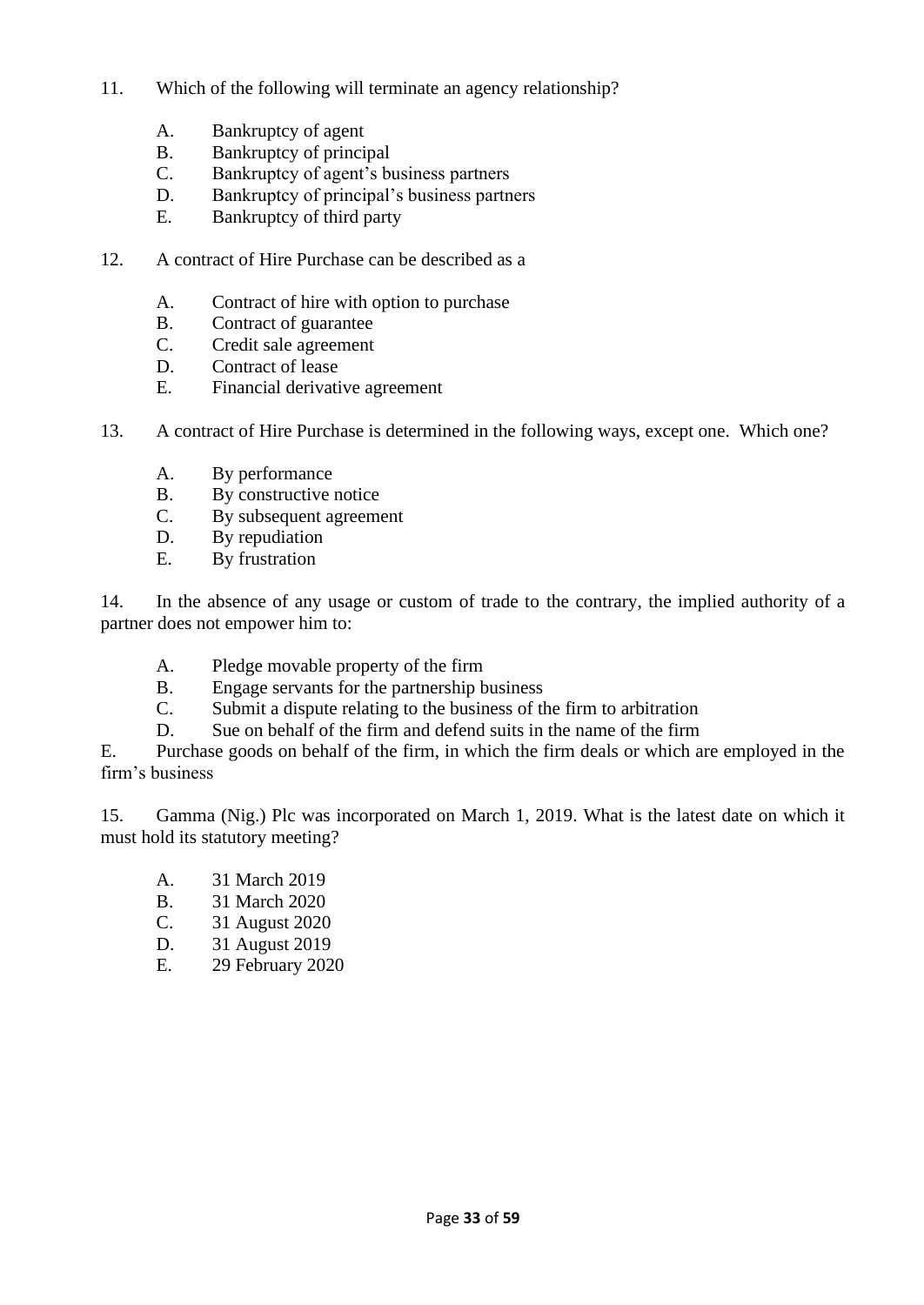16. Delta (Nig.) Plc is insolvent and is being wound up. Epsilon Bank Plc has a floating charge over its assets in regard to an overdraft which has not been registered. What is the effect of this?

A. The charge is void against the liquidator and the bank proves as an ordinary creditor

B. The debt is void as against the liquidator and the bank will get nothing

C. The charge is voidable by the liquidator if the company was insolvent when the charge was created

D. The charge can be made valid by an application to the court by the bank

E. The charge is void against subsequent secured creditors and the bank loses its priority accordingly.

17. Success Plc has just prepared its financial statements for 2020. The accounting records from which they were prepared must be kept until.

A. 2025 B. 2030 C. 2021 D. 2026 E. 2023

18. The capital clause of a company limited by shares is contained in its memorandum of association.

What does this clause state?

- A. The amount of share capital which the company is entitled to issue
- B. The amount of the share capital presently issued
- C. The amount of the share capital currently paid-up
- D. The amount of the share capital currently called-up
- E. The amount of share capital which the directors can issue

19 The willful and deliberate attempt by a taxpayer to defraud the government by understating his tax liability through the design and implementation of illegal tax strategies is referred to as:

- A. Tax avoidance
- B. Tax evasion
- C. Tax planning
- D. Tax mitigation
- E. Tax schedulization

20 The cannon of taxation which states that the tax system should be structured with an in-built mechanism to make the tax revenue increase along with an increase in national income without the need to revise the tax base and the tax rate is:

- A. Convenience
- B. Equity
- C. Buoyancy
- D. Diversity
- E. Certainty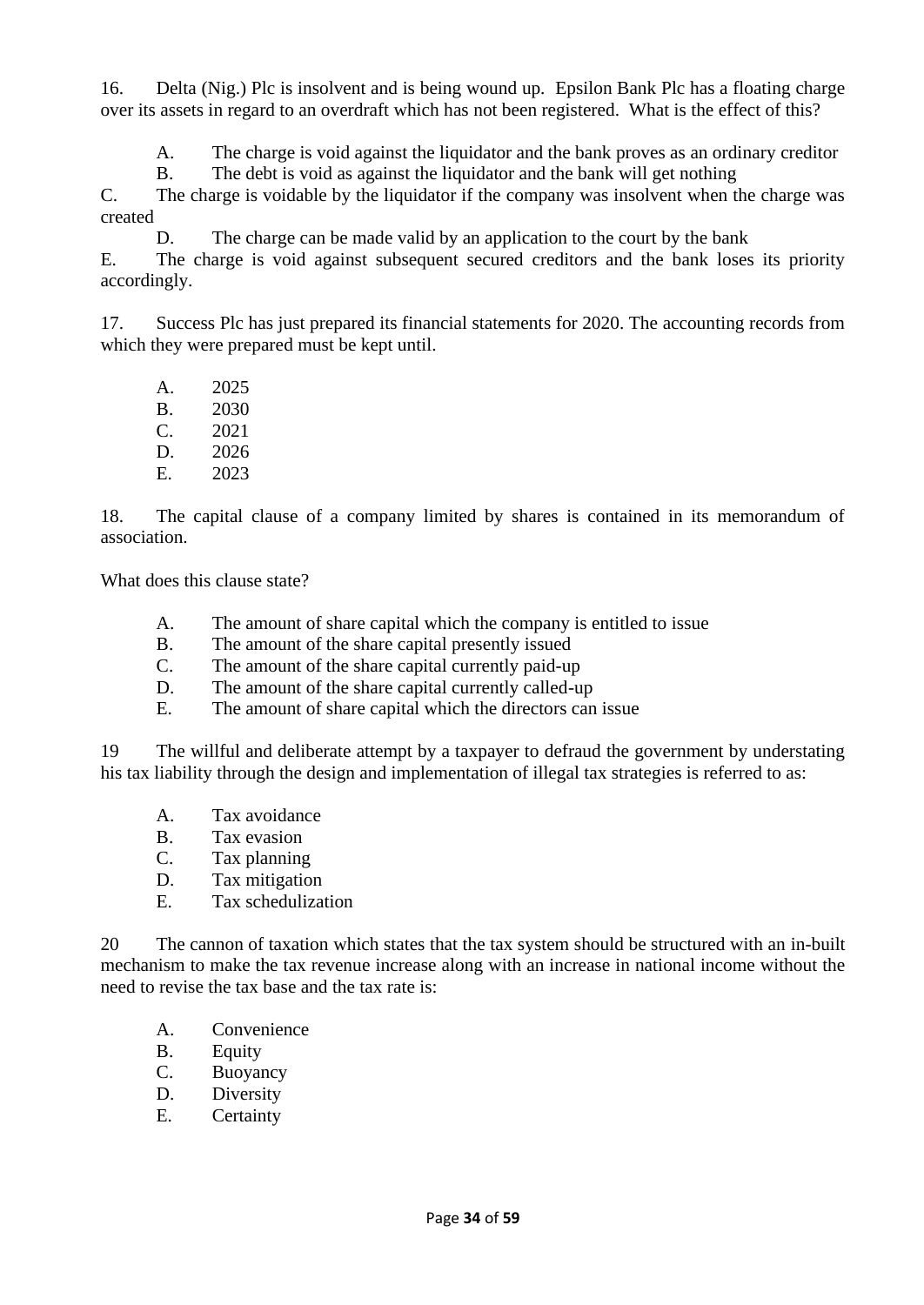# **SOLUTION TO SECTION A: PART I MULTIPLE CHOICE QUESTIONS (MCQ)**

- 1. C
- 2. B
- 3. D
- 4. C
- 5. A
- 6. A
- 7. B
- 8. B
- 9. D
- 10. D
- 11. B
- 12. A
- 13. B
- 14. C
- 15. D
- 16. A
- 17. D
- 18. A
- 19. B
- 20. C

# **EXAMINER'S REPORT**

The questions covered all areas of the syllabus. Candidates' performance was fairly good. Candidates' pitfall was lack of understanding of various legal terms and concepts. Candidates are advised to ensure adequate coverage of the entire syllabus when preparing for future examinations.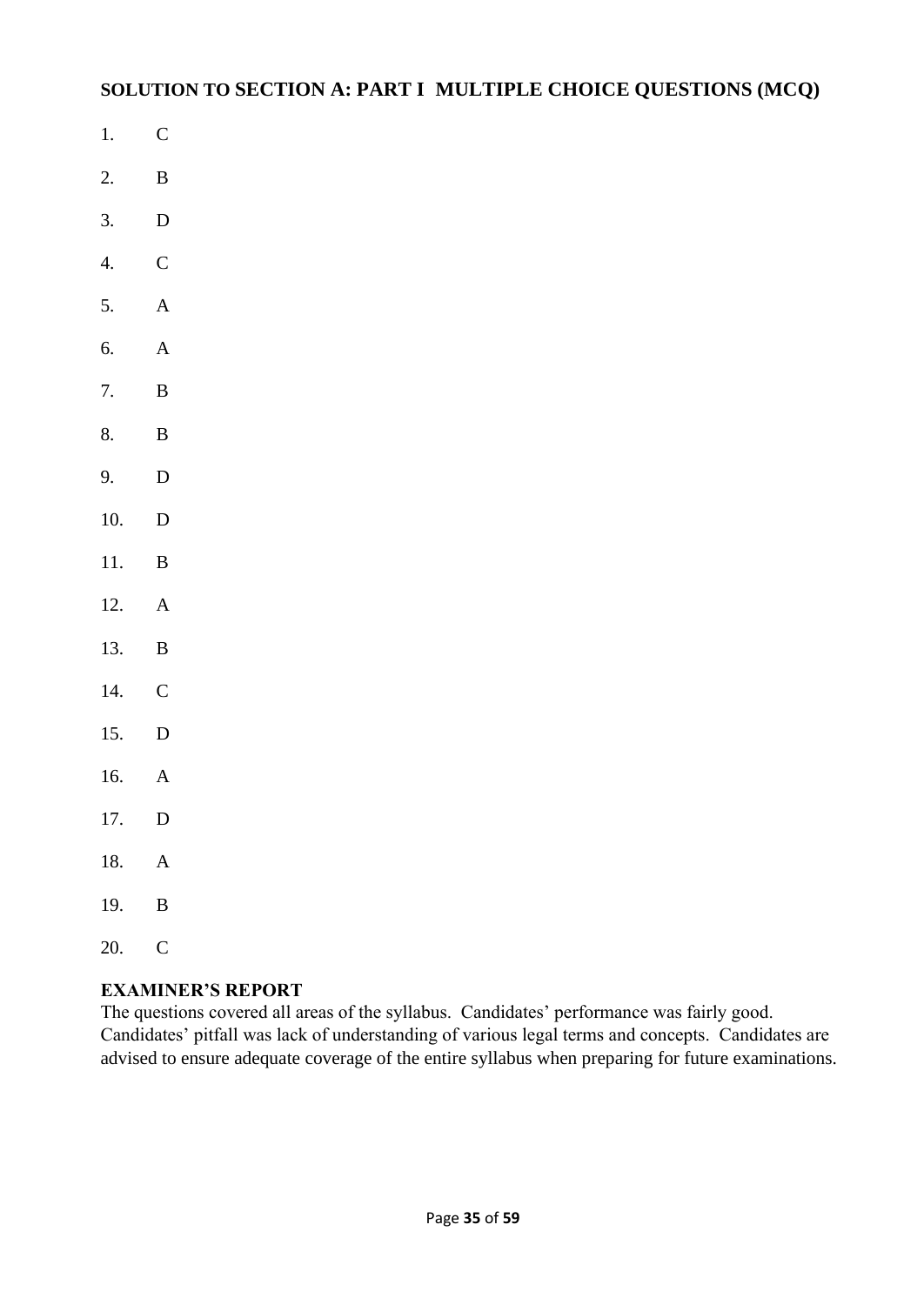# **SECTION A: PART II SHORT ANSWER QUESTIONS (SAQ) (10 MARKS)**

# **ATTEMPT ALL QUESTIONS**

#### **Write the correct answer that best completes each of the following questions/statements.**

1. A fit and proper person can only be appointed as a judge of the federal court when he has qualified to practice as a legal practitioner in Nigeria for ………………years.

2. The general conduct of affairs in a legislative house is governed by rules which are called……………………

3. ……………………is a rule of law which precludes a person from alleging or denying certain facts as a result of his previous allegation, denial, conduct or admission.

4. In a competitive business environment, a tort committed by a person who, in a manner designed to deceive others in the course of trade, makes his goods look like those of his more successful rival is…………………

5. In agency law, "delegatus non potest dele-gare" is a maxim which means…………………….

6. The document in which the respective rights and obligations of the members of a partnership are set forth is called……………………..

7. The process by which a company can, by an issue of security, raise capital from the public is called……………………

8. The object or service or transaction on which tax is imposed is known as……………………...

9. ……………………….. is a limited time opportunity for a specified group of taxpayers to pay a defined amount in exchange for forgiveness of a tax liability relating to previous periods and without fear of criminal prosecution.

10. Application for tax clearance certificate by a taxpayer will be issued to him by the relevant tax authority within………………………. weeks.

### **SOLUTION TO SECTION A: PART II SHORT ANSWER QUESTIONS (SAQ)**

- 1. 10 years
- 2. Standing orders
- 3. Estoppel
- 4. Passing off
- 5. A person to whom authority has been given cannot delegate that authority to another.
- 6. "Partnership deed" or "articles of partnership".
- 7. Floatation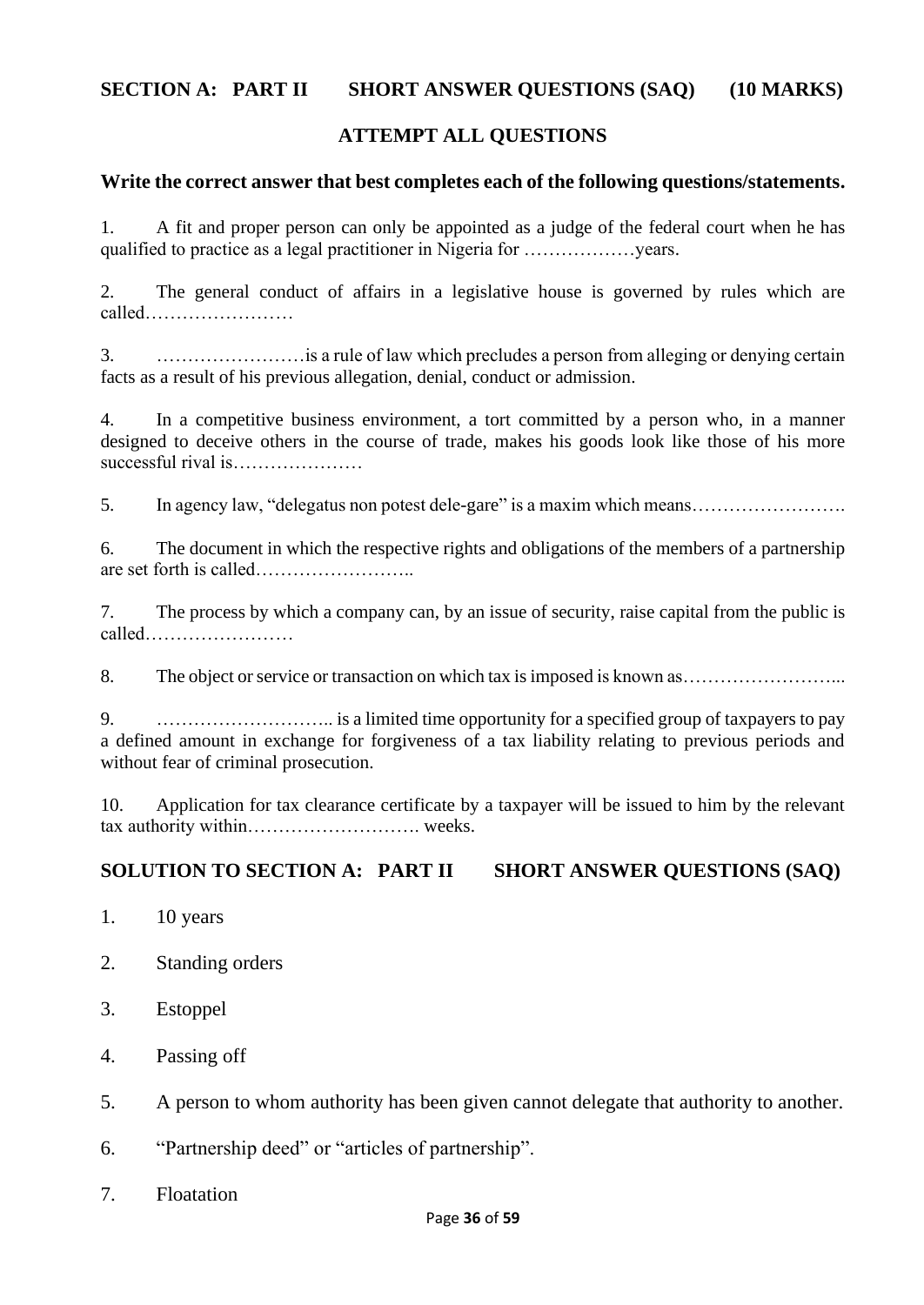## 8. Tax base

- 9. Tax amnesty (or Voluntary Asset & Income Discipline Scheme VAIDS)
- 10. 2 weeks (or 14 days)

# **EXAMINER'S REPORT**

The questions test all areas of the syllabus and performance was good. Candidates are advised to ensure adequate coverage of the syllabus when preparing for future examinations.

# **SECTION B:**

# **THEORY PART (ANSWER QUESTION 1 AND ANY OTHER 3 QUESTIONS)**

1. (a) What factors will invalidate a simple contract. (15 Marks)

(b) MR MARVELLOUS OLOHUNIYO (a.k.a. Super Golden Voice) was a very young school dropout and an unknown musician when he entered into a contract eight years ago with AGBALOWOMEERI LTD, a limited liability company whose main objectives, as stated in its memorandum of association, are the making of CDs, tapes and the publishing of music for sale whether in the soft copy or hard copy forms.

Though OLOHUNIYO is not skilled in business and finance, he is a talented musician. His talent in music combined with the company's huge expenditure on advertisement, promotion and publicity, coupled with a team of well paid public relations professionals made him become the best in the industry and his genre of music is in great public demand. Now, he is not only famous but also very rich. He is also AGBALOWOMEERI LTD'S golden egg.

This year, in breach of the agreement signed by him, OLOHUNIYO has just recorded a music album for OKECHUKWU LTD, a newly formed recording company.

The agreement signed by OLOHUNIYO with AGBELOWOMEERI LTD was in the company's standard form designed for and normally signed by all musicians and artistes under contract of service with the company and contained the following terms:

(a) The contract is to run for twelve (12) years;

(b) No musician is allowed to sign up any contract of service with any other music producer for twelve (12) years;

(c) No musician is allowed to perform in a live concert during the currency of this agreement without a written permission of the company;

(d) The company is to be assigned the full copyright of all the musician's composition and recordings;

(e) The company has the exclusive right to dictate when and how musicians should release an album;

(f) The company has the exclusive right to decide whether and when to produce or release the musician's work to the local or international market;

(g) The company is under no obligation to publish or market any of the musician's work;

(h) The company has the exclusive right to terminate the agreement at any time by giving one month's written notice;

(i) The company has the option to renew the contract of service at its expiration for a further ten years if it is satisfied with the musician's market performance;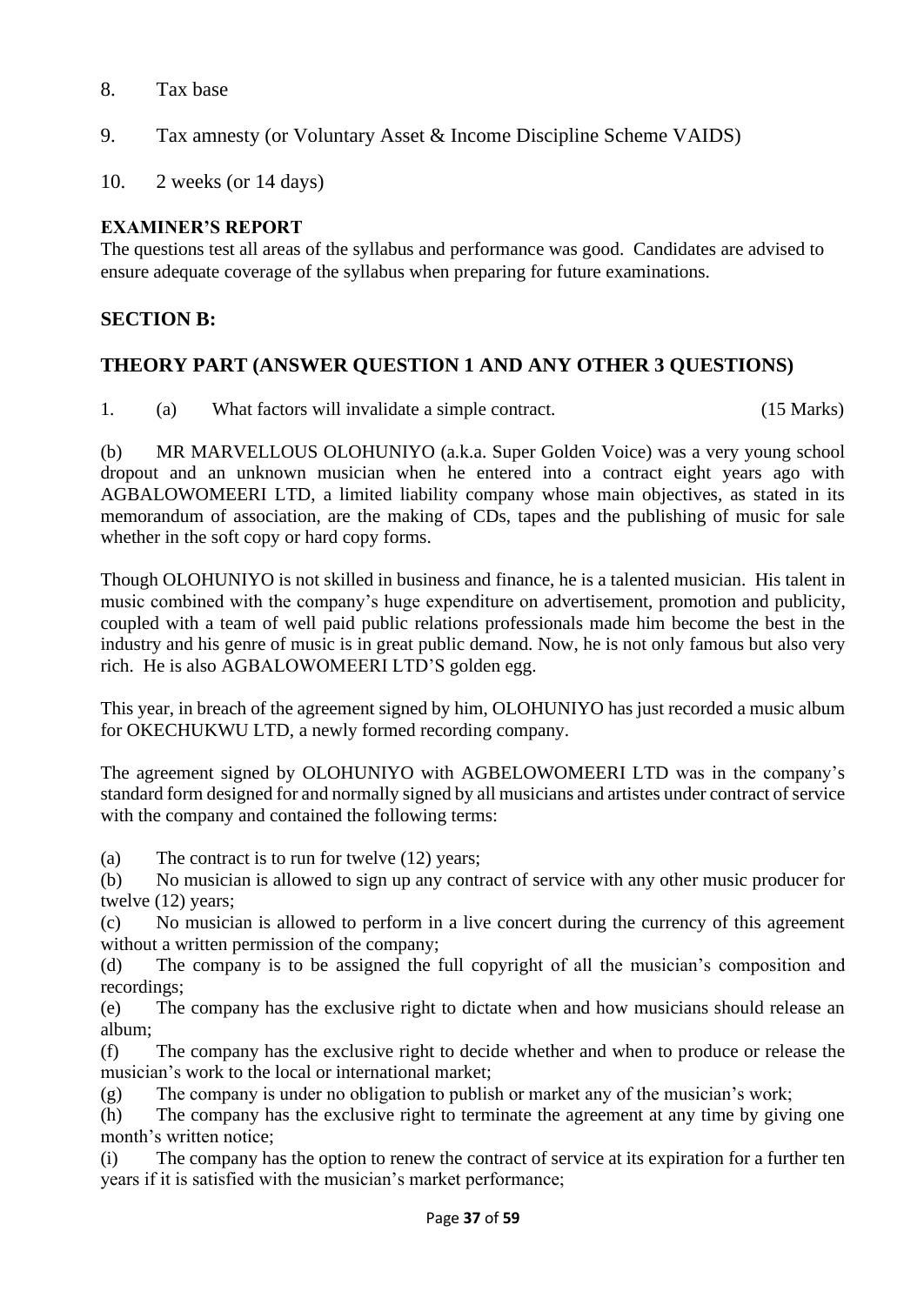(j) In the event of a musician's market failure, illness or involvement in an accident, the contract is automatically determined;

(k) Royalty shall be paid to a musician only after all the company's expenses on an album have been fully recouped from earnings;

(l) The royalty is set at  $\mathbb{H}10$  on every  $\mathbb{H}100$  made by the company after all expenses directly spent on the production, release and marketing of the music album have been fully taken care of;

(m) Apart from the royalty payable on the sale of music albums, the company is not liable to pay the musician any remuneration, compensation or any other payment by any other name.

After reading through the agreement as reproduced above, MR MARVELLOUS OLOHUNIYO signed the agreement in the presence of his two loyal friends; one a tailor and the other a mechanic. Six company executives were also there to witness the signing of the agreement that was to midwife the birth of a business relationship between OLOHUNIYO and the company, the relationship which all believed would result into a beautiful economic romance between the two parties.

OLOHUNIYO had no manager or consultant. He did not seek any independent advice. He also did not take any advice from his seniors in the business of entertainment. The company on its own part also failed to advise him to seek an independent advice.

Now, in quick response to OLOHUNIYO'S "ignoble action" as perceived by the company, AGBALOWOMEERI LTD has dragged OLOHUNIYO to court seeking for:

(i) A DECLARATION that the agreement between OLOHUNIYO and the company, AGBALOWOMEERI LTD is still subsisting; and that he cannot enter into a contract of service with another company;

(ii) An INJUNCTION restraining OLOHUNIYO, OKECHUKWU LTD, their agents, distributors, assignees, etc. from distributing or selling the music album titled "supernature";

(iii) An ACCOUNT of all sales of the record "supernature" already sold;

 $(iv)$  A DAMAGES of ten million naira  $(H10m)$  for breach of contract of service with the company, AGBALOWOMEERI LTD.

You are required to advise MR MARVELLOUS OLOHUNIYO (a.k.a. super Golden voice). (10 Marks)

(Total 25 Marks)

### **SOLUTION TO QUESTION 1**

### **(a) Factors that will invalidate a simple contract**

Genuine assent exists where there has been a true "consensus ad idem" (meeting of minds) in a decision to enter into a contract.

The following are the factors that authenticate or establish the artificiality or phoniness of consent in a contract (that is, that an agreement lacked genuine assent.

- (1) Mistake;
- (2) Misrepresentation;
- (3) Undue Influence; and
- (4) Duress

### **Mistake**

Mistake is a misunderstanding or an erroneous belief about something. A mistake could be a mistake of fact, a mistake of law or a mistake of opinion. Not every mistake made in connection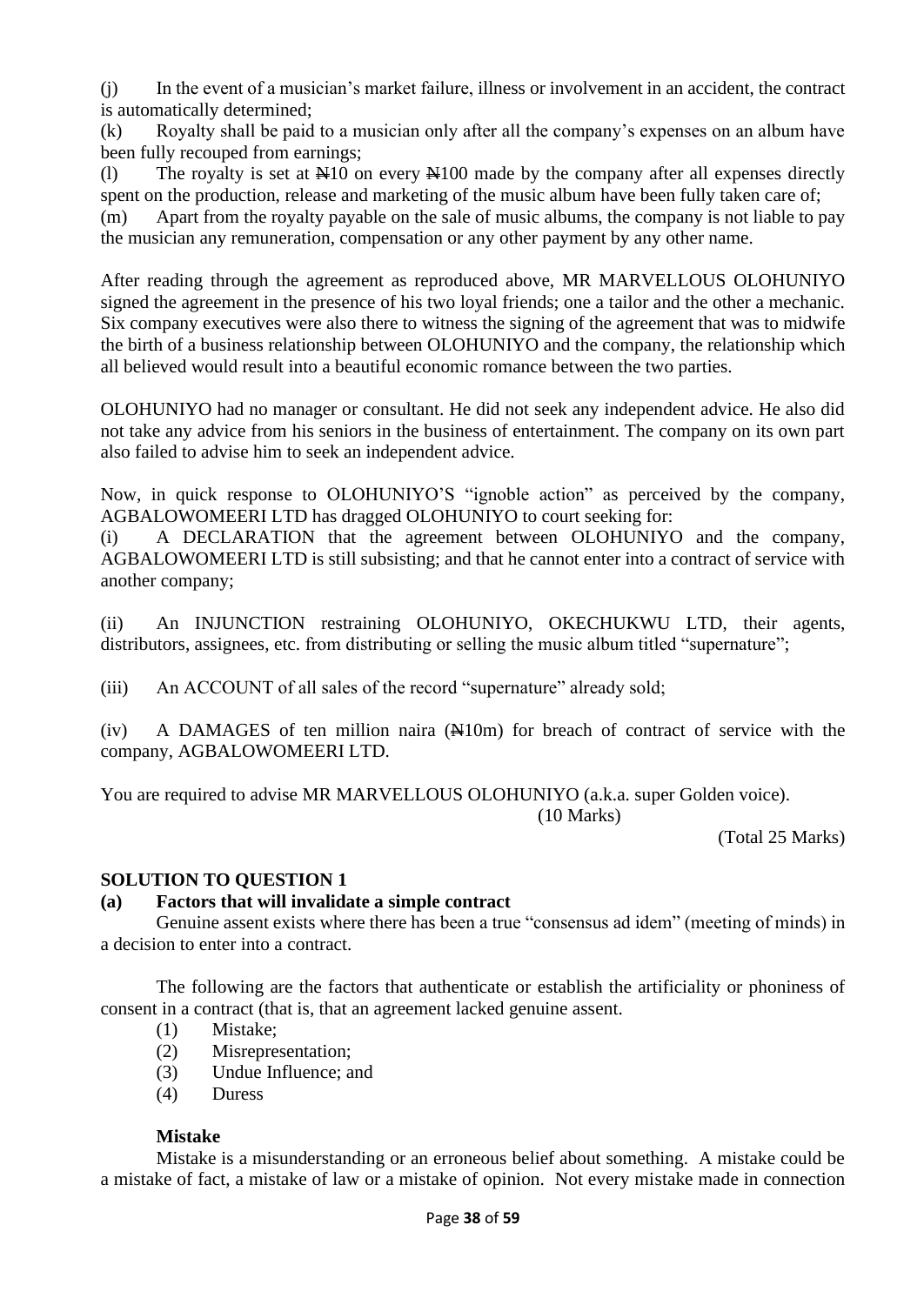with a proposed contract by a party or parties to the contract will invalidate the contract. A mistake of law have no effect on the validity of agreement, only operative mistake does. A mistake of fact has the effect of rendering the contract void. Mistake as to value is not a ground to rescind a contract. There are three types of operative mistake:

#### (i) Common Mistake

Common mistake is where there is complete agreement between the parties to the contract but both parties make the same error relating to a fundamental fact, that is, a single mistake shared by both. (Couturier V. Hastie 1952).

### (ii) Mutual Mistake

Mutual mistake is where the parties are at cross-purposes but each believes that the other agrees with him and does not realise that there is a misunderstanding, that is, both parties fail to understand each other (Raffles V. Wichelhams, 1864).

#### (iii) Unilateral Mistake

Unilateral mistake is where only one party to the contract is mistaken and the other party, who must have been the one who induced the mistake, is fully aware of it. (Bell V. Lever Bros. Ltd, 1932) (Harlog V. Colins and Shields, 1939).

Generally, a common mistake relating to any really fundamental matter will render a contract VOIDABLE, while unilateral mistake does not afford a basis for such relief, that is, a contract is not voidable because of a unilateral mistake and it will not release the mistaken party from the contract. But if there is mutual mistake, the contract may be RESCINDED.

#### **Misrepresentation**

An actionable misrepresentation is an untrue statement of a material fact (not a statement of law or a statement of opinion) made before the conclusion of a contract by the representor to mislead and with an intention to induce the representee to enter into the contract. There are three types of active misrepresentation:

(i) Innocent Misrepresentation:

Innocent misrepresentation is a statement made by the representor to the representee in the belief that it is true and the representor has reasonable grounds for that belief.

#### (ii) Negligent Misrepresentation:

Negligent misrepresentation is a statement made by the representor to the representee in the belief that is it true but the representor has no reasonable grounds for that belief.

#### (iii) Fraudulent Misrepresentation:

Fraudulent or intentional misrepresentation is a statement made by the representor to the representee with knowledge that is untrue, or without believing it to be true or recklessly careless whether it be true or false.

Generally, common law permits rescission of a contract where there is a misrepresentation of a material fact, whether made innocently or negligently. An intentional or fraudulent misrepresentation of material fact by one party is also a ground for rescission, though it is also legally possible for the injured party to elect to enforce the contract and sue for damages.

### **Undue Influence**

Undue influence in law is described as an influence or improper pressure mounted on a person by a party who is in a position to dominate his will, resulting in his being at a manifest disadvantage in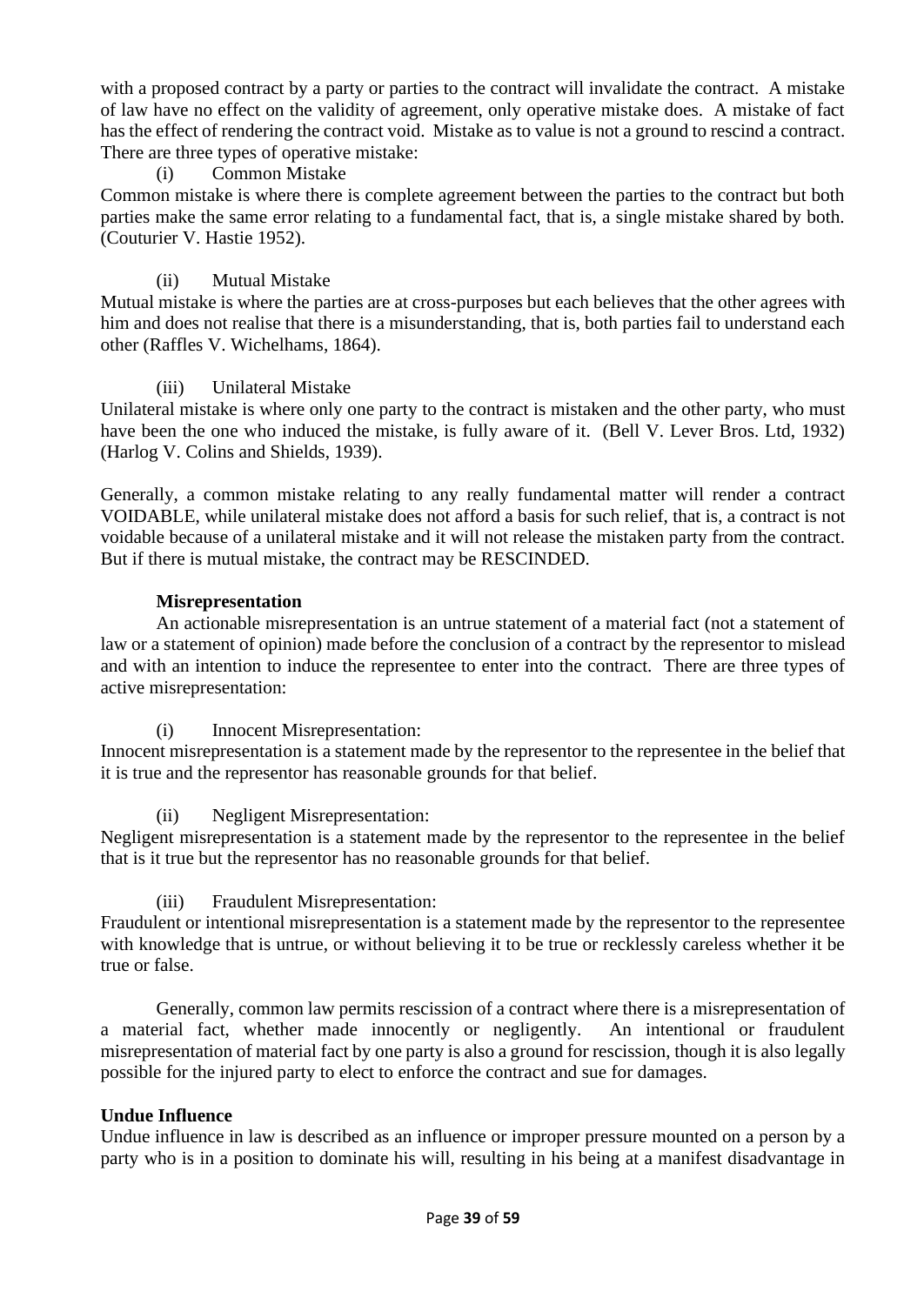relation to some transactions, because the pressure prevents him from exercising an independent judgement with respect to the said transaction.

There are two types of undue influence:

(i) Actual Undue Influence:

Actual undue influence may consist of the application of illegitimate pressure and other forms of wrong doing.

(ii) Presumed Undue Influence:

Presumed undue influence occurs when the inducer has taken advantage of a relationship of trust and confidence to the substantial detriment of the induced who has reposed trust and confidence in him. In cases of presumed but not actual undue influence, it is necessary for the induced party to show that the transaction was manifestly disadvantageous to him/her. (Dunbar Bank Plc V. Nadeem, 1998).

Where a contract is entered into because of undue influence, the contract is not void but VOIDABLE.

A contract procured by undue influence cannot be rescinded after affirmation; express or implied, but it may be avoided against volunteers (persons who gave no consideration).

### Duress/Coercion:

Duress/coercion is an actual or a threatened physical force put on an innocent party to force him to enter into a contract against his will. It may involve a wrongful or illegal act such as blackmail and physical harm.

There are three types of duress at common law:

- (i) Duress to the person.
- (ii) Duress to goods.
- (iii) Economic duress.

A contract entered into under legal duress is VOID and may be set aside. Economic duress, however, may render a contract voidable. To prove duress, the victim must show that his/her consent was obtained by illegitimate pressure.

(b) Mr. Marvellous Olohuniyo and Agbalowomeri Ltd.

(1) The court will declare the contract invalid and unenforceable because it was onerous on the defendant, Olohuniyo, unfair, unreasonable, harsh and oppressive and therefore contract to PUBLIC POLICY (Backhouse V. Backhouse, 1978, Creswell V. Porter 1978).

(2) This was a clear case in which a party with SUPERIOR KNOWLEDGE and much STRONGER BARGAINING POWER used these factors in achieving an extremely UNCONSIONABLE BARGAIN (Schroeder Music Publishing Co. Ltd V. Marcaulay, 1974) Instone V. Schroeder Music Publishing Co. 1974).

(3) Lord Alfred Denning's doctrine of INEQUALITY BARGAINING POWER will be applied by the court because the contract was a harsh and unfair one.

(4) There was a presumption of UNDUE INFLUENCE in the relationship and the absence of independent advice. There was a considerable disparty in bargaining power between the two parties. (Clifford Davis Management V. W. E. A. Records 1975).

However, the exercise of undue influence is unlikely to occur where the transaction is innocuous.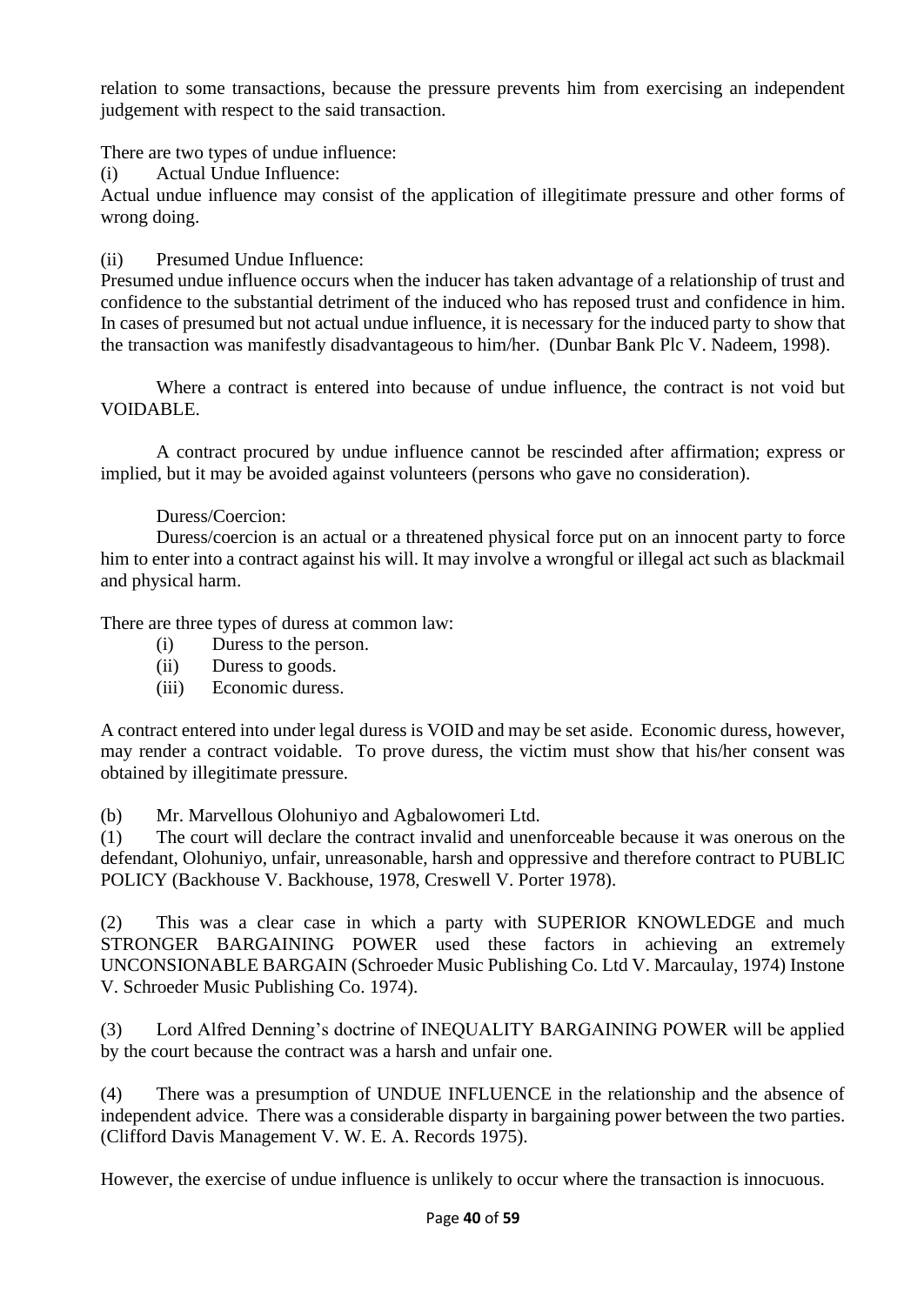(5) The court is established to protect those whose bargaining power is weak from being forced into bargains that are unconscionable by those whose bargaining power is stronger ("Silus populi supreme lex").

(6) The case is a contract on restraint of trade. The courts have always viewed contracts in restraint of trade as void unless it could be reasonably justified, for example, to protect the legitimate interest of the plaintiff and nothing more. The restraints must also not prejudicial to public interest. This is not the case in this matter.

(7) Agbelowomeri Ltd may likely be granted the first two prayers but not the last two, based on the authority of a Nigerian case, African Songs Ltd V. Sunny Adeniyi (1975). But on the authority of an English case, which has the same fact as the case above and decided before it, Agbalowomeri Ltd. may loose the case totally because of the oppressive nature of the contract between it and Olohuniyo (Davis Management V. W. E. A. Records 1975).

### **EXAMINER'S REPORT**

The question tests candidates' understanding of the law of contract. Performance was fair as most candidates scored high marks in part (a) of the question.

Candidates' commonest pitfall was inability to apply factors that can invalidate a contract to the practical case.

Candidates are advised to make use of the Institute's study pack when preparing for future examinations.

2. (a) "Search and seizure" is a procedure that helps the tax authorities to deal with recalcitrant taxpayers. An authorised tax officer and the law enforcement officers armed with a warrant issued by a judicial officer have the power to carry out the exercise. What are the functions the tax officer is required to perform in a search process?

### (5 Marks)

(b) Who are the members of the Federal Inland Revenue Service Board? (10 Marks) (Total 15 Marks)

### **SOLUTION TO QUESTION 2**

(a) Functions of the tax officer in connection with search proceedings

The authorised officer is required to perform the following functions in search proceedings:

(i) Enter any premises covered by such warrant and search for, seize and take possession of any book, document or other article used or suspected to have been used in the commission of an offence; (ii) Inspect, make copies of, or take extracts, including digital copies, from any book, record,

document or computer, regardless of the medium used for their storage or maintenance;

- (iii) Search any person who is in or on such premises;
- (iv) Open, examine and search any article, container or receptacle;

(v) Open any outer or inner door or window of any premises and enter or otherwise forcibly enter the premises and every part thereof; or

(vi) Remove by reasonable force any obstruction to such entry, search, seizure or removal as he is empowered to effect; and

(vii) Ensures that no person shall be bodily searched except by a person who is of the same gender as the person to be bodily searched.

(b) Members of the Federal Inland Revenue Service Board (FIRSB) The Board shall consist of: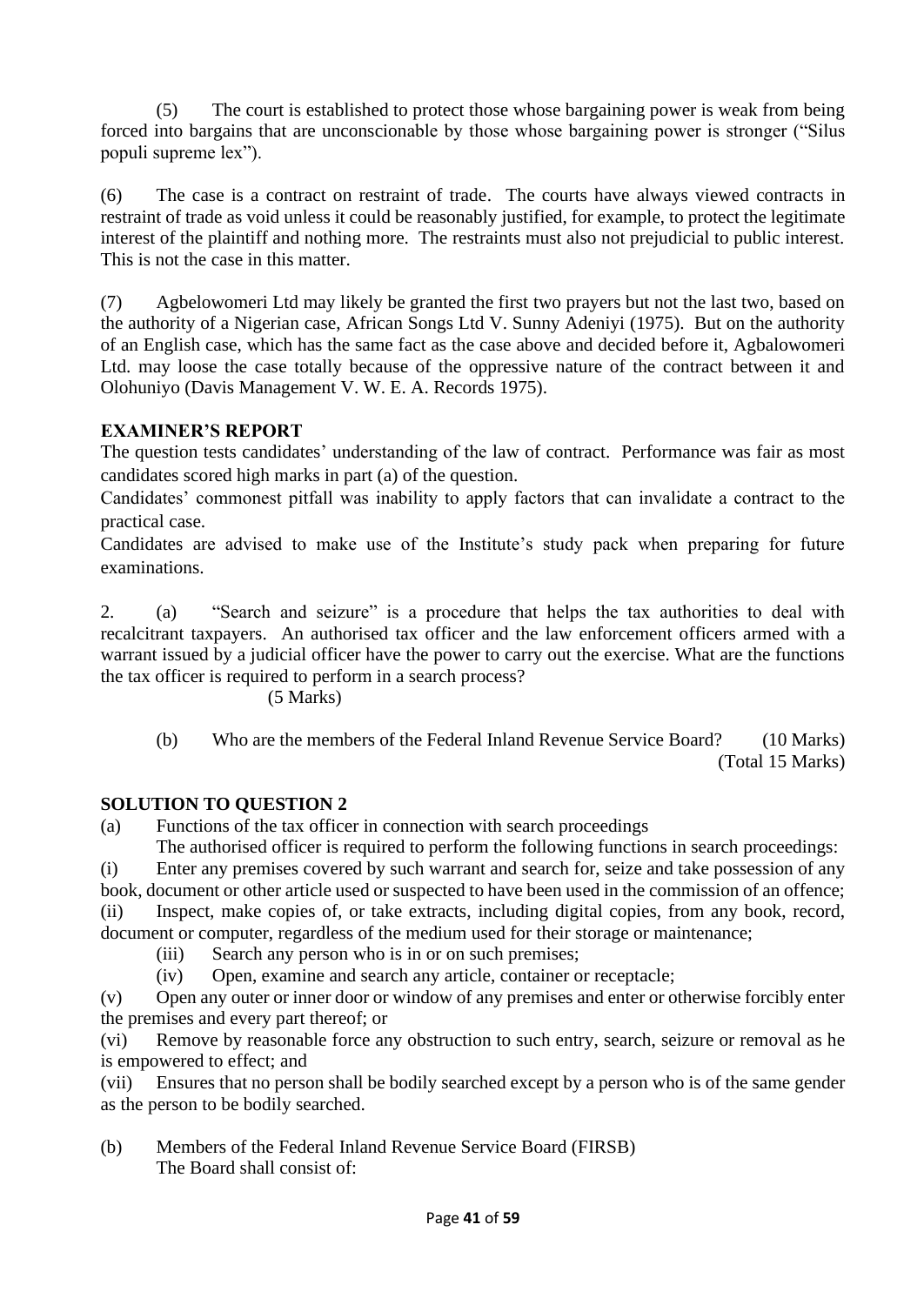(i) The Executive Chairman of the Service who shall be experienced in taxation as Chairman of the Service to be appointed by the President and subject to the confirmation of the senate;

(ii) Six members with relevant qualifications and expertise who shall be appointed by the President to represent each of the six geo-political zones;

(iii) A representative of the Attorney-General of the Federation;

(iv) The Governor of the Central Bank of Nigeria or his representative;

(v) A representative of the Minister of Finance not below the rank of a Director;

(vi) The Chairman of the Revenue, Mobilisation, Allocation and Fiscal Commission or his representative who shall be any of the Commissioners representing the 36 states of the Federation;

(vii) The Group Managing Director of the Nigerian National Petroleum Corporation or his representative who shall not be below the rank of a Group Executive Director of the Corporation or its equivalent;

(viii) The Comptroller-General of the Nigeria Customs Service or his representative not below the rank of Deputy Comptroller-General;

(ix) The Registrar-General of the Corporate Affairs Commission or his representative not below the rank of a Director; and

(x) The Chief Executive Officer of the National Planning Commission or his representative not below the rank of a Director.

## **EXAMINER'S REPORT**

The question tests candidates' knowledge of functions of tax officer with respect to search proceedings in part (a) and members of the board of the Federal Inland Revenue Service in part (b). Performance was average.

The candidates' commonest pitfall was lack of understanding of the functions of tax officer in connection with search proceedings.

Candidates are advised to ensure that they cover all areas of the syllabus when preparing for future examinations.

3. (a) Enumerate the essential points that should be stated in a partnership deed.

(10 Marks)

(b) Abdullahi and Ifasooto, two chartered tax practitioners with practicing licence, agreed to carry on practice in common at the office of Abdullahi, under the name, Abdullahi Ifasooto Associates, who has been in practice for over ten years, while Ifasooto established his own practice just a year ago. They agreed to practice together for a period of ten years. The terms of the agreement between them further provide that Ifasooto should manage the office and supervise the clerical work and that he should draw a fixed allowance of  $\frac{12}{2}$ million per month in lieu of profits. It is further agreed that losses, if any, shall be borne by Abdullahi alone, and that after 10 years Abdullahi would be entitled to the office and all the other equipments and Ifasooto would not have any right or claim in respect of them.

You are required to state whether Abdullahi and Ifasooto are partners. (5 Marks)

(Total 15 Marks)

# **SOLUTION TO QUESTION 3**

- (a) Essential Points/Matters to be stated in a partnership deed/articles of partnership The deed should cover the following points:
	- (i) The name of the firm;
	- (ii) The names and addresses of partners who compose it;
	- (iii) Nature of partnership business;
	- (iv) The town and place where there partnership business will be carried on;
	- (v) Date of commencement of partnership;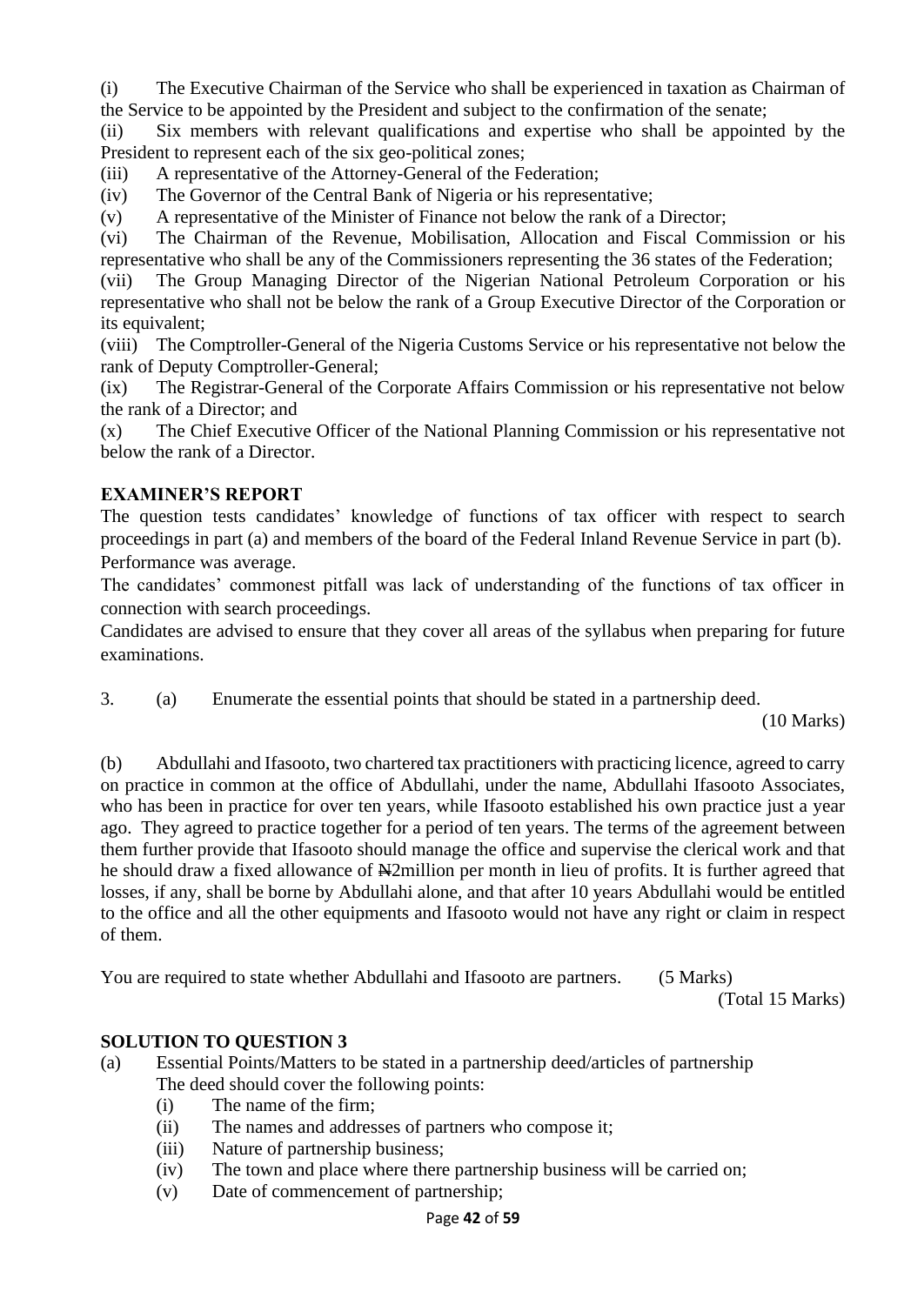- (vi) The duration of partnership;
- (vii) The amount of capital to be contributed by each partner and the method;
- (viii) The method of raising finance in future if so required;
- (ix) The ratio of sharing profits and losses;
- (x) Interest on partners' capital, partners' loan and interest, if any, to be charged on drawings;
- (xi) Salaries, commissions, etc, if any, payable of partners;
	- (xii) The method of preparing accounts and arrangement for audit;
	- (xiii) Safe custody of cash and other partnership property;

(xiv) Division of task and responsibility, that is, the duties, powers and obligations of all the partners;

- (xv) Rules to be followed in case of retirement, death and admission of a partner;
- (xvi) Expulsion of partners in case, of gross breach of duty or fraud;

(xvii) Statement on whether or not a partner may carry on any other business, whether competing, or not;

(xviii) The circumstances under which the partnerships will stand dissolved; and

(xix) Arbitration in case of dispute among the partners.

#### (b) Abdullahi and Ifasooto's partnership

Yes Abdullahi and Ifasooto are partners. In a partnership, partners are free to agree to any terms as regards sharing of profits. Again, sharing of losses is not necessary for becoming a partner. So also, partners may agree that on the dissolution of their partnership all the assets will belong to one partner only (Badeley V. Consolidated bank, 1888).

#### **EXAMINER'S REPORT**

The question tests candidates' understanding of contents of a partnership deed and test of the existence of a partnership.

Candidates demonstrated good knowledge of the question and so performed very well in the question.

4. (a) In relation to the law of agency, enumerate the duties owed by an agent to his principal. (8 Marks)

(b) Julius Blair employs Gloria Audu as manager of his factory in Nigeria for a term of five years at a monthly salary of  $\mathbb{H}1.5$ million. Without any lapse on the part of Gloria, Julius dismissed her after three years of service. Gloria could not get another job elsewhere and filed a suit against Julius for N90 million damages for breach of contract. Will she succeed?

(7 Marks)

(Total 15 Marks)

### **SOLUTION TO QUESTION 4**

(a) Duties of Agents

- The following are the main duties of an agent:
- (1) Duty to faithfully perform the undertaking;
- (2) Duty to obey the principal's lawful instructions;
- (3) Duty to exercise reasonable (due) care, skill and diligence;
- (4) Duty to keep proper accounts and render the account when required;
- (5) Duty to communicate with the principal in case of difficulty;
- (6) Duty to pay over to the principal all money held on his behalf;
- (7) Duty to protect and preserve the interests of the principal in case of his death or insolvency;
- (8) Duty of loyalty, that is, to act in good faith and not to permit a conflict of interest to arise;

(9) Duty not to delegate his authority, that is, to act personally. ("Delegatus non potest delegare");

(10) Duty not to make secret profit or money;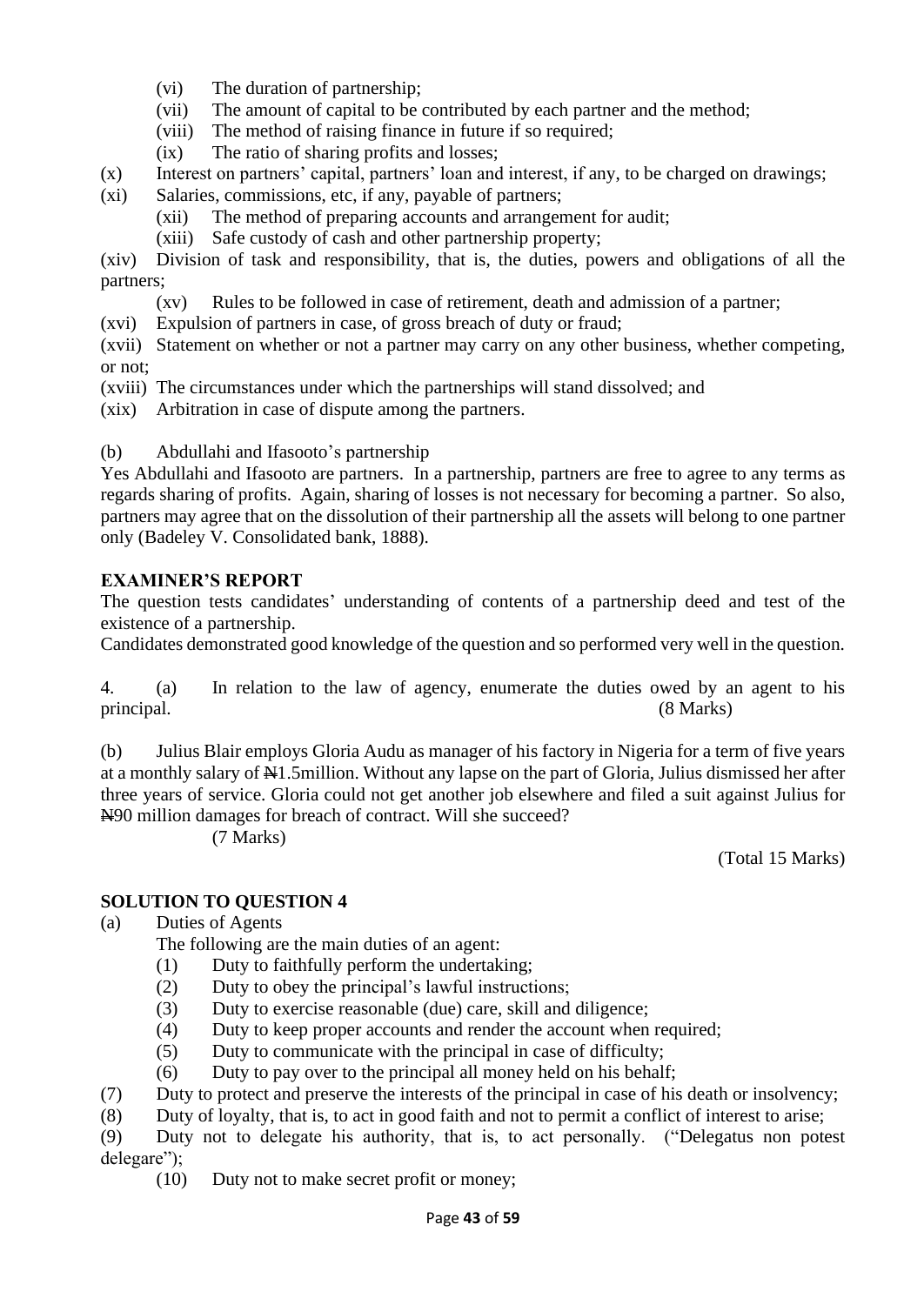- (11) Duty not to misuse confidential information;
- (12) Duty not to take or collect a bribe;
- (13) Duty not to disclose confidential information or document entrusted to him;
- (14) Duty not to deal on his own account;
- (15) Duty not to use information obtained in the course of the agency against the principal; and (16) Duty not to set up an adverse title.

(b) Julius Blair and Gloria Audu: Breach of contract

1. Whenever there is a breach of contract, the injured party becomes entitled to any one or more of the following remedies against the guilty party:

- Rescission of the contract;
- Suit for damages;
- Suit upon "quantum meruit";
- Suit for an injunction; and
- Suit for specific performance of the contract.

2. It is the duty of the injured party to take all reasonable steps to mitigate damage suffered as a result of the breach. He cannot recover any part of the damage traceable to his own neglect to mitigate.

3. A person who is wrongfully dismissed must attempt to obtain alternative equivalent employment.

4. Gloria Audu will succeed, for she did not fail in her duty to mitigate the loss subsequent upon the breach (Okongwu V. NNPC 1985).

5. Since she will succeed, the amount of damages she will receive will not be more than her loss. The amount of damages recoverable will amount to  $\frac{136}{100}$  million (i.e.  $\frac{11}{5}$  m per month multiply by 24 months) and NOT N90 million.

### **EXAMINER'S REPORT**

The question tests candidates' knowledge of the agency law. Candidates have a good understanding of the question and performed very well in the question.

5. (a) What are the implied conditions under the Sale of Goods Act 1893? (6 Marks)

(b) What are the implied warranties under the Sale of Goods Act 1893? (2 Marks)

(c) A lady, Miss Pretty Ologede, who knew that she was allergic to a particular hair dye developed dermatitis as a result of having her hair dyed with that substance. She did not disclose her allergy to Jennifer, the hair dresser. Is Jennifer liable for breach of implied condition?

(7 Marks)

(Total 15 Marks)

#### **SOLUTION TO QUESTION 5**

(a) Implied Conditions

- (i) Condition as to title  $(S. 12(1))$ .
- (ii) Condition as to sale by description  $(S. 13(1))$ .
- (iii) Condition as to sale by sample  $(S. 15(2))$ .
- (iv) Condition as to sale by sample as well as by description  $(S. 13(1))$ .
- (v) Condition as to quality or fitness for purpose  $(S. 14 (1))$ .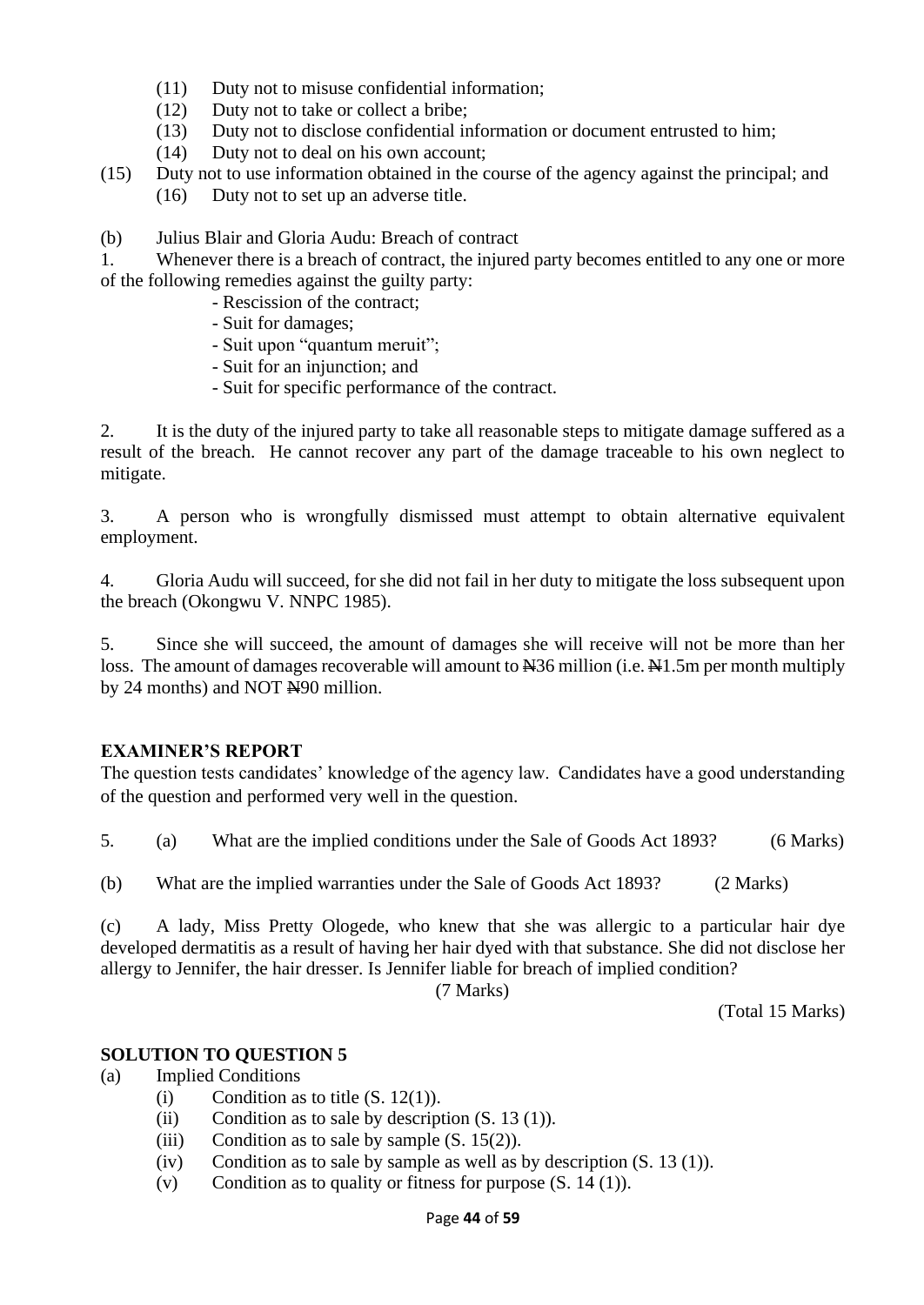- (vi) Condition as to merchantability (S. 14 (2)).
- (vii) Condition implied by custom.
- (viii) Condition as to wholesomeness.
- (b) Implied Warranties
	- (i) Implied warranty of quiet possession (S. 12 (2)).
	- (ii) Implied warranty of freedom from encumbrances (S. 12 (3)).
	- (iii) Implied warranty of disclosing the dangerous nature of goods to the ignorant buyer.
- (c) Miss Pretty Ologede and Jennifer

The benevolent hand of the law has replaced the harsh rule of CAVEAT EMPTOR which imposed the duty on the buyer to examine the article she was buying and act on her own judgement and at her own risk, with CAVEAT VENDITOR, which makes the seller to be liable for his express warranties as well as warranties implied by law.

There are now legal duties put upon the seller not only to deliver appropriate goods but also to provide appropriate information about them.

However, in order to balance the protection of the buyer from fraud and to limit the heavy burden of likely damages the seller may be exposed to, the law grants some exceptions to the rule of caveat venditor (S.14 (1) of Sale of Goods Act).

For this exception to apply, the following points must be proved:

(i) That the buyer made known to the seller the particular purpose for which the goods are required;

(ii) That the buyer relied on the seller's skill or judgement; and

(iii) That the goods are of a description which is in the course of the seller's business to supply.

Therefore, in this instant case, the hair dresser, Jennifer, is not liable for the breach of implied condition as to the fitness of the hair dye since that condition extends to the dyeing of the hair of a normal person. If the buyer purchasing an article for a particular use is suffering from an abnormality and it is not made known to the seller at the time of sale, implied condition of fitness does not apply (Griffiths V. Peter Conway Ltd, 1939).

# **EXAMINER'S REPORT**

The question tests candidates' knowledge of the Sales of Good Act. Candidates demonstrated lack of knowledge of the question, so performance was very poor.

Candidates are advised that they should ensure adequate coverage of the syllabus when preparing for future examinations.

|     | What is a special resolution?                       | $(5$ Marks) |
|-----|-----------------------------------------------------|-------------|
| (b) | For what purposes is a special resolution required? | (7 Marks)   |

(c) By inadvertence, the secretary of Happiness Plc failed to send notice to twelve (12) members of the company of a special resolution to be proposed at an Annual General Meeting. The special resolution was passed at the meeting. Is the resolution valid?

> (3 Marks) (Total 15 Marks)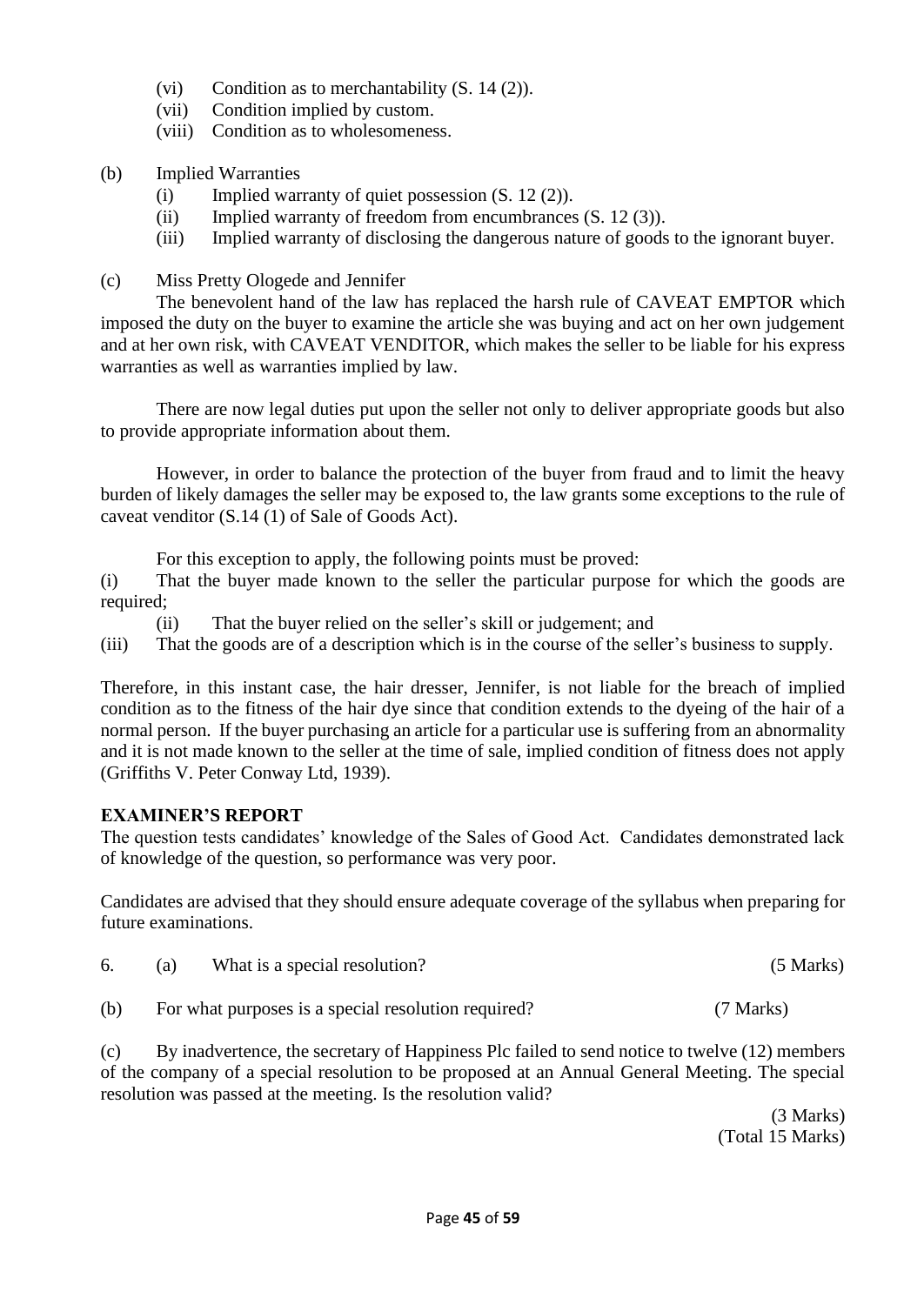(a) Special Resolution

Special resolution is a company resolution passed by a majority of three-fourths (75%) of the votes cast at a general meeting by members present in person or by proxy entitled to vote and voting of which not less than 21 days' notice specifying the intention to pass the resolution as a special resolution has been duly given.

(b) Purposes of Special Resolution

Purposes for which a special resolution is required are:

- (1) To alter the OBJECT clause of the memorandum, S. 46 (1);
- (2) To change the NAME of the company, S. 31 (3);
- (3) To alter any provision in the memorandum, S. 44 (5);

(4) To reduce capital, on the authorisation of the article with the consent to the court, S. 106 (1);

(5) To make the liability of the directors, managing director or manager unlimited on the authorisation of the Articles, S. 289;

- (6) To effect a winding up by the court, S. 408 (a);
- (7) To wind up voluntarily, S. 457 (b);
- (8) To re-register a private company with a share capital as a public company, S. 50 (1) (a);
- (9) To re-register an unlimited company as a private company limited by shares, S. 52 (1);
- (10) To re-register a public company as a private company, S. 53 (1) (a);
- (11) To create reserve capital, S. 134;
- (12) To alter the Articles of Association, S. 48 (1);
- (13) To vary class right, S. 141;
- (14) To alter the share capital, S. 100;

(15) To alter the provision in the memorandum which might lawfully have been in the articles, S. 47 (1);

(16) To sanction a sale to another company in consideration for the sales of the property of the company, S. 538 (1);

(17) To pay interest out of capital on the shares issued for the purpose of construction work, S. 113;

(18) To allow the liquidator to pay any classes of creditors in full, S. 481 and S. 425 (1) (d);

(19) To empower the liquidator to make any compromise or arrangement with creditors or persons claiming to be creditors, S. 481 and S. 425 (1) (e);

(20) To empower the liquidator to compromise all calls, debts and liabilities, S. 481 and S. 425 (1) (f);

(21) To reduce any capital redemption fund, (Table A, Art 6); and

(22) To reduce any share premium account, (Table A, Art 6).

(c) Happiness Plc

An accidental omission to give notice to or the non-receipt of any notice by, any member does not invalidate the proceedings at the meeting. (S. 218 (5)). Deliberate omission to give notice even to a single member may invalidate the meeting (Smith V. Dorcay, 1849).

The RESOLUTION as passed at the meeting of Happiness Plc is therefore VALID.

# **EXAMINER'S REPORT**

The question tests candidates' knowledge of company's special resolutions. Most of the candidates avoided the question and the few ones that attempted the question demonstrated poor understanding of the question and so performed woefully.

Candidates are advised to ensure adequate coverage of the syllabus in their preparation for future examinations.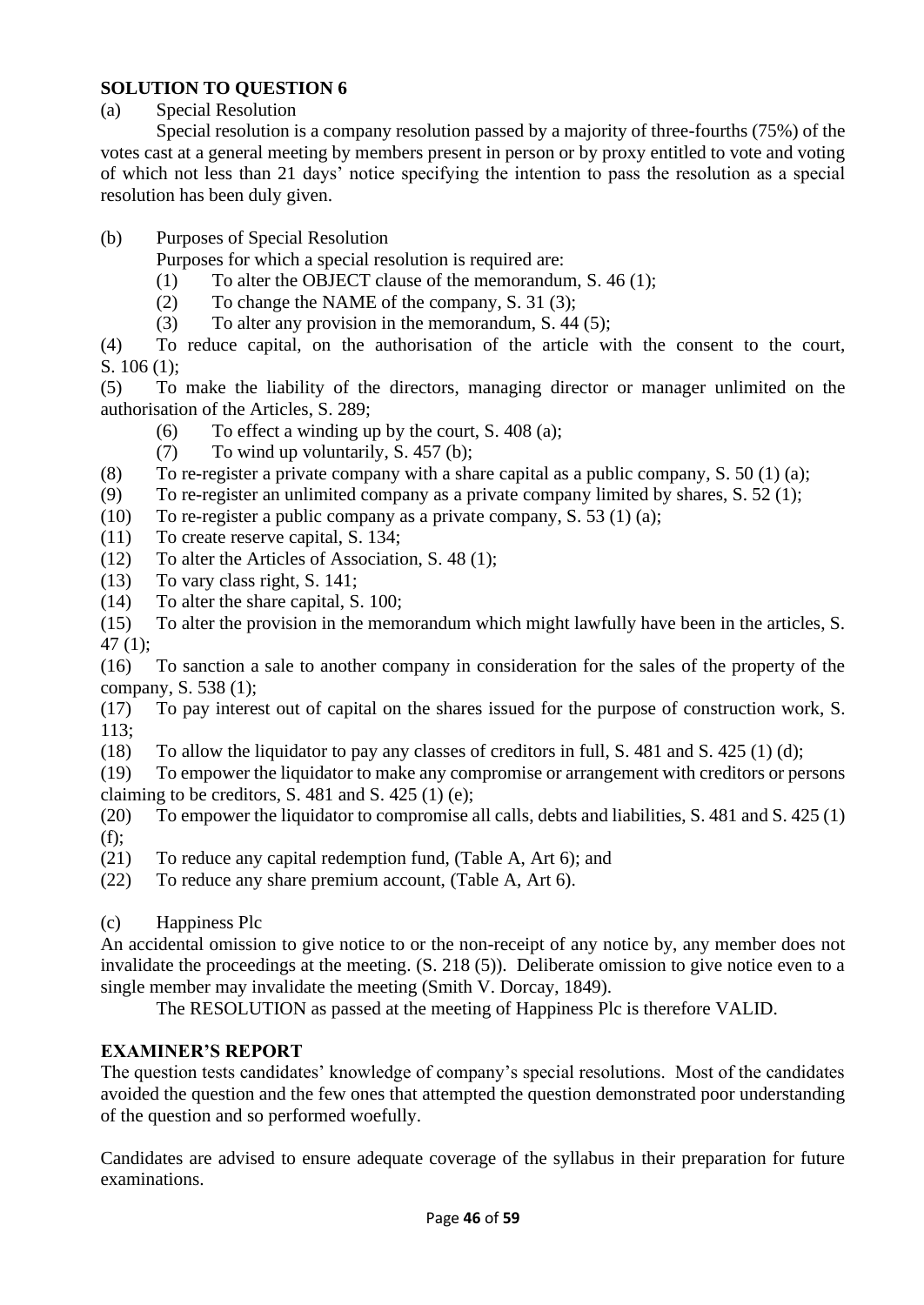

# **THE CHARTERED INSTITUTE OF TAXATION OF NIGERIA FOUNDATION: ECONOMICS**

# **EXAM NO……………………….……………………….…. TIME: 3 HOURS.**

# **SECTION A: PART I MULTIPLE CHOICE QUESTIONS (MCQ) (20 MARKS)**

# **ATTEMPT ALL QUESTIONS.**

# **Write ONLY the alphabet (A, B, C, D or E) that corresponds to the correct option in each of the following questions/statements.**

1. Making a decision of what to produce, how to produce, for whom to produce is expressed in the basic economic concept of

- A. Scarcity
- B. Choice
- C. Scale of preference
- D. Opportunity cost
- E. Utility
- 2. A good is a necessity if its
	- A. Price elasticity of demand is greater than 1
	- B. Price elasticity of supply is less than 1
	- C. Income elasticity of demand is negative
	- D. Price elasticity of demand is zero
	- E. Price of elasticity of demand is equal to 1
- 3. A vertical supply curve for a product implies that supply is
	- A. Elastic
	- B. Inelastic
	- C. Unit elastic
	- D. Perfectly elastic
	- E. Perfectly inelastic
- 4. Division of labour is limited by
	- A. Products price
	- B. Behaviour of factory salesmen
	- C. Wages and salaries of the factory workers
	- D. Nearness to market
	- E. The extent of the market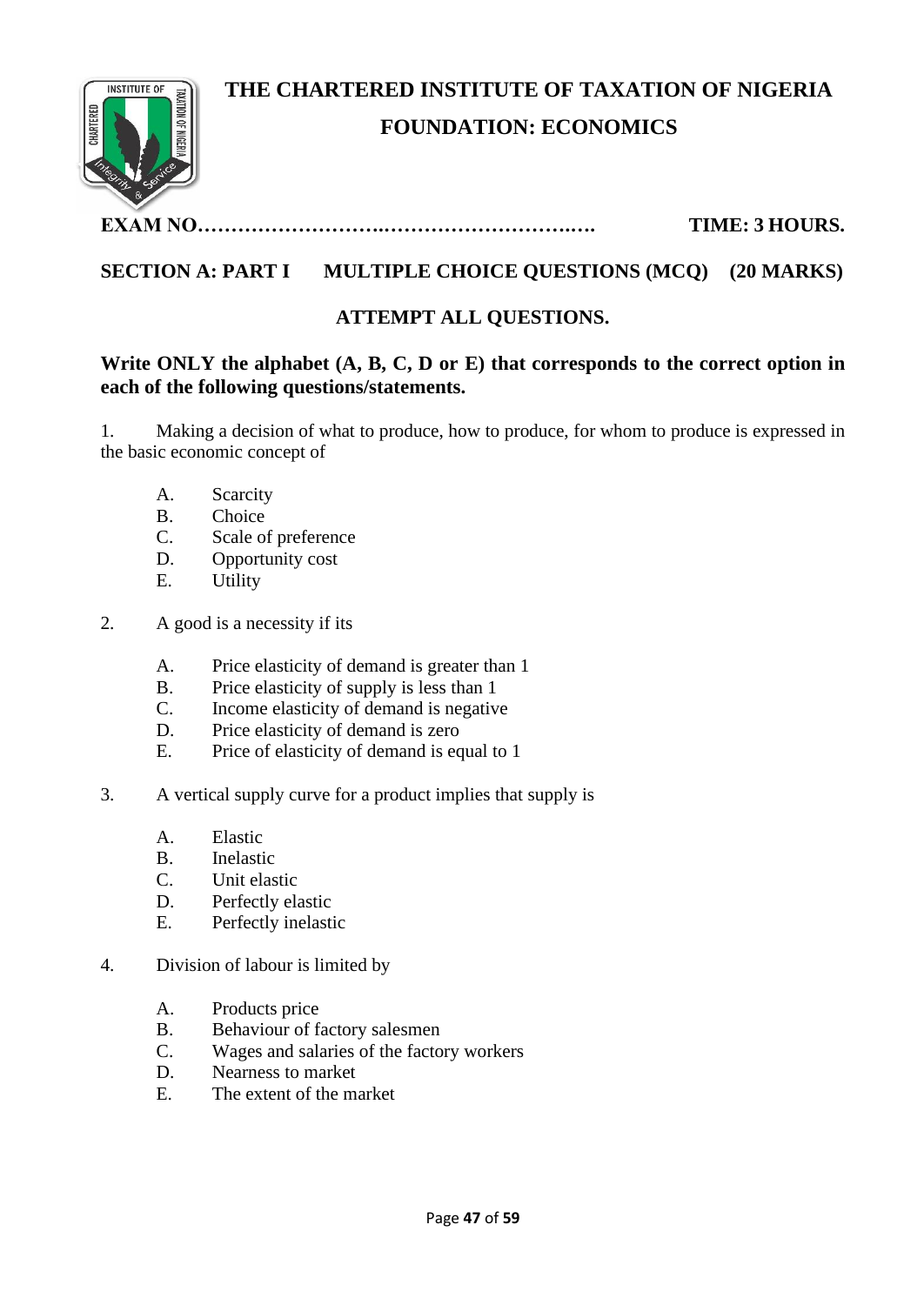5. The minimum amount of profit that is necessary to keep a firm in business in the long run is referred to as

- A. Normal profit
- B. Abnormal profit
- C. Accounting profit
- D Economic profit
- E. Supernormal profit

6. A line that is upward sloping from the left in a graph, with the vertical axis labelled tax rate and horizontal axis labelled income, illustrates

- A. Progressive tax
- B. Indirect tax
- C. Regressive tax
- D. Direct tax
- E. Proportional tax
- 7. Kinked demand curve is a feature associated with
	- A. Monopolistic competition
	- B. Perfect competition
	- C. Monopoly
	- D. Oligopoly
	- E. Duopsony
- 8. Microeconomics is concerned with all the following EXCEPT
	- A. Price of a commodity
	- B. Wages received by a worker
	- C. General price level
	- D. Output of a firm per day
	- E. Number of workers in a factory
- 9. Expenditure made by government on construction of new schools and hospitals are classified
- as
- (a) Transfer Payments
- (b) Recurrent expenditure
- (c) Capital expenditure
- (d) Variable expenditure
- (e) Fixed expenditure
- 10. Which of the following is used to measure inflation rate?
	- A. Price mechanism
	- B. Price legislation
	- C. Price regulation
	- D. Price discrimination
	- E. Price index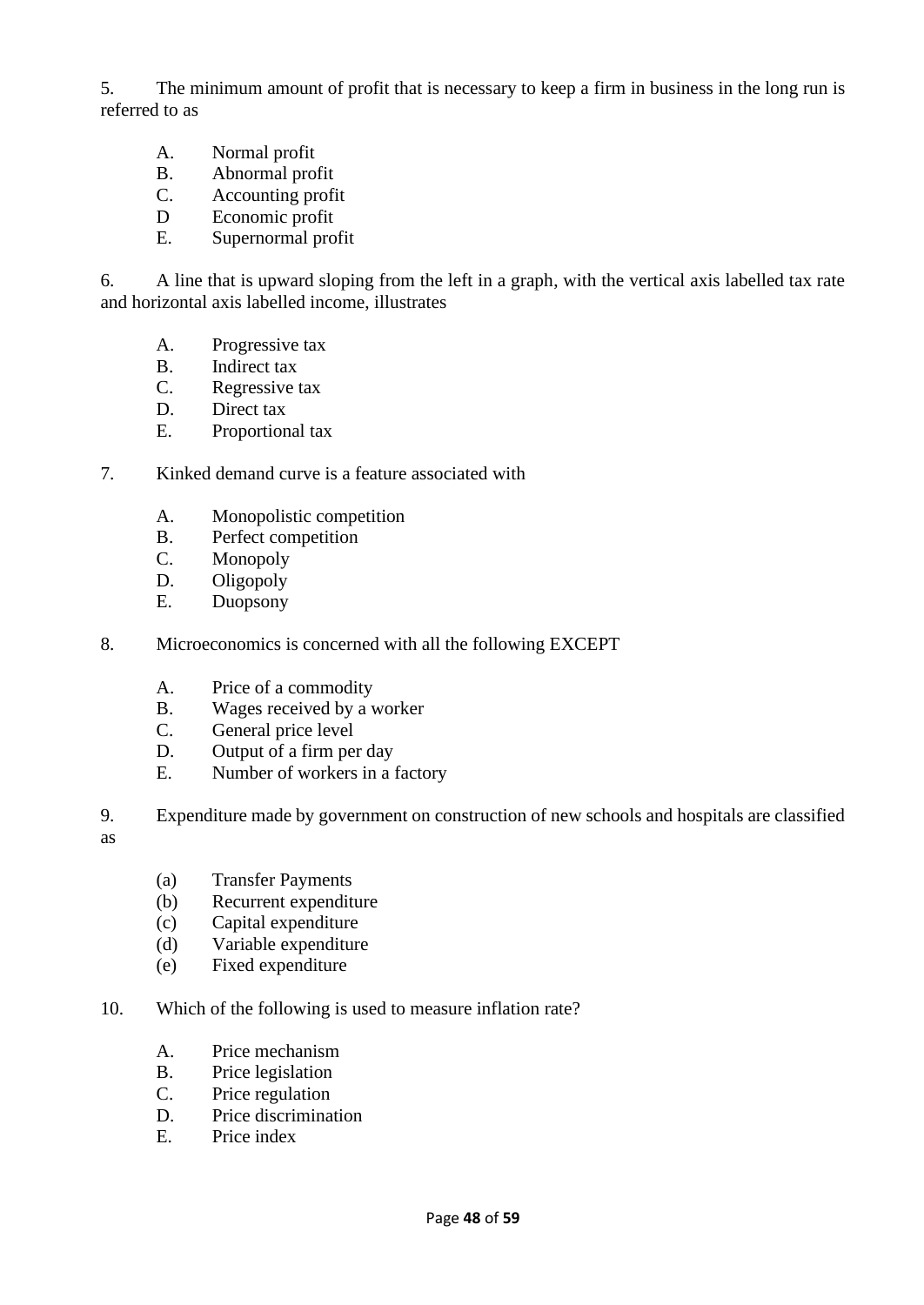11. The type of business organisation formed by two to twenty persons with profit motive is called

- A. Partnership
- B. Public enterprise
- C. Sole partnership
- D. Private limited company
- E. Public limited company
- 12. At output level zero, a firm's short run total cost of production is equal to the
	- A. Marginal Cost
	- B. Total Fixed Cost
	- C. Total Variable Cost
	- D. Average Variable Cost
	- E. Average Fixed Cost
- 13. If the long run average total cost increases as output increases, the firm is experiencing
	- A. Internal economies of scale
	- B. External economies of scale
	- C. Constant returns to scale
	- D. Diseconomies of scale
	- E. Increasing returns to scale
- 14. A market structure characterised by the existence of a few sellers is called
- A. Oligopoly
	- B. Duopoly
	- C. Monopoly
	- D. Perfect competition
	- E. Monopolistic competition
- 15. The desirable feature of money which facilitates its use as a unit of account is
- A. Divisibility
	- B. Portability
	- C. Durability
	- D. Homogeneity
	- E. Scarcity
- 16. In every modern society, the lender of last resort function is performed by
- A. Microfinance Bank
	- B. Development Bank
	- C. Central Bank
	- D. Commercial Bank
	- E. Merchant Bank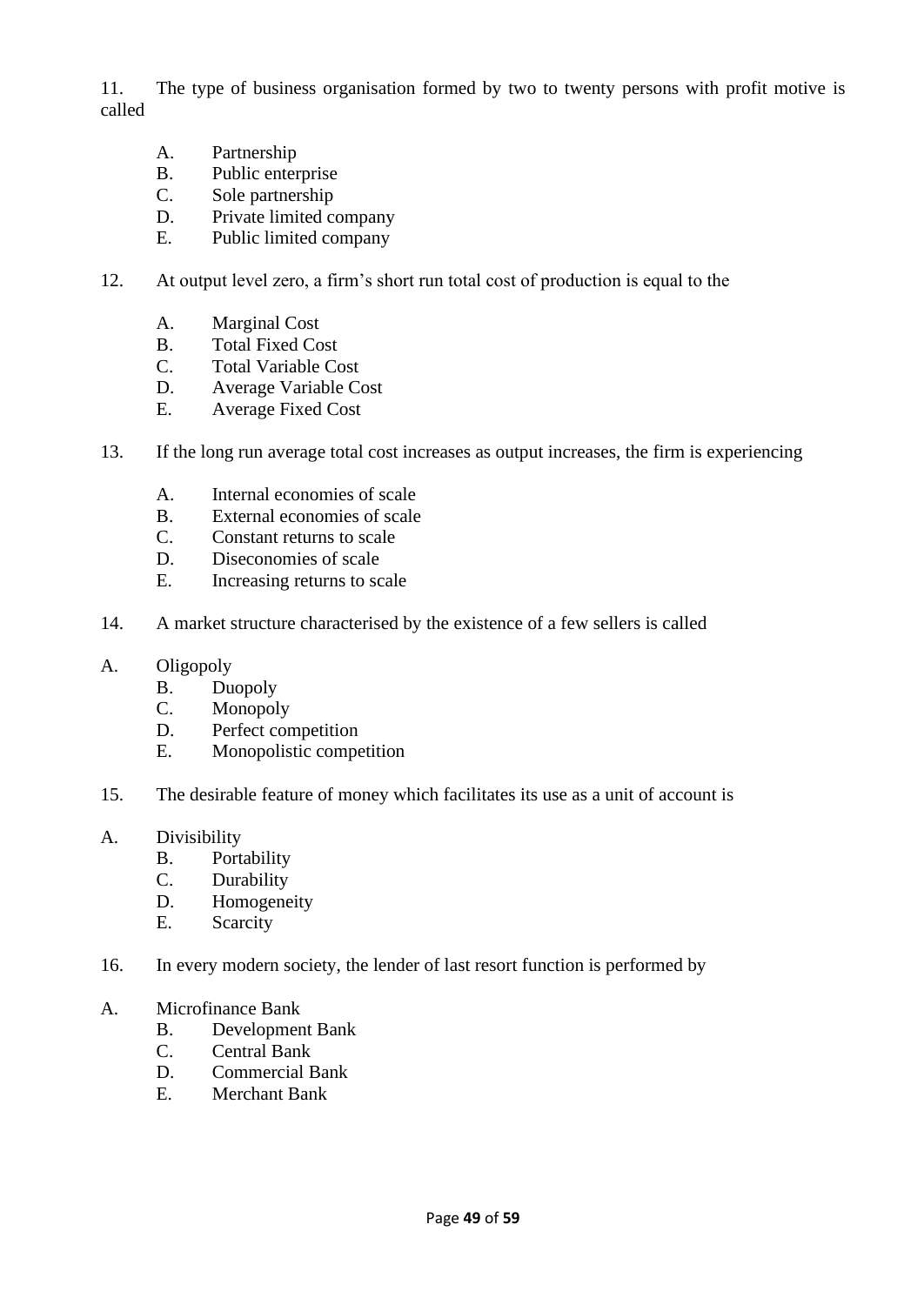- 17. The following are instruments of monetary policy EXCEPT
	- A. Open market operations
	- B. Reserve requirement
	- C. Discount rate
	- D. Government expenditure
	- E. Credit ceiling
- 18. The theory of comparative cost advantage is credited to
- A. Adam Smith
	- B. David Ricardo
	- C. Alfred Marshall
	- D. Thomas Malthus
	- E. Lionel Robbins

19. The price of a country's currency expressed in terms of the currency of another country is called

- A. Foreign exchange
- B. Foreign exchange system
- C. Foreign exchange market
- D. Foreign exchange allocation
- E. Foreign exchange rate

20. Giving loan to help a member country out of balance of payments problem is a function associated with

- A. African Development Bank (AfDB)
- B. World Bank Group
- C. East African Community (EAC)
- D. World Trade Organisation (WTO)<br>E. International Monetary Fund (IMF
- International Monetary Fund (IMF)

#### **SOLUTION TO SECTION A: PART 1 MULTIPLE CHOICE QUESTIONS (MCQ)**

- 1. B
- 2. D
- 3. E
- 4. E
- 5. A
- 6. A
- 7. D
- 8. C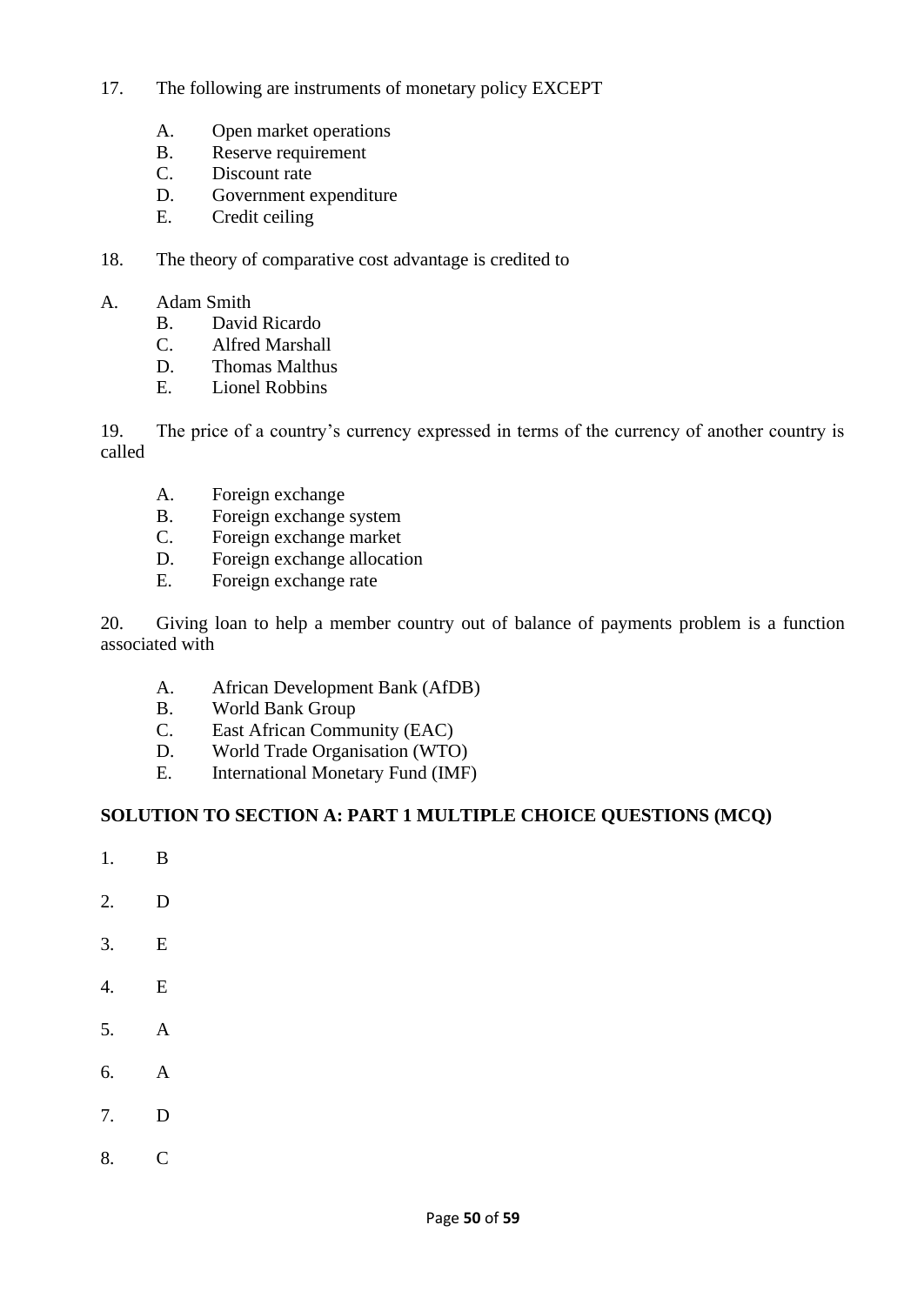| 9.    | $\mathsf{C}$   |
|-------|----------------|
| 10.   | E              |
| 11. A |                |
| 12.   | B              |
| 13.   | D              |
| 14.   | A              |
| 15.   | $\overline{A}$ |
| 16.   | $\overline{C}$ |
| 17.   | D              |
| 18.   | B              |
| 19.   | E              |
| 20.   | E              |

## **EXAMINER'S REPORT**

The questions cover all the sections of the syllabus. All the candidates' attempted the question and performance was good.

# **SECTION A: PART II SHORT ANSWER QUESTIONS (SAQ) (10 MARKS)**

### **ATTEMPT ALL QUESTIONS**

### **Write the correct answer that best completes each of the following questions/statements.**

1. The economic system in which only the price system allocate productive resources is called……………

2. The percentage change in the quantity demanded of a commodity divided by the corresponding percentage change in the price is known as……………

3. A technical relationship between the amount of output of a commodity and a given quantities of input is referred to as………………

4. The technical term that describe the total monetary value of all final goods and services produced within the geographical boundary of a country during a specific period of time is………………

5. Increase in real gross national product (GNP) accompanied by improvement in average living standard is called…………………

6. If the price elasticity of demand for a good is greater than 1, demand is said to be……………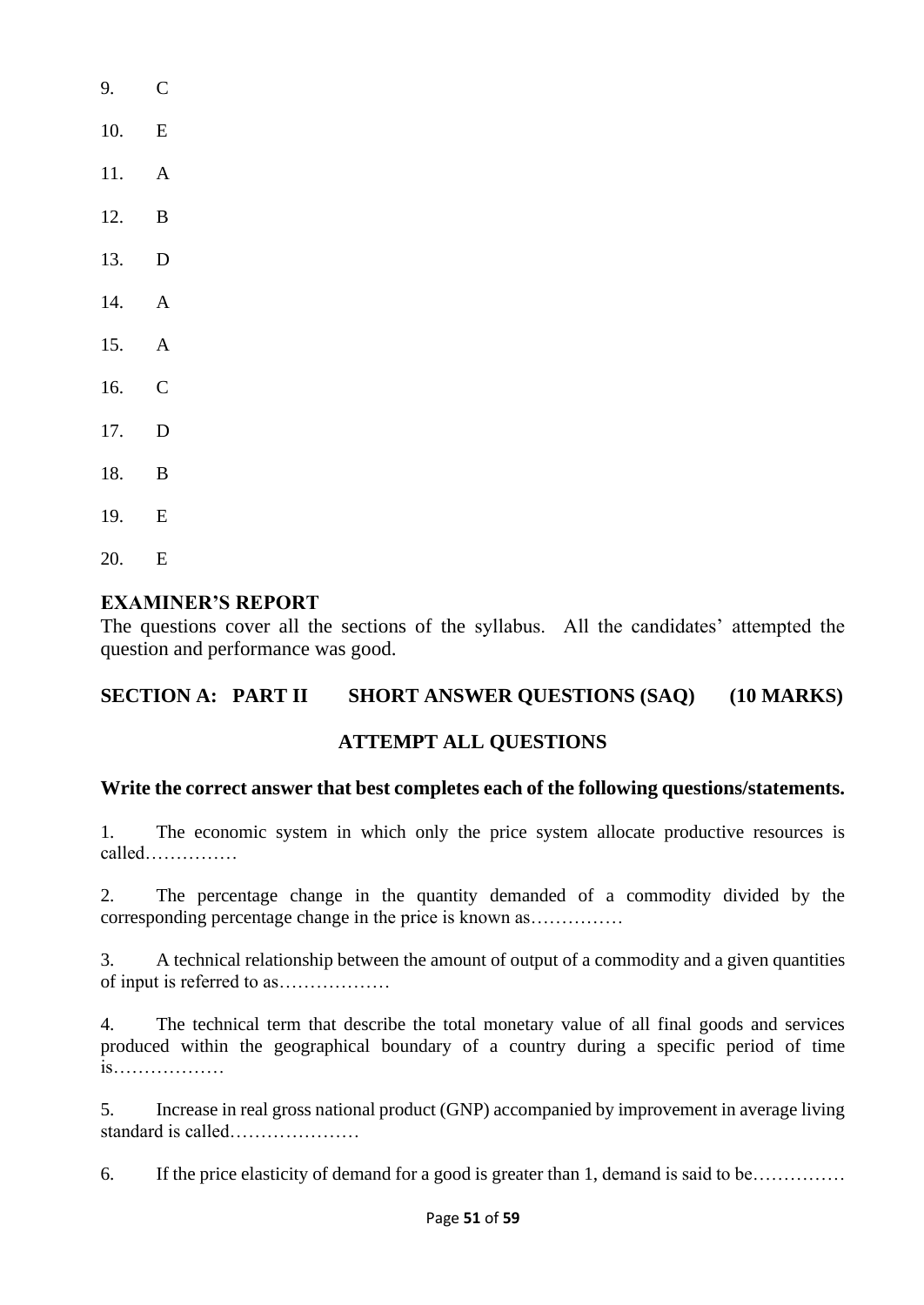7. The proportion of disposable income spent on consumption is called………………

8. The activity of banks in financing purchases of non-current assets by their customers and allowing repayment over an agreed period of time is referred to as………………

9. A sustained increase in the general price level in an economy is described as………………

10. An affiliate of the African development Bank (AFDB) set up to provide development finance to members on easier repayment terms than the AFDB is………………

### **SOLUTION TO SECTION A: PART II SHORT ANSWER QUESTIONS (SAQ)**

- 1. Capitalist/free market/ free enterprise economic system
- 2. Price elasticity of demand
- 3. Production function
- 4. Gross Domestic Product (GDP)
- 5. Economic development
- 6. Elastic (or Price elastic)
- 7. Average Propensity to Consume (APC)
- 8. Equipment leasing
- 9. Inflation
- 10. African Development Fund (ADF)

# **EXAMINER'S REPORT**

The short answer questions cover all sections of the syllabus.

Being a compulsory question all candidates attempted them and performance was above average.

# **SECTION B:**

# **THEORY PART (ANSWER QUESTION 1 AND ANY OTHER 3 QUESTIONS)**

# **SHOW ALL WORKINGS**

1. (a) Distinguish between price elasticity of demand and cross price elasticity of demand.

(6 Marks)

(b) The following table shows hypothetical data of prices and quantities demanded of lager beer and stick meat in certain city.

|                   | Price $(N)$ |            | Quantity (000 Unit) |            |
|-------------------|-------------|------------|---------------------|------------|
| Commodity         | Эld         | <b>New</b> | Old                 | <b>New</b> |
| Lager Beer        | 200         |            | 240                 | 180        |
| <b>Stick Meat</b> | 00          | 150        | 300                 | 280        |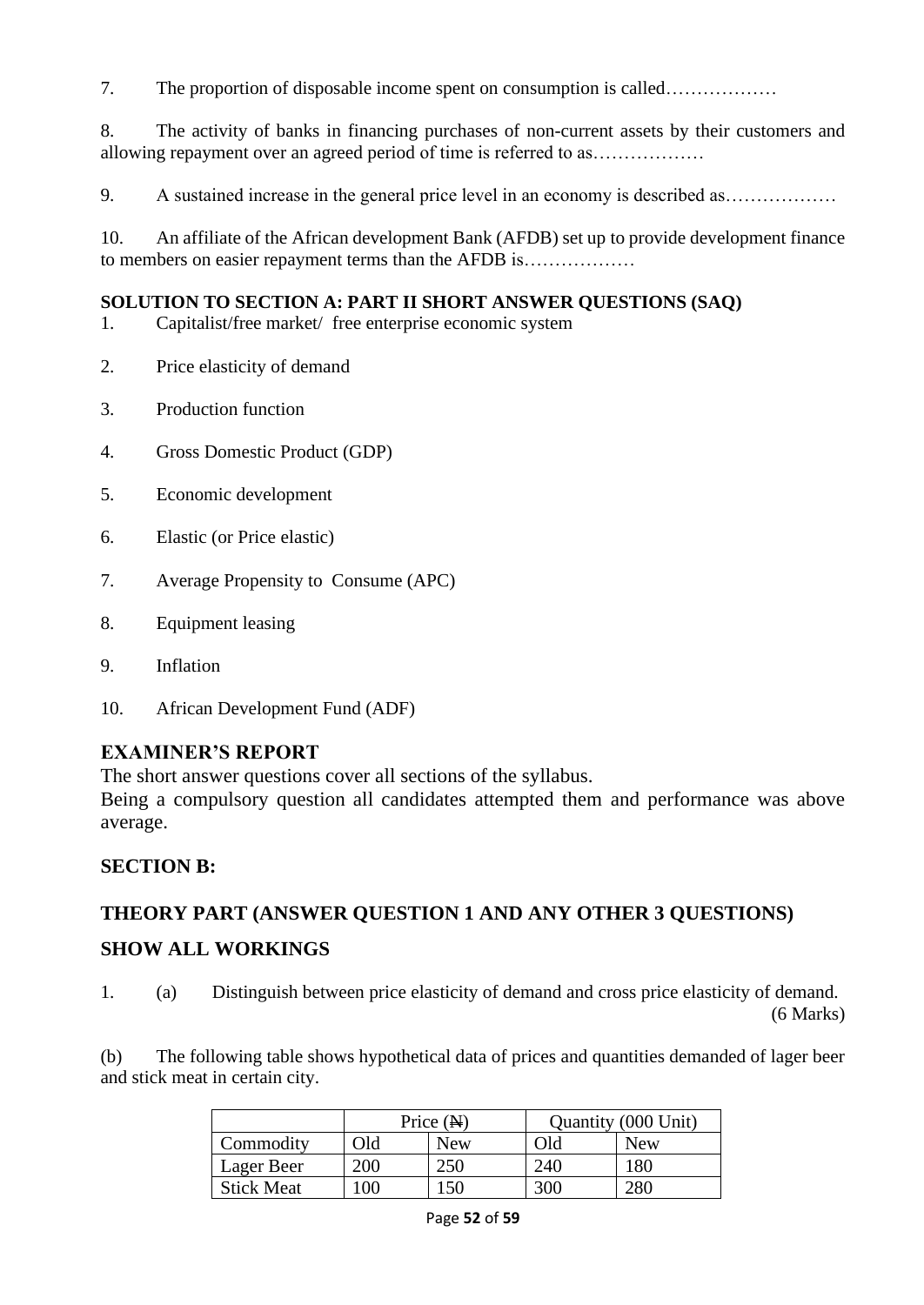Using the table, calculate:

- (i) Price elasticity of demand for lager beer and interpret. (3 Marks)
- (ii) Price elasticity of demand for stick meat and interpret. (3 Marks)

(iii) Cross price elasticity of demand for lager beer with respect to the price of stick meat and identify the relationship between the commodities. (3 Marks)

(c) Define marginal propensity to consume (MPC) and marginal propensity to save (MPS). (3 Marks)

(d) Given the consumption function of a simple economy as:  $C = N24$ billion + 0.6Y Where national income  $(Y) = C + S$ 

 $S =$  Savings and  $C =$  Consumption

#### **Required:**

(i) Derive the savings function and identify the MPS. (4 Marks)

(ii) Determine the amount of savings in the economy if the national income  $(Y)$  is  $\cancel{\text{A450billion}}$ . (3 Marks)

(Total 25 Marks)

#### **SOLUTION TO QUESTION 1**

**a. Price elasticity of demand** for a commodity measures the responsiveness of demand to a change in price of the commodity. The coefficient of the price elasticity of demand  $(E_d)$  can be expressed as

 $E_d$  = Percentage change in quantity demanded Percentage change in price

**Cross-price elasticity of demand** measures the responsiveness of the demand for a commodity to a change in the price of another commodity. Given two commodities A and B, the cross price elasticity of demand for commodity A with respect to change in the price of commodity B, can be defined as the ratio of percentage change in the quantity demanded of commodity A to the percentage change in the price of commodity B. This is expressed as:

 $E_{ab}$  = Percentage change in quantity demanded of A Percentage change in the price of B

 $\backslash$ 

*b*

*Q P*

(b) (i) Price elasticity of demand for lager beer 
$$
(E_b)
$$

 $\overline{\phantom{a}}$ L

 $E_d$  =  $-\left(\frac{\Delta Q_b}{\Delta P_b} \times \frac{P_b}{Q_b}\right)$ where,

| $Q_{\rm b}$    | $=$ | $180 - 240$ | $=$ | -60 |
|----------------|-----|-------------|-----|-----|
| $\rm P_{b}$    | $=$ | $250 - 200$ | $=$ | 50  |
| $\rm P_{b}$    | $=$ | 200,        |     |     |
| Q <sub>b</sub> | $=$ | 240         |     |     |
|                |     |             |     |     |

 $\Big(\dfrac{\Delta Q_{b}}{\Delta P}\times$  $-\bigg(\frac{\Delta Q_{\scriptscriptstyle b}}{\Delta P_{\scriptscriptstyle b}}\!\times\!\frac{P_{\scriptscriptstyle b}}{Q_{\scriptscriptstyle b}}$ 

*P Q*

*b b*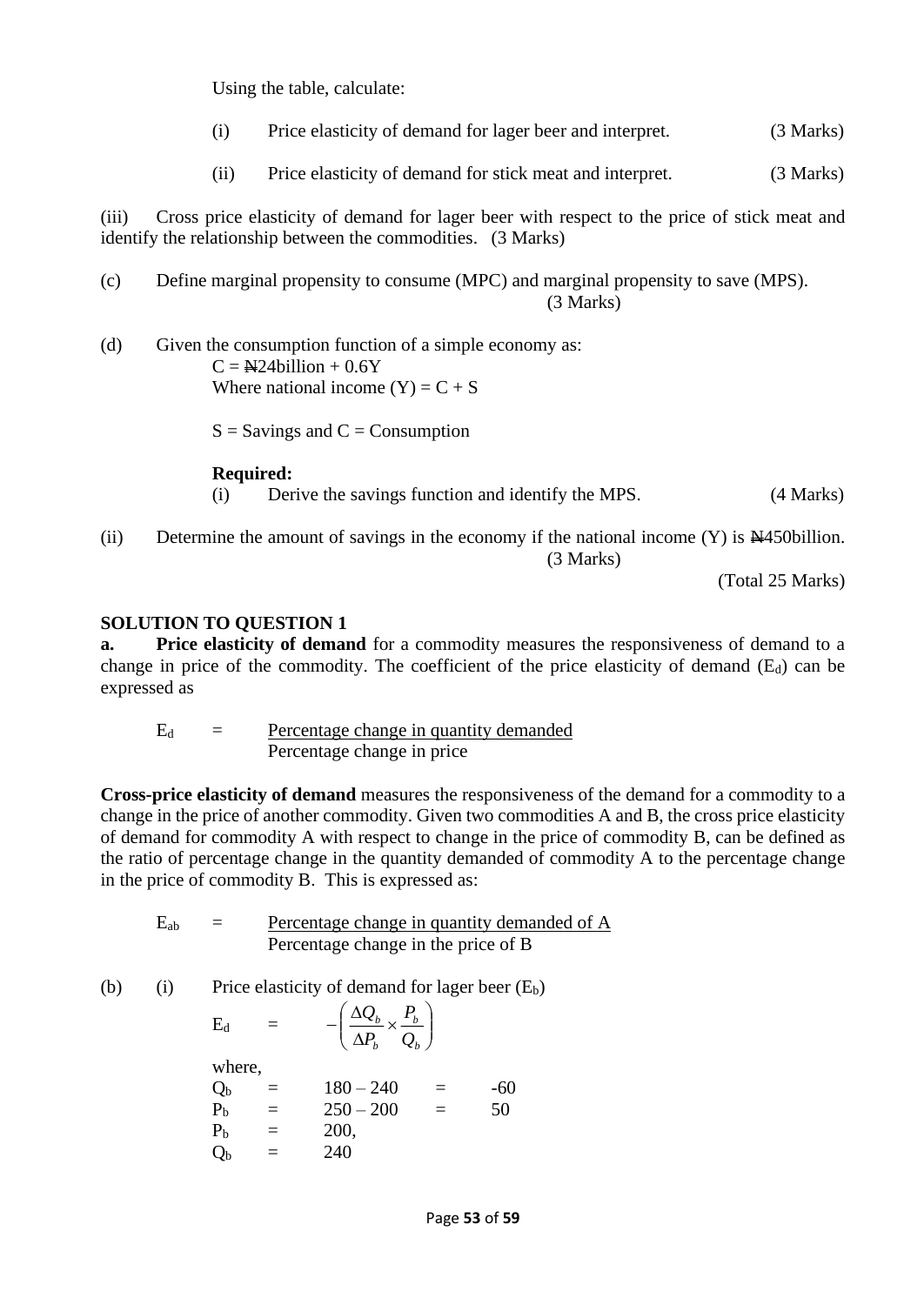$$
E_b = -\left(\frac{-60}{50} \times \frac{200}{240}\right) = 1
$$

Interpretation:  $E_b = 1$  implies that the price elasticity of demand for lager beer is unitary.

(ii) Price elasticity of demand for stick meat  $(\Sigma_m)$ 

$$
E_m = -\left(\frac{\Delta Q_m}{\Delta P_m} \times \frac{P_m}{Q_m}\right)
$$
  
\n
$$
\Delta Q_m = 280 - 300 = -20, Q_m = 300
$$
  
\n
$$
\Delta P_m = 150 - 100 = 50, P_m = 100
$$
  
\n
$$
E = -\left[\frac{-20}{50} \times \frac{100}{300}\right]
$$
  
\n= 0.13

Interpretation: This shows that demand for stick meat is price inelastic.

(iii) Cross-price elasticity of demand for lager been with respect to the price of stick meat  $E_{bm} = \frac{\Delta Q_b}{\Delta R} \times \frac{P_m}{R}$ =

$$
E_{bm} = \frac{180 - 240}{\Delta P_m} \times \frac{100}{Q_b}
$$
  
= 
$$
\frac{180 - 240}{150 - 100} \times \frac{100}{240}
$$
  
= 
$$
\frac{-60}{50} \times \frac{100}{240}
$$
  
= -0.5

Relationship between the two commodities: Since the coefficient of cross-price elasticity ( $E_{bm}$ ) is negative, implying that lager beer and stick meat are complementary goods.

(c) Marginal propensity to consume (MPC) can be defined as the ratio of change in consumption to change in disposable income i.e.

$$
MPC = \frac{\Delta C}{\Delta Y_d}
$$

Marginal propensity to save (MPS) can be defined as the ratio of change in savings to change in disposable income i.e.

 $MPC =$ *Yd S* Δ Δ

(d) (i) Given that  $C = \frac{N24 \text{billion}}{100} + 0.6Y$  and  $Y = C + 5$ , then the savings function (s) = Y – C.  $S = Y - 24 - 0.6Y$  $S = (1 - 0.6)Y - 24$  $S = 124 + 0.4Y$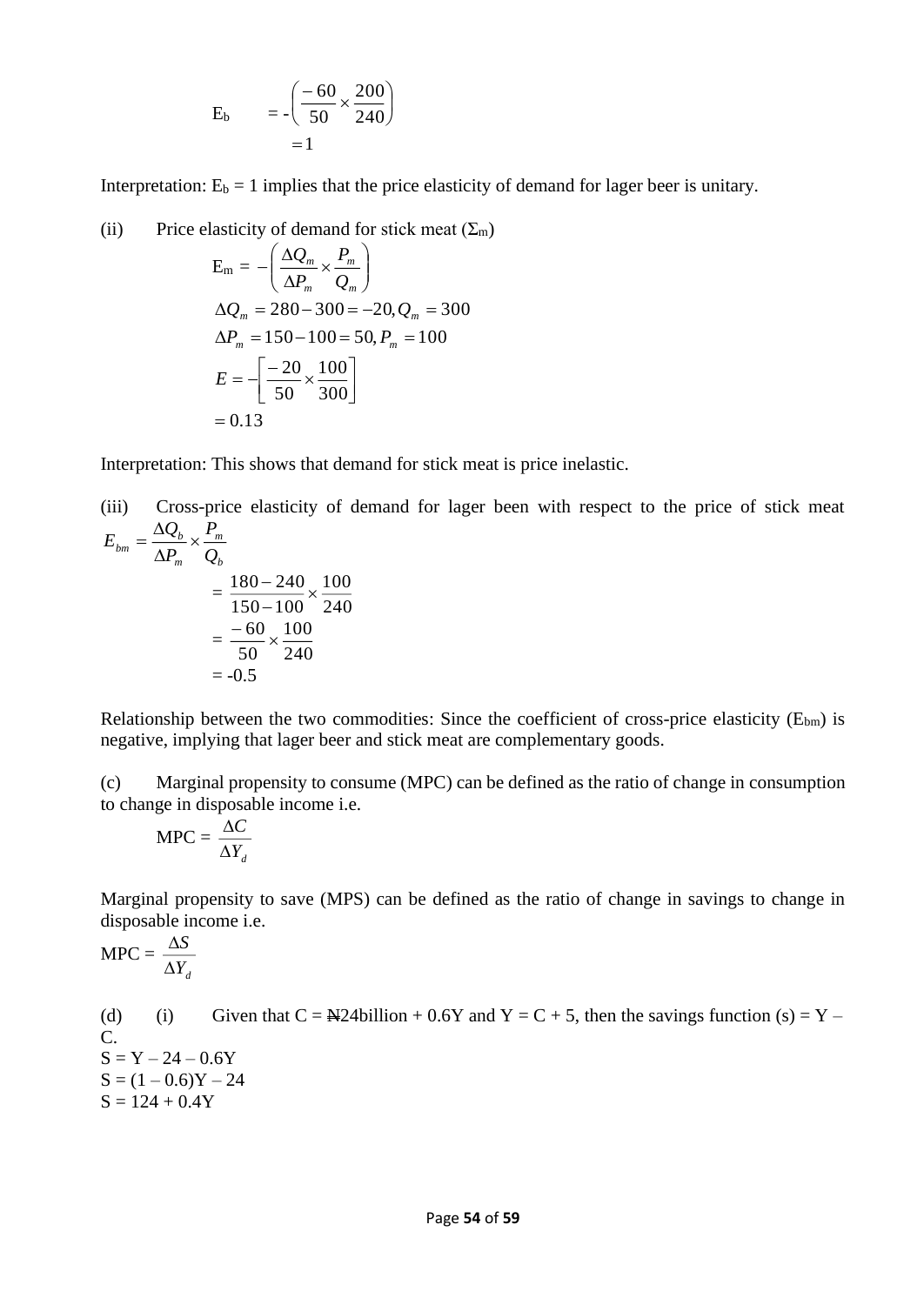(ii) The amount of savings if national income  $(Y)$  is  $\cancel{\text{N}}$ 450 billion:

 $S = -24 + 0.4$  (450)  $S = -24 + 180$ 

 $S = N156$  billion

## **EXAMINER'S REPORT**

The question tests candidates' knowledge of price elasticity of demand and marginal propensity to consume.

Most of the candidates' attempted the question but performance was below average. The commonest pitfall was the inability of the candidate to differentiate between price and cross elasticity of demand while others could not correctly calculate savings using the national income function.

Candidates are advised to cover all sections of the syllabus for better performance in future examinations.

2. (a) Distinguish clearly between land and capital as factors of production. (6 Marks)

(b) Production activities are usually categorised as primary, secondary and tertiary. Explain this categorisation with examples. (9 Marks)

(Total 15 Marks)

## **SOLUTION TO QUESTION 2**

**(a) Land** is a factor of production is usually referred to as a free gift of nature. The term refers to not only land for agricultural activities but to all other resources freely provided by nature such as minerals, fishing ponds, water ways and forest. Land has features of being highly immovable and not limited in supply. The reward of land is rent.

**Capital** as a factor of production can be defined as stock of wealth created by man for the purpose of producing final goods and resources. Example of capital include plant, machines, industrial buildings, intermediate goods such as raw cotton used for textiles, motor spare parts, and so on. The term capital also covers social capital like roads, hospitals, railways, etc that are indirectly relevant in the production process. The reward of capital is interest.

(b) The different categories of production activities are:

(i) **Primary Production**: This involves extraction of basic materials from nature such as land, or sea. Primary activities are mostly found in agriculture, mining, fishing, quarrying and drilling;

(ii) **Secondary Production**: This involves the processing of the extractive material from the nature into consumer and producer goods. Consumer goods directly satisfy human wants such as food, clothes, shoes, beer etc, while producer goods are those goods used for the production of other goods and services. They include industrial machines and equipments. Secondary activities are mostly found in the manufacturing sub-sector of the economy; and

(iii) **Tertiary Production**: This refers to the provision of services or production of intangible goods such as banking, insurance, transport, consultancy, distributive trade, legal and health care services, teaching, and so on. A medical practitioner that renders services to a sick person is a tertiary producer. The tertiary production in most cases completes the production process, since production of goods is not completed until they reach the final consumers.

# **EXAMINER'S REPORT**

The part (a) of the question tests the differences between land and capital as a factor of production, while part (b) requires candidates to explain the categorisation of production activities.

Majority of the candidates attempted the question and performance was above average.

The main pitfall was the inability of candidates to explain the various categorises of production activities.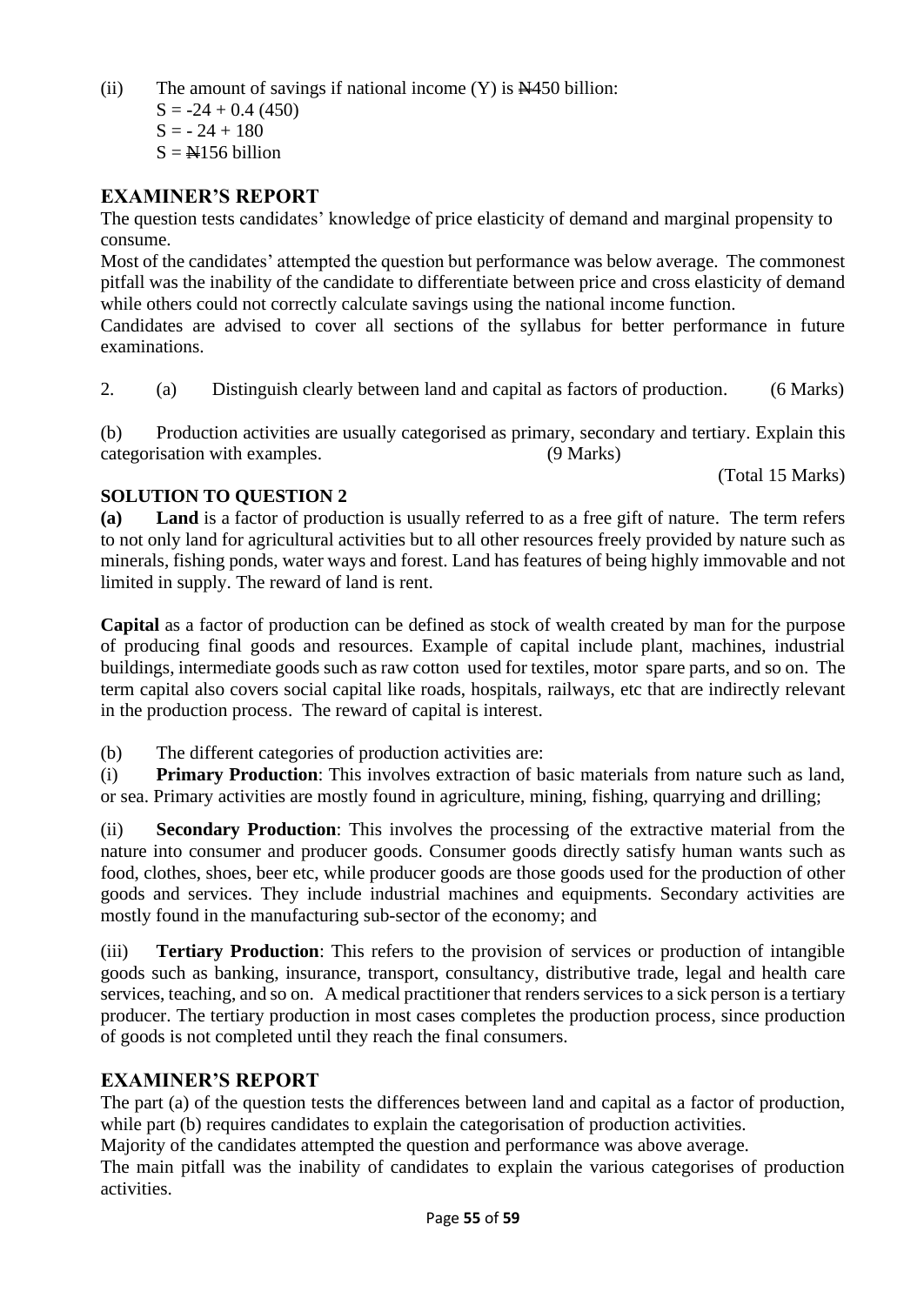Candidates' are advised to make use of the Institute study text for better performance in future examinations.

3. (a) Explain briefly the utility maximisation condition under the cardinal utility theory. (6 Marks)

(b) Explain the uses of taxation to:

| (i)   | Redistribute income and wealth;                   | (3 Marks)                     |
|-------|---------------------------------------------------|-------------------------------|
| (i)   | Bail out a country during economic recession; and | (3 Marks)                     |
| (iii) | Correct balance of payments deficit.              | (3 Marks)<br>(Total 15 Marks) |

### **SOLUTION TO QUESTION 3**

(a) Condition for utility maximisation under the cardinal utility theory of consumer behaviour is that the ratio of marginal utility to price must be equal for all goods subject to the budget constraint.

Given two commodities A and B:

 $MU_a$  =  $MU_b$  $P_a$   $P_b$  ---------(1)

Subject to:

|         |                |                   |                                  |  | $P_a Q_a$ + $P_b Q_b$ ---------- (2) (budget constraint) |
|---------|----------------|-------------------|----------------------------------|--|----------------------------------------------------------|
| Where Y | $\alpha = 1$   | Consumer's income |                                  |  |                                                          |
|         | $P_{a}$        |                   | Price of commodity A             |  |                                                          |
|         | P <sub>b</sub> | $\alpha = 1$      | Price of commodity B             |  |                                                          |
|         | $Q_{\rm a}$    | $=$               | Quantity demanded of commodity A |  |                                                          |
|         | $Q_{\rm b}$    | $=$               | Quantity demanded of commodity B |  |                                                          |
|         |                |                   |                                  |  |                                                          |

(b) The uses of taxation to:

(i) **Redistribute Income and Wealth**: Adopt a progressive tax system whereby more money is taken from the rich than the poor. Government should use the accruals form such taxes to provide public goods and services such as roads, schools and hospitals which will be of equal benefits to both the rich and the poor.

(ii) **To bail out a country from economic recession**: During economic recession with significant proportion of the national productive resources lying idle, government can grant tax concessions and other tax incentives to stimulate private enterprises in the domestic economy.

(iii) **To correct balance of payment deficits**: Upward review of import duties to reduce imports and boost exports thereby reducing the deficit in the nation's balance of payments via the current account component.

# **EXAMINER'S REPORT**

The question tests candidates' knowledge of utility maximisation condition under the cardinal utility theory as well as the use of taxation for income and wealth distributions.

Few of the candidates attempted the question and their performance was above average.

The commonest pitfall was the inability of the candidates to explain the use of taxation as tool for redistribution of income and wealth.

Candidates are advised to make use of the Institute's study text when preparing for future examinations.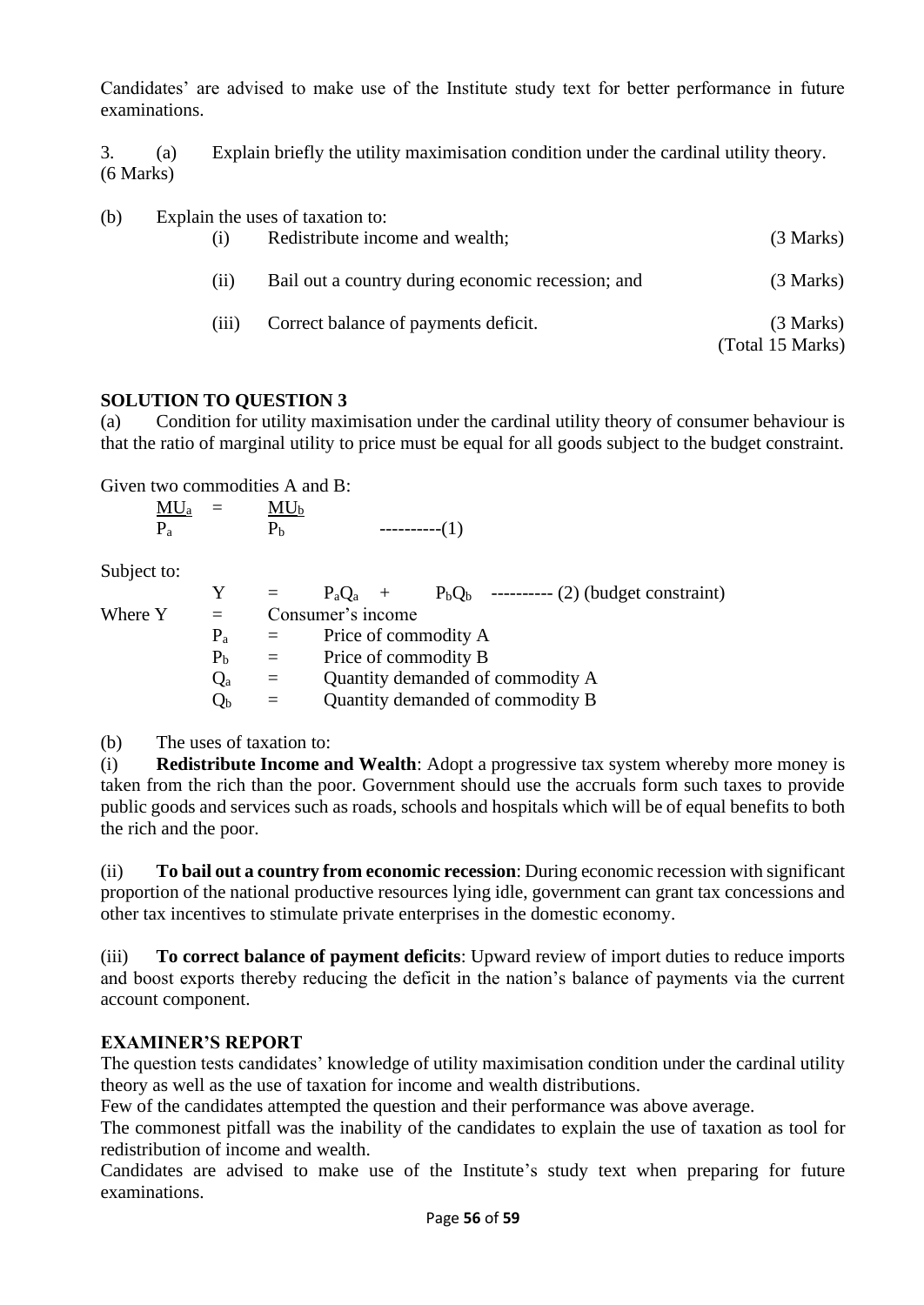- 4. (a) Outline Four (4) of the main features of a perfectly competitive market. (8 Marks)
- (b) Explain the short run equilibrium of a perfectly competitive firm using appropriate diagram. (7 Marks)

(Total 15 Marks)

### **SOLUTION TO QUESTION 4**

(a) Features of a perfectly competitive market are:

(i) **Large number of buyers and sellers:** No buyer or seller can influence the product price by his/her individual action.

(ii) **Homogenous product:** The products in the market must be identical in the eyes of the consumers. Price discrimination is not possible.

(iii) **Perfect knowledge of all relevant information:** All buyers and sellers must have knowledge of existing market conditions.

(iv) **Perfect mobility of resources:** Resources should be relevant across the firms in the industry.

(v) **Free entry and exist:** There should be free movement of resources into or out of the industry.



(b) Short-run equilibrium of a perfectly competitive firm.

In the short-run, profit is maximised at the output level Q1, where  $MC = MR = P$ 

 $TT = TR - TC$  $TT = POQC - AOO, B$  $TT = PABC$  (shaded rectangle)

The perfectly competitive firm is making abnormal profit (TT) represented by the shaded rectangle PABC in the short run.

# **EXAMINER'S REPORT**

The question tests candidates' knowledge of the main features of a perfectly competitive market and illustration of perfectly competitive market using appropriate diagram. Few of the candidates attempted the question and performance was above average.

The main pitfall was inability of the candidates to illustrate a perfectly competitive market using appropriate diagram.

Candidates are advised to pay more attention to both micro and macro economics section of the syllabus for better performance in future examinations.

5. (a) Define monetary policy. (2 Marks)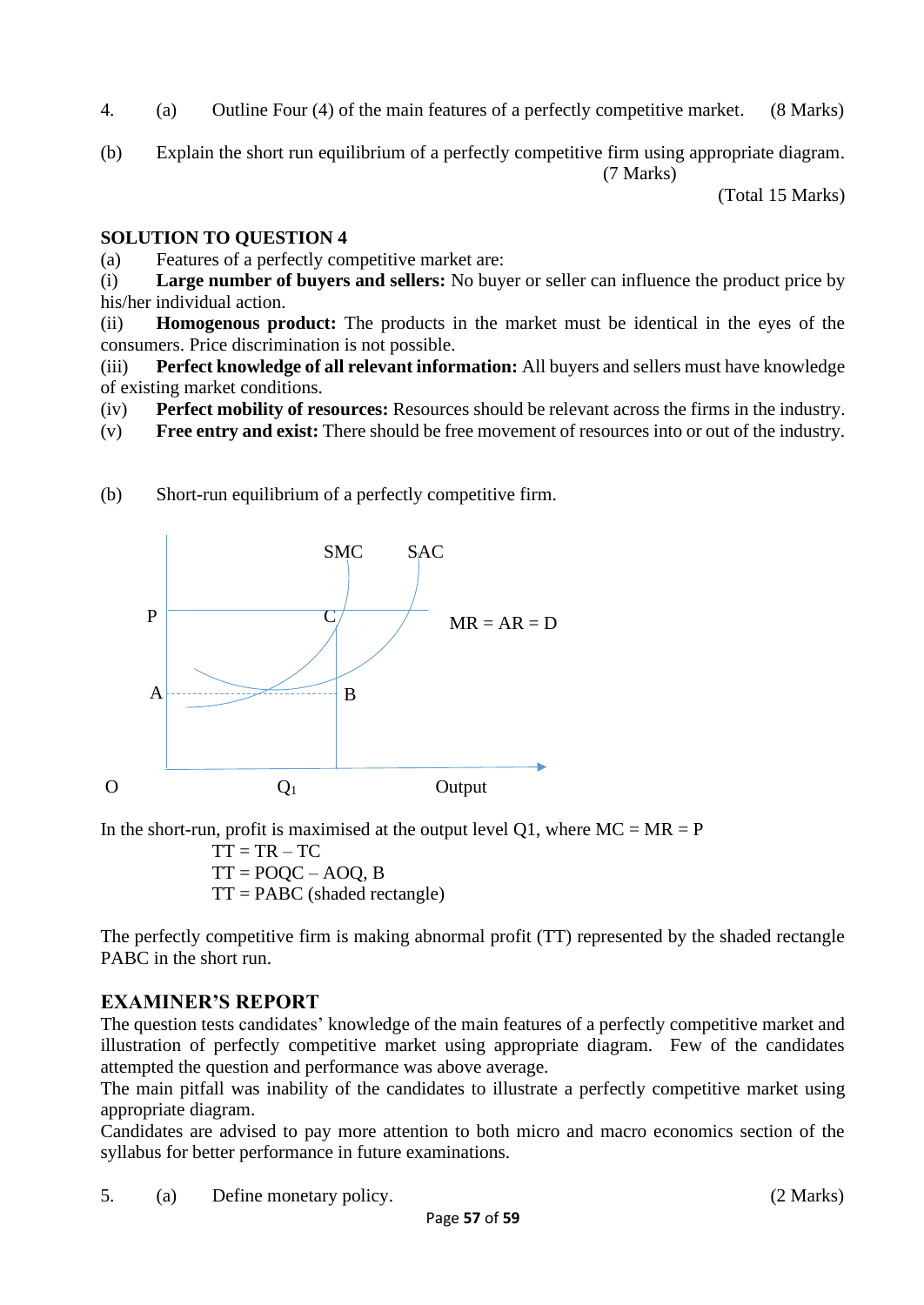- (b) Explain briefly any Four (4) instruments of monetary policy. (10 Marks)
- (c) List Three (3) of the objectives of monetary policy in the modern economy. (3 Marks)

(Total 15 Marks)

# **SOLUTION TO QUESTION 5**

(a) **Monetary Policy**: Refers to the combinations of measures designed to control money supply and credit availability in the economy.

(b) Monetary policy instruments include:

(i) **Open Market Operations (OMO)**: This refers to purchasing and selling of government securities such as treasury bill, treasury certificates, treasury bond, and so on.

(ii) **Reserve Requirements**: This is the proportion of the total deposit liability of the commercial banks that must be kept with the central bank as liquidity reserve and demand deposit.

(iii) **Discount Rate or Monetary Policy Rate (MPR)**: This is a minimum lending rate of the Central Bank at which it rediscounts first class bills of exchange and government securities held by the commercial banks.

(iv) **Selective credit control**: This is used by the Central Bank to favour specific sectors of the economy.

(v) **Credit ceiling**: To impose a limit on the volume of credit granted by commercial banks in the economy.

(vi) **Moral suasion**: To persuade commercial banks to take steps that is consistent with government economic goals and targets.

(vii) **Special deposit**: To reduce money supply, commercial banks are instructed by the Central Bank to make deposit from their deposit liabilities.

# (c) **Objectives of monetary policy include:**

- (i) Full employment;
- (ii) Price stability;
- (iii) External balance or balance of payments equilibrium; and
- (iv) Economic growth.

# **EXAMINER'S REPORT**

The question tests candidates' knowledge of monetary policy definition and the instruments of monetary policy.

Majority of the candidates attempted the question but performance was below average.

The main pitfall was that candidates discussed the objectives of fiscal policy instead of monetary policy requested for by the examiner.

Candidates are advised to read the questions properly when sitting for future examinations.

- 6. (a) (i) What is balance of payments (BOP)? (4 Marks)
	- (ii) Explain briefly what is meant by balance of payments equilibrium. (2 Marks)
- (b) (i) Distinguish between currency devaluation and currency revaluation. (4 Marks)

(ii) Explain how currency devaluation will affect a country's balance of payments if demand for imports is price elastic and demand for exports is price inelastic.

(5 Marks) (Total 15 Marks)